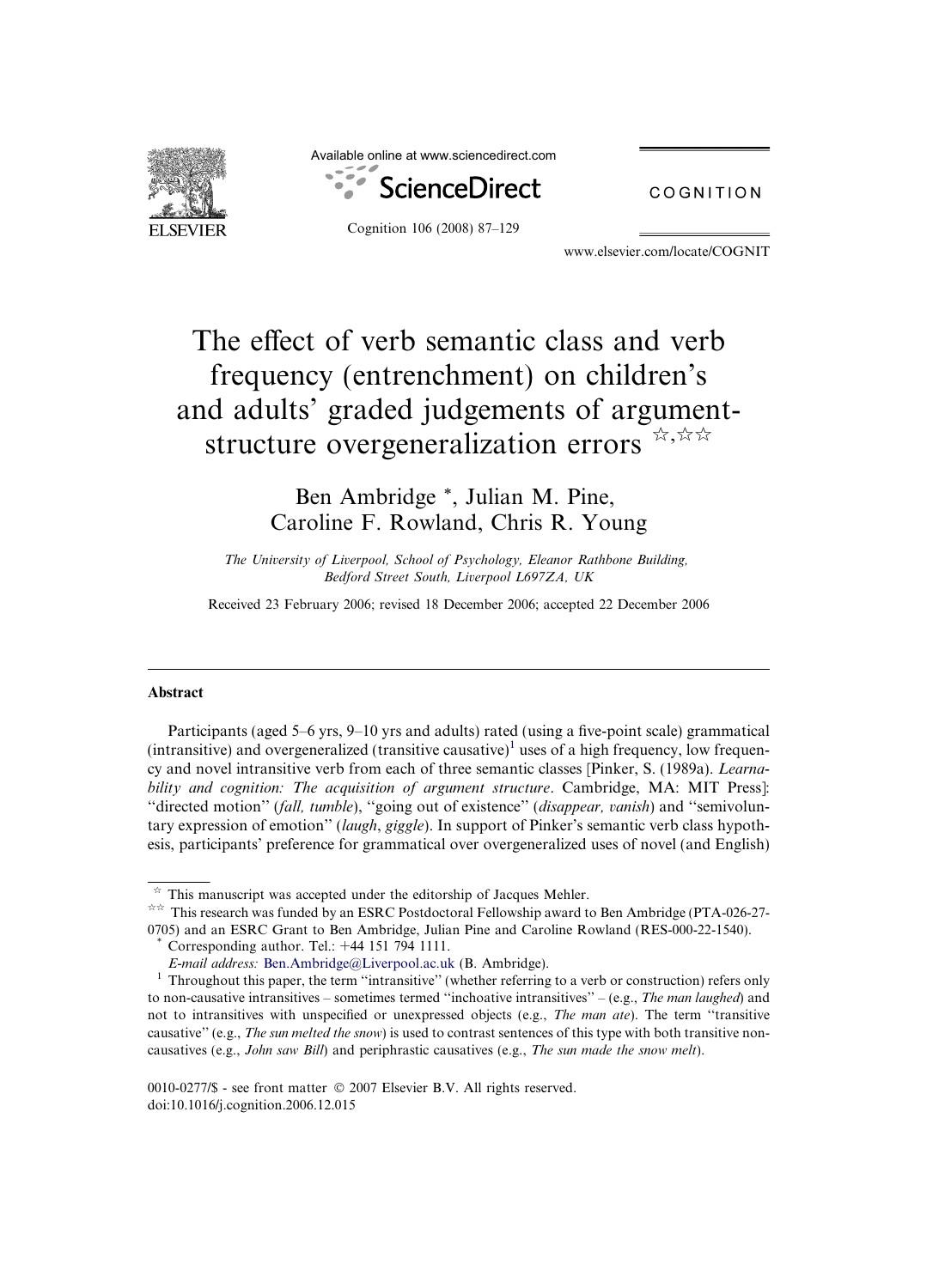<span id="page-1-0"></span>verbs increased between 5–6 yrs and 9–10 yrs, and was greatest for the latter class, which is associated with the lowest degree of direct external causation (the prototypical meaning of the transitive causative construction). In support of Braine and Brooks's [Braine, M.D.S., & Brooks, P.J. (1995). Verb argument strucure and the problem of avoiding an overgeneral grammar. In M. Tomasello & W. E. Merriman (Eds.), Beyond names for things: Young children's acquisition of verbs (pp. 352-376). Hillsdale, NJ: Erlbaum] entrenchment hypothesis, all participants showed the greatest preference for grammatical over ungrammatical uses of high frequency verbs, with this preference smaller for low frequency verbs, and smaller again for novel verbs. We conclude that both the formation of semantic verb classes and entrenchment play a role in children's retreat from argument-structure overgeneralization errors.  $© 2007 Elsevier B.V. All rights reserved.$ 

Keywords: No-negative-evidence problem; Overgeneralization errors; Entrenchment; Semantic verb classes; Grammaticality judgements; Verb argument-structure; Unaccusativity; Causativity; Transitivity; Syntax

#### 1. Introduction

The no-negative-evidence problem has long been recognized as a central issue in language acquisition research [\(Bowerman, 1988\)](#page-40-0). In order to produce novel utterances, children must use particular lexical items (such as nouns and verbs) in sentence structures in which these items have not appeared in the input data. However, children sometimes overgeneralize, using lexical items in structures in which they are not permitted in the adult grammar (e.g.,  $^*Do$  you want to see us disappear our heads?, from [Bowerman, 1988](#page-40-0)). Given that children do not appear to receive feedback about which of their utterances are ungrammatical (negative evidence), it is unclear how children learn not to produce such errors.

Many overgeneralization errors, for example past-tense overregularization (e.g., *runned*) are relatively non-problematic. As the child acquires the adult form (e.g., ran) she will cease to use the overregularized form, via a process such as blocking ([Marcus,](#page-41-0) [1993; Marcus et al., 1992](#page-41-0)) competition ([Bates & MacWhinney, 1987; Macwhinney,](#page-40-0) [1987](#page-40-0)) or pre-emption [\(Braine & Brooks, 1995; Clark, 1987](#page-40-0)). More problematic for such accounts are argument-structure overgeneralizations. These occur when the child uses a particular verb (e.g., the intransitive verb *disappear*) in an argument-structure construction (e.g., the transitive causative construction [SUBJECT] [VERB] [OBJECT]) in which it is not licensed in the adult grammar (e.g., *\*The magician disappeared the rabbit*). Such overgeneralizations are problematic, because there is no direct competitor in the input which could block the incorrect use. Many authors (e.g., [Clark, 1987; Goldberg, 1995;](#page-40-0) [Macwhinney, 2004](#page-40-0)) have argued that somewhat indirect competitors (e.g., in this case, a periphrastic causative such as make disappear) are sufficient to block the overgeneralized form. If this is the case, however, it is unclear how the child could learn that certain periphrastic causatives [e.g., *John made the baby stand up* (e.g., through giving an order)] do not block the corresponding transitive causative sentence [e.g., John stood the baby up (e.g., by propping it up against a wall); examples from [Bowerman, 1988](#page-40-0)].

Some authors have proposed that children do receive corrective feedback from parents, in the form of recasts, requests for clarification and misunderstandings.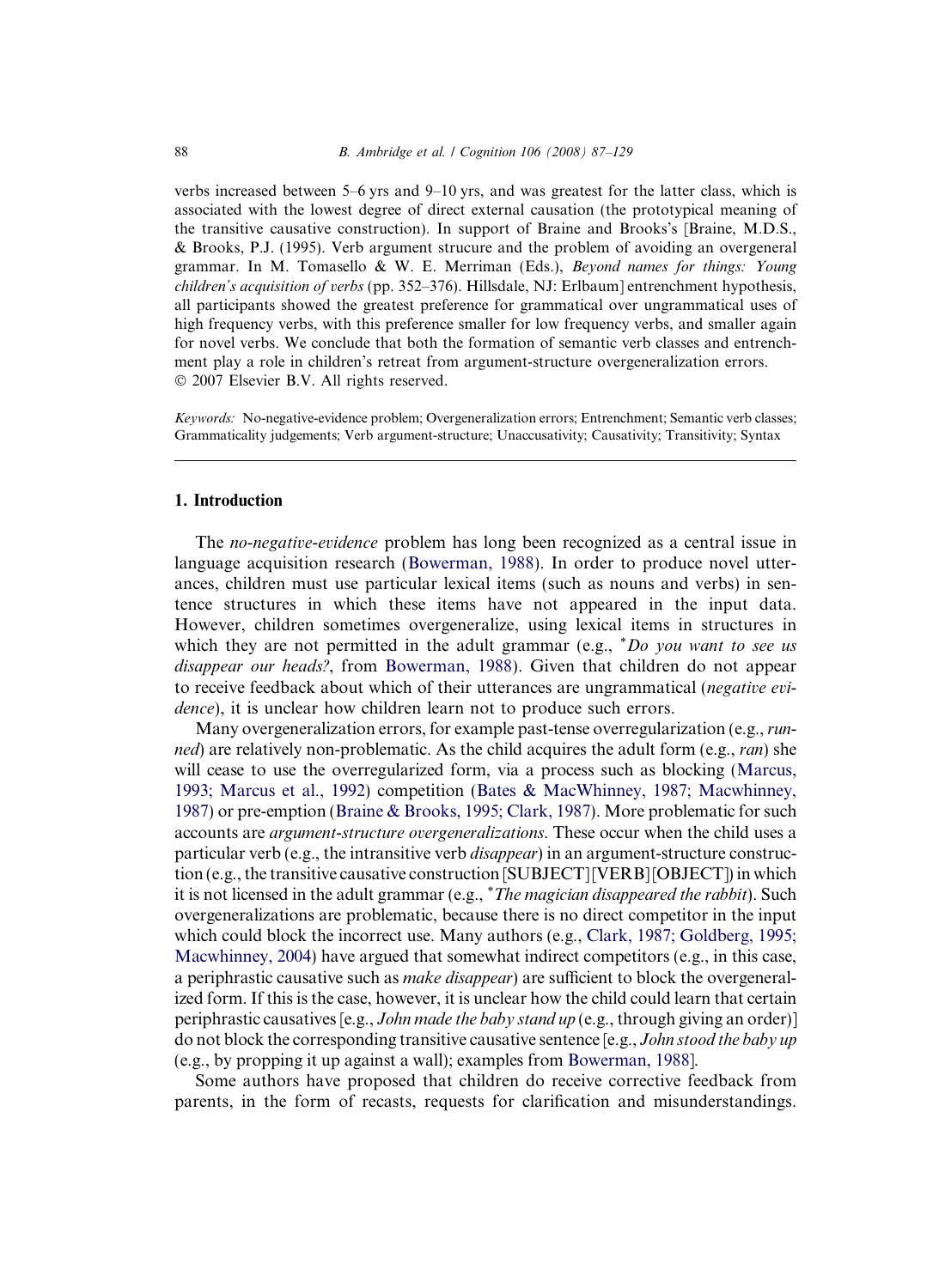Whilst it seems likely that such feedback aids the recovery from overgeneralization errors ([Farrar, 1992; Saxton, 2000\)](#page-40-0), it is far from clear that such feedback is necessary or sufficient for the restriction process to occur [\(Bowerman, 1988; Marcus, 1993;](#page-40-0) [Pinker, 1989a\)](#page-40-0). Many parents, particularly those in non-Western cultures, do not provide such feedback [\(Lieven, 1994](#page-41-0)), and it seems unlikely that adult speakers would accept as grammatical any generalization that they had not produced, with a subsequent parental correction, during childhood.

The goal of the present study was to investigate two proposals (which are not necessarily mutually exclusive) for how children learn to appropriately restrict their argument-structure generalizations: the semantic verb class and entrenchment hypotheses. Although both proposals are potentially applicable to all argumentstructure overgeneralization errors, we restricted our initial investigation to errors where an intransitive verb (e.g., *disappear*) is incorrectly used in a transitive causative construction (e.g.,  $*$ The magician disappeared the rabbit). Such errors are termed ''causative overgeneralization errors'' (or ''causativization errors'') as they involve the over-general application of a pattern, rule or alternation (sometimes termed the ''causative alternation'') that allows some verbs that appear in the intransitive construction (e.g., The stick broke) to appear also in the transitive construction (e.g., The man broke the stick). We do not consider here the converse error, where a transitive verb (e.g.,  $lose$ ) is incorrectly used in an intransitive construction (e.g., \*I better put it down there so it won't lose; [Lord, 1979](#page-41-0)); an overgeneralization of what is sometimes called the ''anticausative alternation''.

#### 2. The semantic verb class hypothesis

Under the semantic verb class hypothesis [\(Pinker, 1989a: 223\)](#page-41-0) the causative (and anticausative) alternation is governed by a ''broad-range lexical rule'' which ''allows a verb that specifies an event involving a thing to be embedded as an effect of an agent acting on that thing''. A diagrammatic representation of this rule is reproduced in [Fig. 1.](#page-3-0) The top part of the figure represents the non-causative event (e.g., snow *melting*), with the node labelled  $\leq$ +dynamic> representing the event itself (e.g., *melt*ing), and the node labelled THING representing the entity involved in that event (e.g., snow). The bottom part of the figure represents the causative event (e.g., the sun causing snow to melt). The first EVENT consists of an agentive THING  $\lceil \rceil$ (e.g., the sun) that ACTs upon the THING[Y] (e.g., the snow), causing the second EVENT: for this example the snow (THING Y) melting  $(\leq +dyn)$ .

This broad-range rule includes the specification that ''the predicate of the effect event can be either GO or ACT [i.e., dynamic, but not non-dynamic BE or HAVE]'' (p. 223). Note that this rule transforms one lexicosemantic (NOT syntactic) structure into another ([Pinker, 1989a](#page-41-0): 63; c.f., [Pinker, 1984\)](#page-41-0). Innately specified linking rules spell out the syntactic structure for a given semantic structure. For example, consider the case where a transitive sentence (e.g., The sun melted the snow) is produced using the causative lexicosemantic structure shown in the second part of [Fig. 1](#page-3-0). The linking rules specify that the first (''agent'') argument of the predicate be syntactically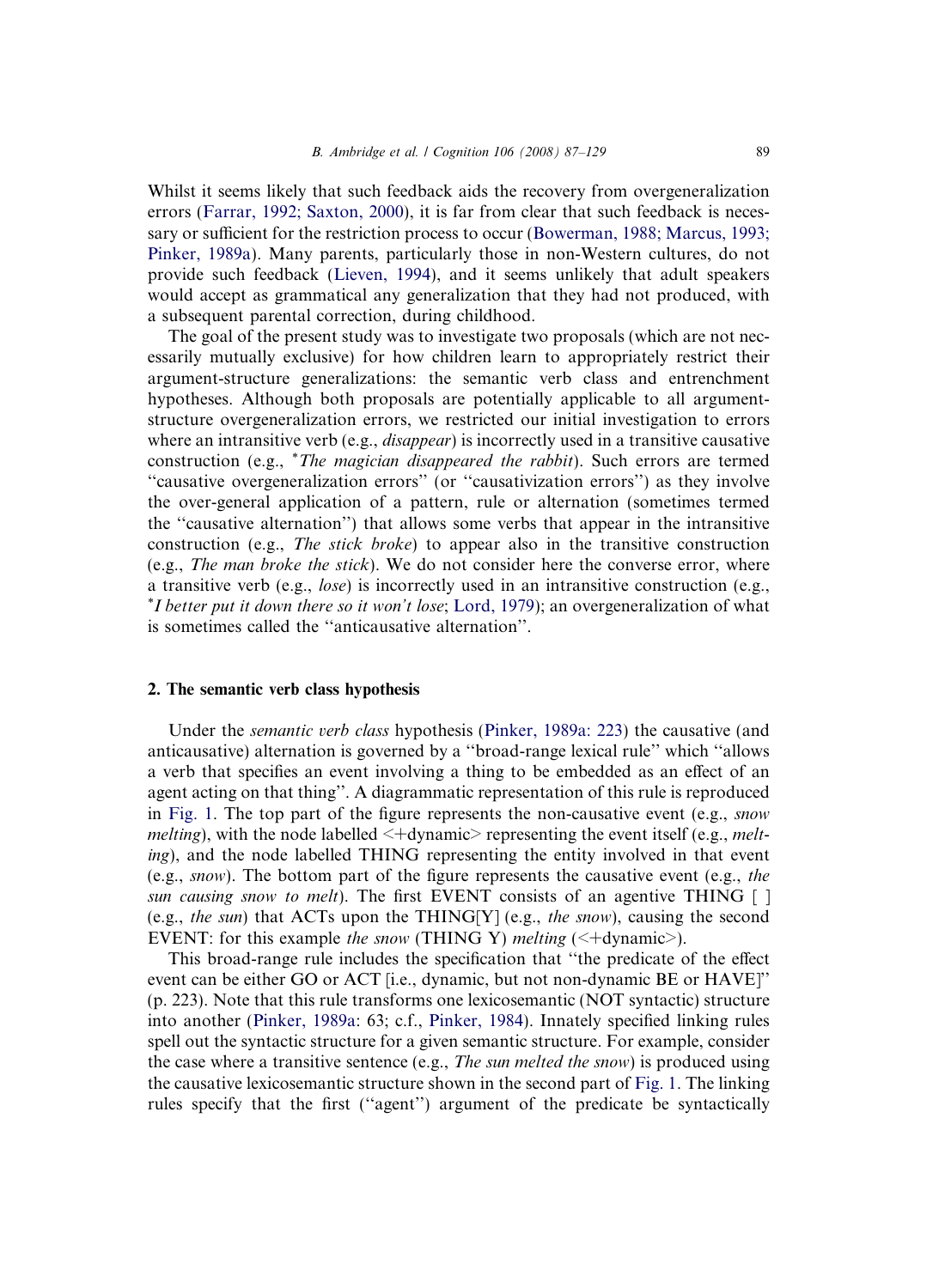<span id="page-3-0"></span>

Fig. 1. Pinker's broad-range rule for the causative alternation (reproduced from [Pinker, 1989a](#page-41-0) Learnability and cognition: The acquisition of argument structure, MIT Press, 223 Figs. 5.54). Note that this rule operates on lexicosemantic (as opposed to syntactic) structures.

realised as the subject (the sun), the predicate ACT itself as the verb (melt) and its second ("patient") argument as the object *(the snow)*.

Broad-range lexical rules are acquired via a two-stage process. First, the child applies these same ''universal linking rules in a backward direction'' (p. 258) to acquire lexicosemantic structures. For example, once a sentence has been recognized as having the syntax SUBJECT VERB OBJECT, these rules will spell out the lexicosemantic structure shown in 1b. A sentence of the form SUBJECT VERB will output the structure shown in 1a. Second, the child notices that some verbs occur in more than one lexicosemantic structure (and associated argument-structure) and so sets up a productive broad-range rule that derives one from another (e.g., Fig. 1).

At the same time as they are using this broad-range rule to generate novel causatives, children are forming semantically-based ''narrow conflation classes'' (p. 297) of verbs that undergo the ''possible regularity stated in [the] broad-range rule'' (p. 274). The child forms a narrow-range semantic class of alternating verbs by noticing that a particular verb alternates and extending this property to other verbs with the same ''grammatically relevant semantic structure'' (p. 274). As these narrow-range classes are formed, children stop applying the broad-range rule to verbs that are not members of such a class. For the causative alternation, some alternating classes are verbs denoting "extrinsic change of physical state" (e.g., open, melt, shrink) and "contained motion taking place in a particular manner" (e.g., *roll, bounce, skid*; p. 130).<sup>2</sup>

<sup>2</sup> [Pinker \(1989a, 131–133\)](#page-41-0) also discusses some non-causativizable verb classes such as verbs of ''volitional or internally-caused actions'' (e.g., eat, drink, run), ''coming into or going out of existence'' (e.g., disappear, vanish, disintegrate), "emotional expression" (e.g., laugh, cry, frown), "emission" (e.g., glow, buzz, leak) and "motion in a specified direction" (come, go, ascend; [Pinker, 1989b, 50\)](#page-41-0). Presumably, however, Pinker does not wish to imply that the child actually forms these classes of nonalternating verbs as the very motivation for the account is the assumption that the child does not receive the evidence (i.e., evidence that some verbs do not alternate: ''negative evidence'') that would be necessary for these classes to be formed.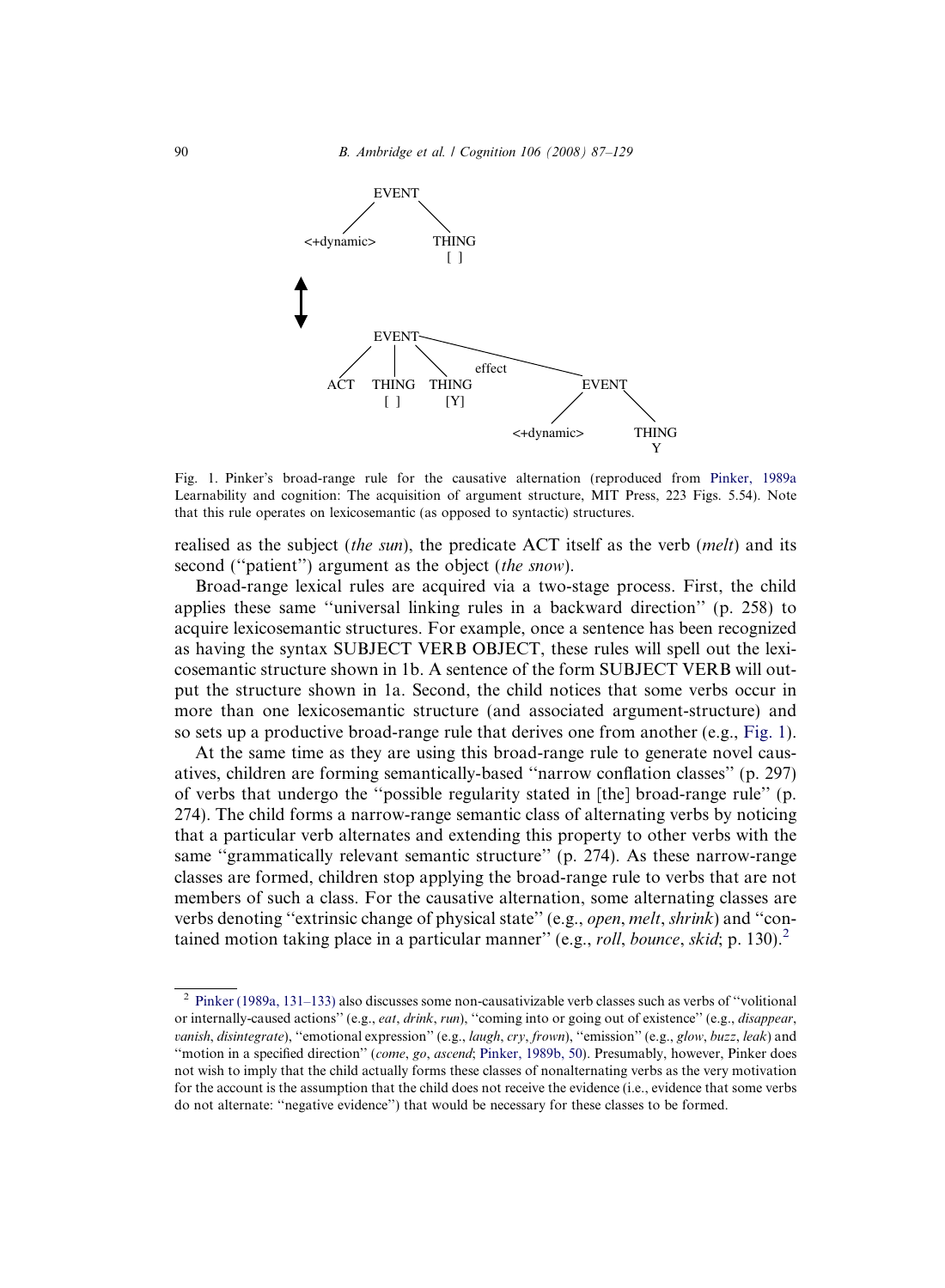Under [Pinker's \(1989a: 350–351\)](#page-41-0) account, children's overgeneralization errors are either ''one-shot innovations based on broad-range rules'' (which ''have the same status as adult innovations'' and thus ''requir[e] no specific unlearning'') or are caused by incorrect semantic representations of particular verbs, which cause them to be incorrectly assigned to a causative class. Errors of this latter type will ''disappear as an automatic consequence of the fine-tuning of the verbs' semantic representations''.

### 3. Semantic verb class hypothesis. Prediction 1: Broad-range rule vs narrow classes

[Pinker's \(1989a\)](#page-41-0) account, therefore, predicts that young children who have yet to form accurate narrow-range semantic verb classes will accept as grammatical in a judgement task (and indeed will produce) causative sentences with verbs whose semantics are consistent with the broad-range rule (i.e., that denote dynamic events), even when they are not consistent with adult narrow-range semantic verb classes. Older children and adults, who have formed accurate narrow-range semantic classes, are predicted not to accept (or produce) causative sentences with verbs that are not members of an alternating narrow-range semantic class (or that, descriptively speaking, are members of a non-alternating class – see Footnote [2](#page-0-0)). One way to test this prediction is to obtain ratings for causative overgeneralizations with real English verbs that fit this profile such as *fall, disappear* and *laugh*. Although this is one approach adopted in the present study, it has two shortcomings: First, for real verbs, semantics are confounded with other factors such as frequency of occurrence and phonology. Second, this prediction does not distinguish the semantic verb class account from other accounts that also predict an age effect on ratings of acceptability for overgeneralization errors with real verbs (such as the entrenchment hypothesis, discussed in the next section).

A better approach is to create novel verbs with novel actions whose semantics are such that they are potentially causativizable under the broad-range rule (i.e., they are dynamic events) but that are not consistent with the semantics of any English causativizable class (but are consistent with the semantics of a non-causativizable class). Younger children would be predicted to accept (and produce) transitive causative uses of such verbs, whilst older children and adults, who are argued to have formed narrow-range semantic classes of causativizable verbs, would not.

An experiment conducted by [Brooks and Tomasello \(1999\)](#page-40-0) provides some support for this prediction. Children were taught two novel verbs, presented in intransitive sentences only (e.g., *The ball meeked*). One verb was assigned a meaning consistent with the English narrow-range semantic class of verbs of ''contained motion taking place in a particular manner" (e.g., *roll, bounce*; [Pinker, 1989a:](#page-41-0) [130](#page-41-0)), which are causativizable under [Pinker's \(1989a\)](#page-41-0) account. The other was assigned a meaning consistent with the (descriptive) non-alternating class of ''verbs of motion in a specified direction (come, go, ascend; [Pinker, 1989b: 50\)](#page-41-0). Meaning was assigned by having the children watch the experimenter act out the sentences with puppets. In a test phase, where their task was to describe the experimenter's actions,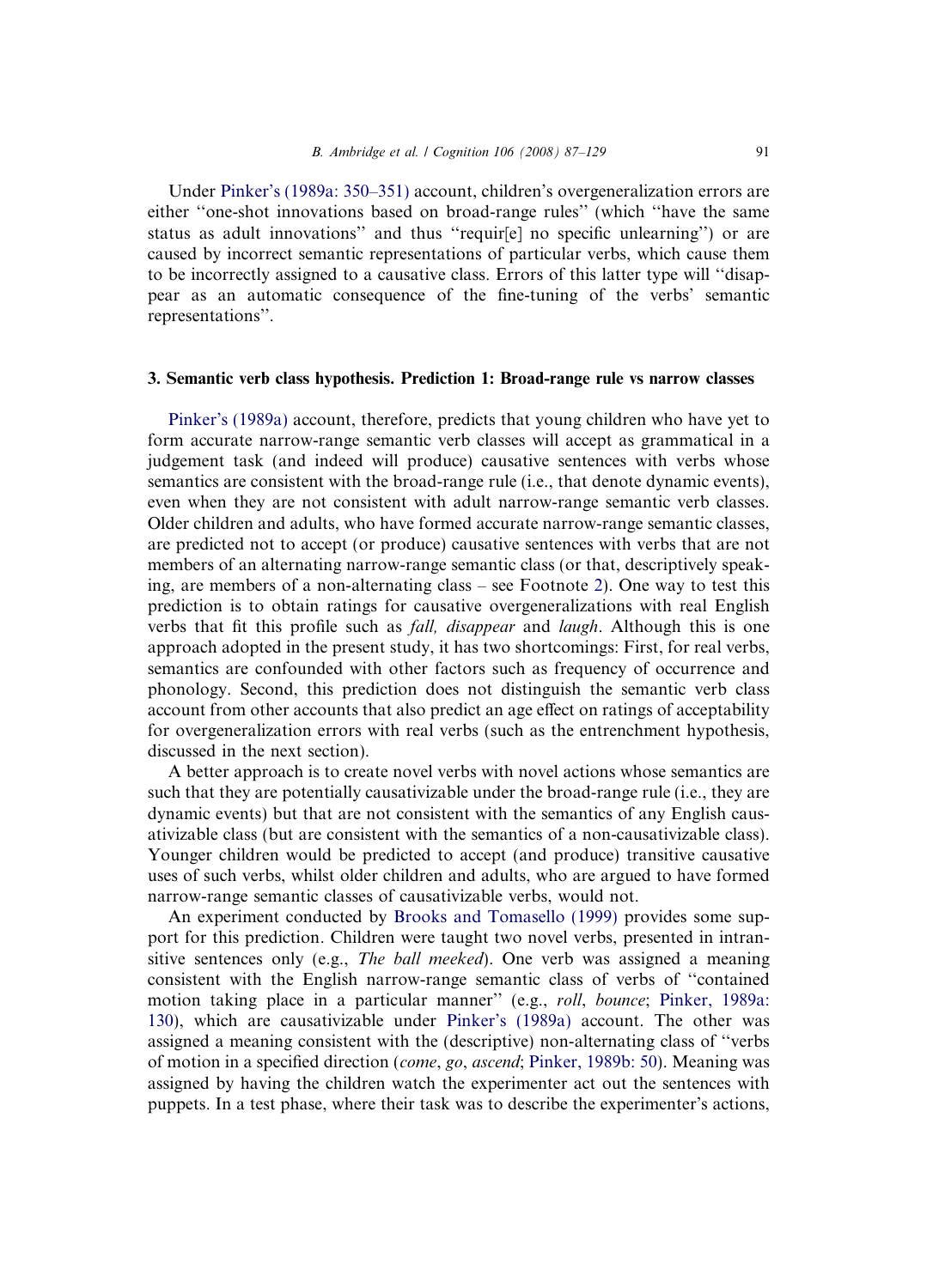children aged 4;6 and above (though not a younger group aged 2;6) produced more utterances in which the novel verb was used in a transitive causative construction (e.g., The man meeked the sock) for the semantically-causativizable novel ''manner'' verb than the non-causativizable ''direction'' verb.

Similar effects have been found in comprehension studies [\(Lidz, Gleitman, &](#page-41-0) [Gleitman, 2004; Naigles, Fowler, & Helm, 1992; Naigles, Gleitman, & Gleitman,](#page-41-0) [1993\)](#page-41-0). When asked to act out ungrammatical sentences such as *The zebra goes the lion*, children aged 4 and under generally act out a causative ("frame compliant") reading (for this example, the zebra causing the lion to go), consistent with the application of [Pinker's \(1989a\)](#page-41-0) broad-range rule for the causative alternation. Older children and adults were more likely to interpret the sentence as an omission error, acting out, for this example, the zebra going TO the lion (a ''verb compliant'' reading). This is consistent with the view that older children and adults had formed narrow range classes of potentially causativizable verbs, none of which included the verb go.

In summary, then, the present study tests the prediction of [Pinker's \(1989a\)](#page-41-0) semantic verb class hypothesis that participants will respect the experimentally-assigned semantic class of a novel (here, intransitive) verb (and the semantic class of English verbs) when rating intransitive and transitive causative verb-uses, this effect increasing with age as precise classes are formed.

## 4. Semantic verb class hypothesis. Prediction 2: The role of direct causation

[Pinker's theory \(1989a\)](#page-41-0) also makes a second prediction. In common with many other authors (e.g., [Croft, 1991; Haspelmath, 1993; Levin & Rappaport Hovav,](#page-40-0) [1995; Marcotte, 2005; Smith, 1970; Wolff, 2003](#page-40-0)) [Pinker \(1989a\)](#page-41-0) notes that, in English, a transitive causative sentence can be used only to denote events of direct external causation; that is, events where the subject directly causes the object to perform the action described by the verb. Prototypically, a transitive causative sentence describes an event where an animate agent deliberately causes an inanimate patient to perform an action that could not have occurred spontaneously, by means of direct physical contact. A sentence such as The man washed the clothes denotes an event that requires the direct physical contact of a causer-agent external to the patient, and as such requires the use of the transitive causative construction: Neither a periphrastic causative  $(*The$  man /made the clothes wash) nor an intransitive sentence ( $*The clothes washed$ ) can be used to describe such an event.<sup>3</sup>

 $3$  It is important to note that it is the semantics of the *event*, not of the verb, that determine whether or not a transitive causative construction may be used. For example, when the verb wash describes an event of direct (unmediated) physical causation, the transitive construction is required. However, when the same verb is used to describe an event involving indirect (mediated) causation, this construction cannot be used. For example, The man washed the clothes is not a felicitous descriptions of an event where the man paid a drycleaner to wash the clothes (c.f., The man had the clothes washed).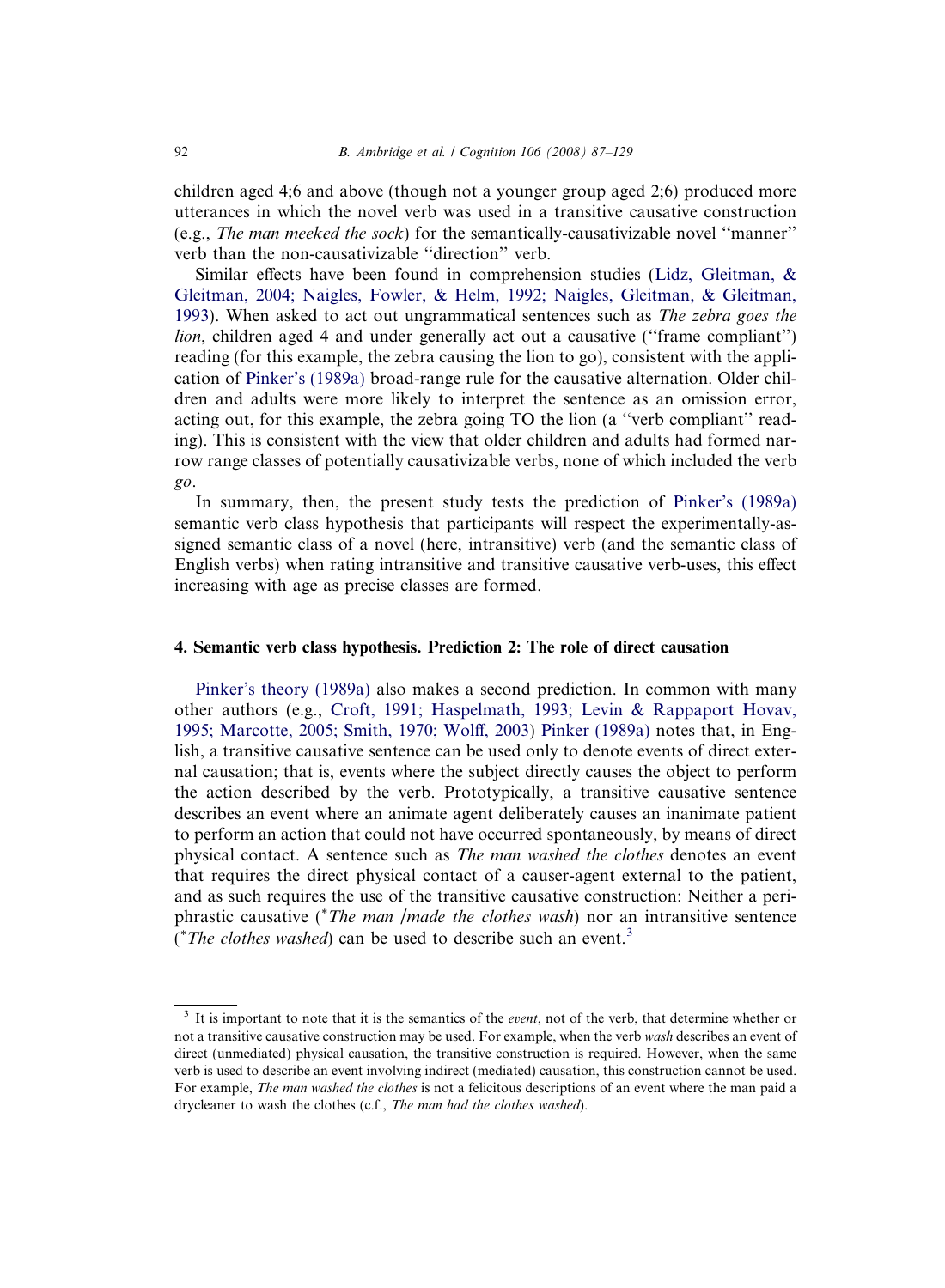On the other hand, events that are not caused by an external causer cannot be described using a transitive causative construction. The prototype of an event that is not caused by an external causer is an event that is caused entirely by forces internal to the entity performing the event. For example, events such as *swimming* cannot be described by transitive sentences ( $*The woman swam her child$ ) as it is not possible for an external entity to cause this event directly by means of physical contact (a periphrastic causative or intransitive is required; e.g., *The woman made her child swim*; The child swam). Thus it seems that the use of the transitive causative construction is prohibited for such events because the semantics of the event are too inconsistent with the semantics associated with this construction.

Events of inherent direct external causation (e.g., *wash*), which require the use of a transitive causative construction, and events for which no direct external causation is possible (e.g., swim), and so prohibit the use of this construction, can be thought of as forming two ends of a continuum. Events that can be construed as caused partly due to the action of an external causer and partly due to actions or properties internal to the entity undergoing the event (e.g., *break, melt, cheer up, roll*) can, in English, be used in either the transitive causative or the intransitive construction.<sup>4</sup> Indeed, a speaker may specifically choose to use one of other of these constructions in order to emphasise either the external or internal nature of the causation. For example, a speaker might choose to say *The photocopier broke* instead of I broke the photocopier in order to imply that the breakage was caused by the malfunction of mechanisms internal to the photocopier, and not by the actions of an external causer (i.e., himself).

This continuum corresponds to a cross-linguistic hierarchy of lexicalization [\(Croft, 1991; Haspelmath, 1993; Nedjalkov, 1969](#page-40-0)). For example, in a survey of 60 languages, [Nedjalkov \(1969\)](#page-41-0) found no language in which the causative form of *laugh* (a semivoluntary, internally-caused action) was unmarked, with the non-causative form derived from it. At the other end of the hierarchy, the non-causative form of split (typically seen as requiring an external cause) was typologically unmarked in only one of 31 languages surveyed by [Haspelmath \(1993\)](#page-40-0) (English is one of only three languages in which the alternation is non-directed). Verbs such as *burn* and

<sup>4</sup> The way in which speakers represent the knowledge that certain verbs can appear in both constructions is a matter of some debate. Under [Pinker's \(1989a\)](#page-41-0) account, speakers store different semantic representations of a particular verb stem (e.g., causative and non-causative *melt*). In some cases the two representations will have been independently acquired from input sentences, using ''universal linking rules in a backward direction'' (p. 258). In others, one will have been acquired from the input in this manner, and the second generated from the first using a lexical rule (e.g., [Fig. 1](#page-3-0)). Universal linking rules are then used to spell-out the syntax for a given semantic structure (e.g., causative *melt* requires the transitive, noncausative melt the intransitive). However, [Goldberg \(1995, 9\)](#page-40-0) rejects this approach, arguing that it requires positing implausible verb senses. For example, for [Pinker's \(1989a\)](#page-41-0) linking rules to spell out a the syntax of a sentence such as *She baked him a cake*, one would have to claim that speakers have a semantic representation of bake "something like 'X INTENDS to CAUSE Y to HAVE Z"'. Under Goldberg's approach, this meaning instead would be attributed to the construction (here the double-object dative). Verbs take on part of the meaning of the construction in which they are used (e.g., melt has a causative meaning when it is used in a transitive causative construction).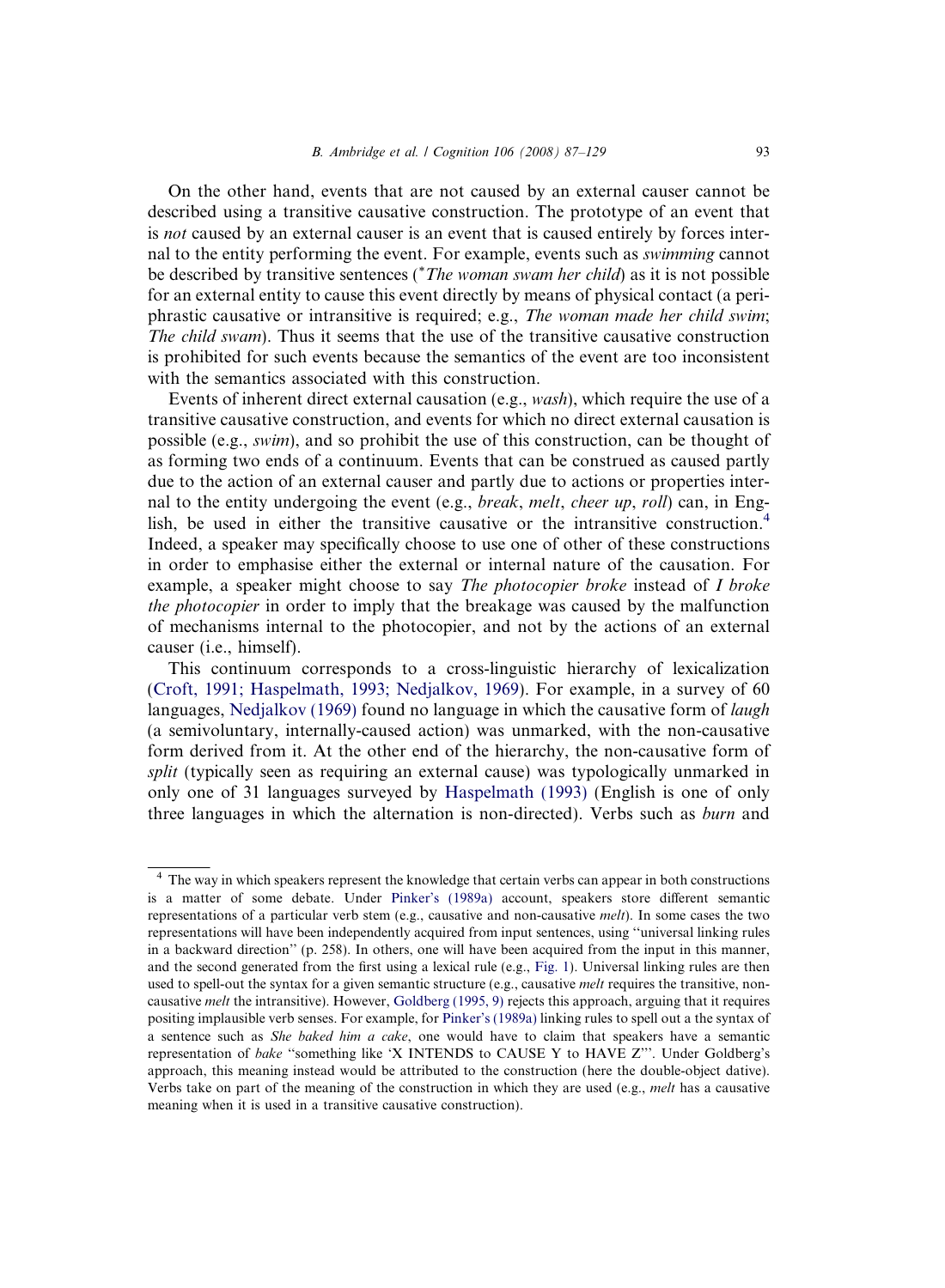dissolve, which can be construed as either internally or externally caused (and can appear in both transitive and intransitive constructions in English) are approximately equally split between having a basic non-causative and a basic causative form cross-linguistically.

There are also some parallels to be found between such a continuum and claims made with respect to the *unaccusative hypothesis* ([Perlmutter, 1978\)](#page-41-0). This hypothesis claims that ''there are two classes of intransitive verbs, the unaccusative verbs [also called *ergative* verbs] and the *unergative* verbs" ([Levin & Rappaport Hovav, 1995:](#page-41-0) [3\)](#page-41-0). Strictly speaking, unaccusativity is a syntactic notion whereby ''the single argument of an unaccusative verb is...equivalent to the direct object of a transitive verb, whereas the single argument of an unergative verb is...equivalent to the subject of a transitive verb<sup>"</sup> ([Sorace, 2000: 879](#page-42-0)).<sup>5</sup> Although intransitive sentences containing unergative and unaccusative verbs have identical surface forms (they are said to have identical ''S-structure'', e.g., [Chomsky, 1981\)](#page-40-0), the unaccusative hypothesis claims that they have a different underlying structure ''D-structure''. Unaccusative verbs (e.g., die) have an object at D-structure which moves into subject position at S-structure, because in English, all verbs require a subject. For unergative verbs (e.g., *dance*) no such movement is required, as a subject is already present at D-structure, as illustrated below (adapted from an example given in [Randall, van Hout, Weissenborn &](#page-41-0) [Baayen, 2004: 333](#page-41-0))

|               | D-structure                                                                  | S-structure   |                                                                                                                                         |
|---------------|------------------------------------------------------------------------------|---------------|-----------------------------------------------------------------------------------------------------------------------------------------|
| Unaccusative: | $\lceil \cdot \rceil$ $\lceil \cdot \rceil$ died $\lceil \cdot \rceil$ shell | $\rightarrow$ | $\lceil_{NP}$ she]; $\lceil_{VP}$ died $\lceil t \rceil$ ;                                                                              |
| Unergative:   | $\lceil_{NP}$ she $\lceil_{VP}$ danced $\rceil$                              | $\rightarrow$ | $\left[\begin{smallmatrix}N_P & \text{she}\end{smallmatrix}\right]\left[\begin{smallmatrix}V_P & \text{danced}\end{smallmatrix}\right]$ |

Under this account one might expect that unaccusative verbs might be coerced into the transitive causative construction more easily than unergative verbs because the former, but not the latter, have an empty subject position into which the causer could be inserted. This account would not predict such a difference between two unaccusative (or two unergative) verbs, however.

 $<sup>5</sup>$  In fact, the classification of intransitive verbs into unaccusatives and unergatives is problematic, with</sup> many diagnostics giving different definitions (e.g., [Legendre, 1989](#page-40-0)). The original diagnostic proposed was that languages (e.g., Dutch) that form impersonal passives may do so only with unergatives.

Dutch examples from [Perlmutter \(1978: 162\)](#page-41-0) Unergative: Er wordt hier door de jonge lui veel gedanst [There is a lot of dancing by the young people (going on) here] Unaccusative: \*Er wort in dit ziekenhuis door de patienten dikwijls gestorven [\*There is a lot of dying by the patients (going on) in this hospital].

However, this diagnostic has been criticised for providing classifications that are at odds with most other diagnostics (e.g., [Zaenen, 1993](#page-42-0)). Another proposed diagnostic is whether, in Romance and Germanic languages, verbs form their past tense with BE or HAVE [\(Sorace, 2000\)](#page-42-0). In French, for example, the verbs disappear, fall, arrive and die all form their past tense with BE (unaccusative), whilst laugh, run, talk and dance (unergative) select HAVE. However, as an anonymous reviewer noted, the link between auxiliary selection and the syntactic notion of unaccusativity has never been satisfactorily explained. Furthermore, it may not even be possible to tie together the various phenomena proposed as diagnostics into a single notion of unaccusativity. Fortunately, virtually all diagnostics agree on the classification of the verbs used in the present study.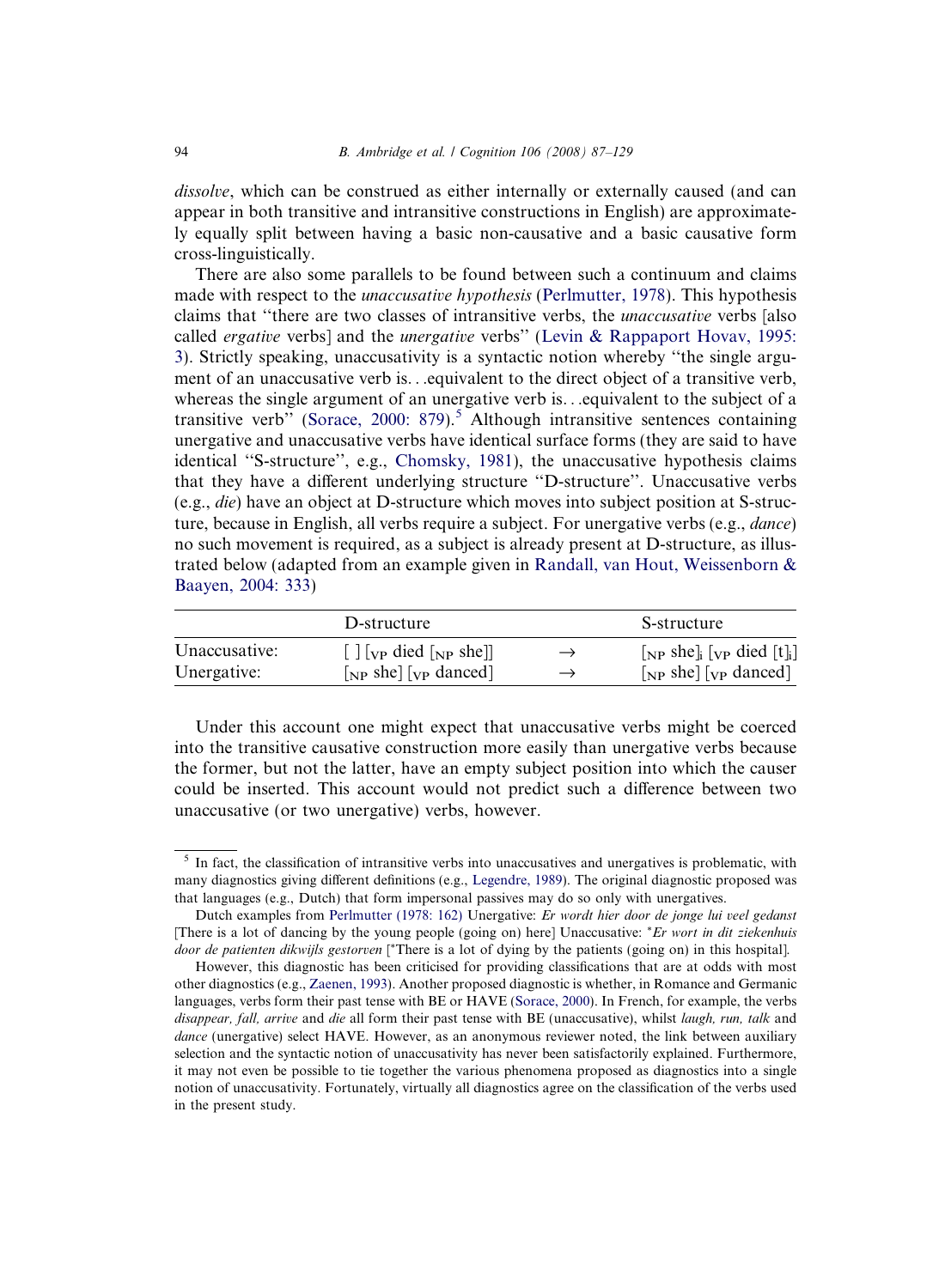<span id="page-8-0"></span>More relevant to are purposes here are the semantic correlates of unaccusativity. Broadly speaking, unaccusative verbs (e.g., English disappear, fall, arrive, die) are seen as more externally caused than unergative verbs (e.g., English *laugh, run, talk,* dance). Intuitively, this is consistent with the syntactic claim that the single argument of a verb such as *die* is equivalent to an object, whilst the single argument of a verb such as *dance* is equivalent to a subject (i.e., dancing is something you do, dying is something that happens to you).

This suggests that causative overgeneralization errors might be expected to be more likely to be accepted as grammatical (or to be produced) when they occur with verbs that denote a higher degree of direct external causation (e.g., *fall, tumble*) than with verbs denoting more internal causation (e.g., *laugh, giggle*). [Pinker's \(1989a\)](#page-41-0) broad-range rule for the causative (which specifies that only dynamic events can be causativized) is an attempt to capture this notion of direct causation. Indeed, [Pinker \(1989a\)](#page-41-0) specifically makes the above prediction (see pp. 301–304) and finds support for it from an analysis of 106 causative overgeneralization errors reported by [Bowerman \(1982\)](#page-40-0):

Verbs that are uncausativizable by virtue of the subtle linguistic criteria that delineate narrow subclasses in English should be causativized more often than verbs that are uncausativizable by virtue of being cognitively incomparable with the notion of direct unmediated causation (p. 302).

For example, [Pinker \(1989a\)](#page-41-0) argues that few causative overgeneralization errors are observed with verbs of voluntary action (e.g., *swim*, *climb*, etc... – a total of 14 errors) because there is no causative narrow-range class to which these verbs could erroneously be assigned. Conversely, such errors are frequent for verbs of directed motion (e.g., *fall, come, etc...* – a total of 30 errors) which are cases of ''a legitimate semantic conflation class [i.e., the class that includes verbs such as "*bring, take, put*"] with an illegitimately assigned stem" (1989a: 303).<sup>6</sup> [Pinker](#page-41-0) [\(1989a: 303\)](#page-41-0) presents the errors from [Bowerman \(1982\)](#page-40-0) ordered according to the following semantic verb classes:

Directed motion (fall, come), Going out of existence *(disappear, vanish)*, Being/staying (stay, wait), Possession (have, take),

<sup>&</sup>lt;sup>6</sup> In fact verbs of being/staying and of possession together account for 29 errors, even though these violate the broad-range rule for the causative. In a footnote, Pinker argues that ''Lexical abstraction would eventually trigger the slight narrowing that would be needed to bring the child's broad-range rule into conformity with the adults'' p. 402. But, in fact, [Pinker's \(1989a\)](#page-41-0) theory contains no mechanism for narrowing broad-range rules – only for forming narrow range classes of verbs that DO undergo the alternation. Clearly [Pinker \(1989a\)](#page-41-0) does not mean to imply that adults abandon broad-range rules as they continue to play a ''psychological role...in adults'' (p. 153), for example, licensing ''Haigspeak'' errors (e.g., ''We're gonna grin ya'' p. 153). Another internal inconsistency is that drop is included in both a list of ''non-causativizable'' (p. 302) ''directed motion'' verbs (p. 303) and (on the same page) a class of ''verbs conflating causation with the kind of event expressed by these verbs [i.e., verbs of directed motion].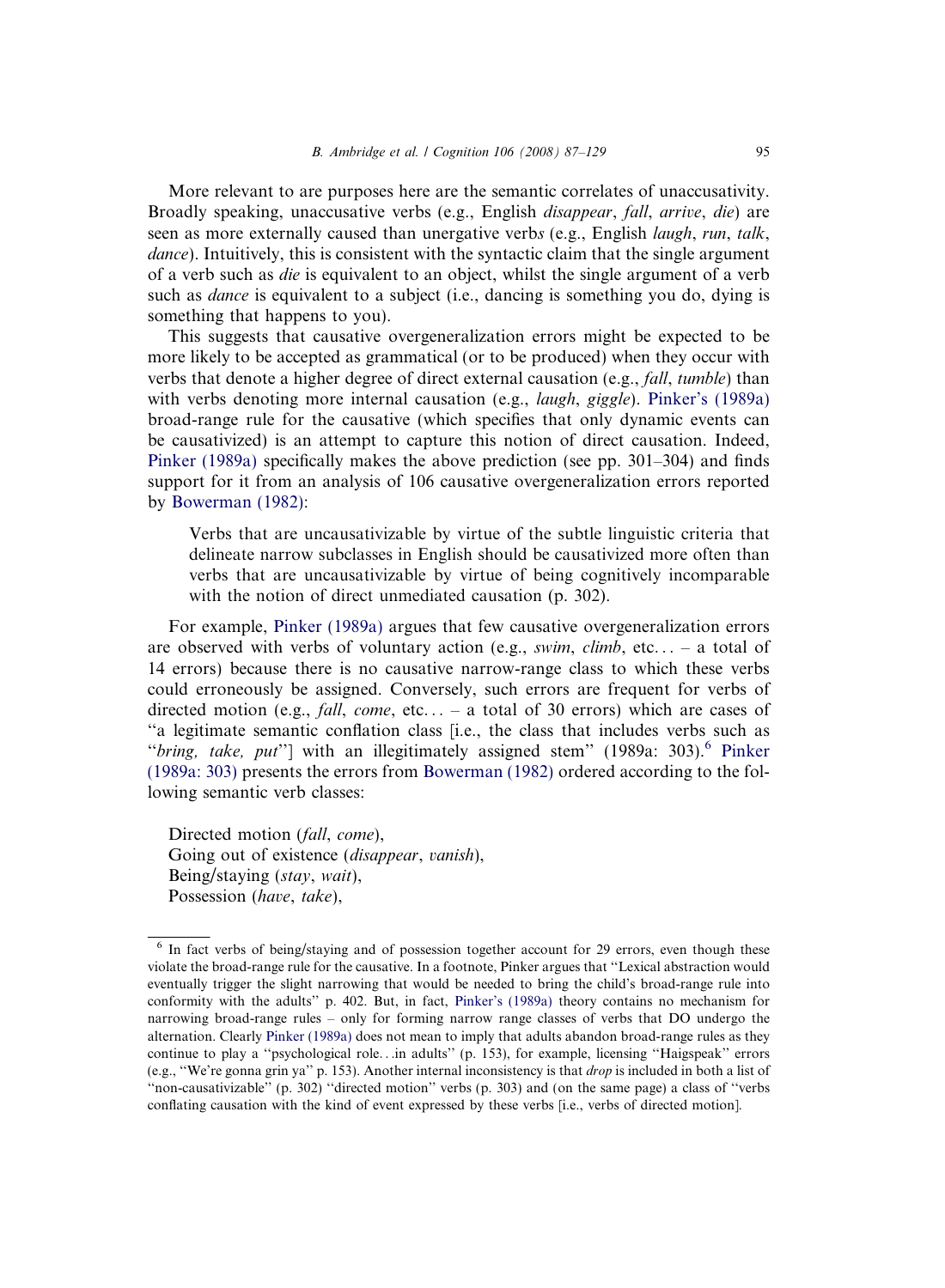Psychological (remember, wish), Involuntary emission (sweat, bleed), Internally-caused state change (bloom), Semivoluntary expression of emotion (laugh, giggle), Voluntary action (swim, climb).

Although this list clearly represents some kind of hierarchy - from greatest to smallest degree of direct external causation (with the predicted rate of causativization errors increasing) – it is unclear whether Pinker  $(1989a)$  intends to imply that each verb class corresponds to a distinct step along the hierarchy, or whether some classes are intended to be grouped at the same level.

In the text, [Pinker \(1989a: 303\)](#page-41-0) seems to imply that the first five subclasses should be grouped together, as should the following three, with the voluntary-action verbs forming a class of their own. In the present study, to avoid confusion, we investigate only the relatively conservative prediction that causative overgeneralization errors with verbs of semivoluntary expression (penultimate in the list) will be rated as less acceptable than such errors with verbs of directed motion or going out of existence (first and second). Again, although we test this prediction on both English and novel verbs (with appropriate actions), the latter allow for a more stringent test of the hypothesis, as for English verbs semantics are confounded with factors such as frequency and phonology.

This second prediction of [Pinker's \(1989a\)](#page-41-0) theory is shared by [Marcotte's \(2006\)](#page-41-0) proposal that children make causativization errors because they ''are prone to misacquire non-causative verbs that prototypically denote causative events as causative verbs, and to lump these verbs with causative alternation verbs on the basis of lexical semantic similarity'' (p. 19). This occurs because ''when speaking to children younger than 4, adults tend to use...intransitive verbs...as well as...transitive verbs...to talk about events in which a change of state or location occurs as a result of the action denoted by the verb'' (p. 13; see [Marcotte's \(2005: 200\),](#page-41-0) analysis of the CHILDES archive). Thus this account also predicts that causativization errors will be rated as more acceptable for verbs that describe events of ''directed motion'' and ''going out of existence'' – events which denote ''a change of state or location'' – than for verbs describing events of ''semivoluntary expression of emotion'', which do not. In [Marcotte's \(2005\)](#page-41-0) analysis of the CHILDES archive, causativization errors were almost five times more frequent for intransitive verbs that are often used to describe events that are "necessarily or prototypically causative" (p. 206) (e.g., *fall, disappear*) than for those that are not (e.g., laugh, giggle; p. 338).

Experimental evidence suggests that the knowledge that the transitive construction can be used to describe only events of direct, unmediated external causation is acquired relatively late in development. [Wolff \(1999: 97–99\)](#page-42-0) showed children an animation where a (green) marble knocked into a second marble, causing it to knock a third marble, causing it to move. When asked What did the green marble dax? adults and four-year-olds consistently chose the second marble (a direct causal chain) whilst three-year-olds chose the third marble (an indirect causal chain) on around 50% of trials. Participants' preference for the direct causal chain was even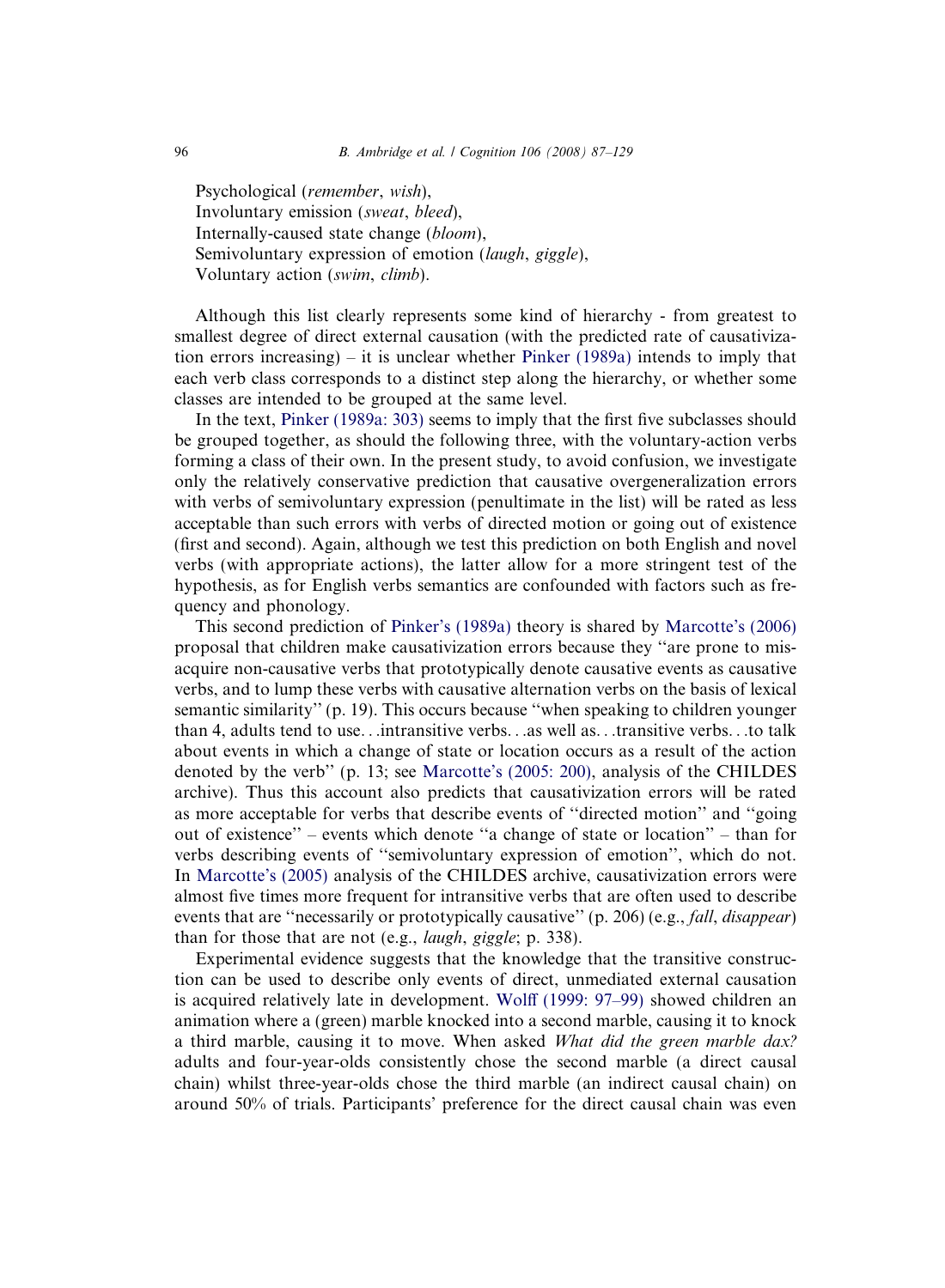greater when the green marble was replaced by a sentient causer, except for the youngest group. However, [Ammon \(1980\)](#page-40-0) found that even three-year-olds preferentially selected a picture depicting an unmediated causal chain as the best illustration of a transitive causative sentence (but would accept either mediated or unmediated chains as illustrations of a periphrastic causative).

In summary, then, the present study tests the following predictions derived from [Pinker's \(1989a\)](#page-41-0) semantic verb class hypothesis: (1) participants will respect the experimentally-assigned semantic class of a novel (here, intransitive) verb (and the semantic class of English verbs) when rating intransitive and transitive causative uses, and this effect will increase with age. (2) Causative overgeneralization errors will be rated as less acceptable for verbs denoting events with a low degree of external causation *(laugh, giggle)* than for verbs denoting events with a higher degree of external causation (fall, tumble, disappear, vanish) as the former are less compatible than the latter with the notion of direct external causation inherent in the transitive causative construction (and Pinker's broadrange rule).

#### 5. The entrenchment hypothesis

The second proposal – which we term the *entrenchment hypothesis* (Braine  $\&$ Brooks,  $1995$  – is that repeated presentation of a verb (e.g., *disappear*) in one (or more) attested construction (such as the intransitive construction; e.g., The rabbit disappeared) causes the learner to gradually form a probabilistic inference that adult speakers do not use that particular verb in non-attested constructions. The prediction of this hypothesis is that the more often children hear a particular verb used in particular constructions in the input (a) the less likely they will be to produce an overgeneralization error for this verb (i.e., to use this verb in a non-attested sentence construction) and (b) the more unacceptable they will consider such errors in a grammaticality-judgement task. Cross-sectionally, one would expect to find more overgeneralization errors, and higher ratings of acceptability for such errors, for a low than a high frequency verb, as children have had less opportunity to acquire the correct usage for the former. Looking longitudinally at a particular verb, as development proceeds towards the adult state, one would expect to see overgeneralization errors (and ratings of acceptability for such errors) fall as the verb becomes ever more *entrenched* in its correct usage (though, as we have seen, the semantic verb class hypothesis would also predict this effect, as children acquire a more precise representation of the verb's semantics over time). To date, only two studies have directly investigated the crucial cross-sectional prediction of the entrenchment hypothesis.

[Brooks, Tomasello, Dodson, and Lewis \(1999\),](#page-40-0) using an elicited production methodology, found that children (aged between 3;4 and 9;0) produced fewer utterances that violated the verb's transitivity status for high frequency verbs (e.g.,  $*$ *The man* disappeared the ball, <sup>\*</sup>The ball hit) than for semantically-matched verbs of lower frequency (e.g., <sup>\*</sup>The man vanished the ball, <sup>\*</sup>The ball struck).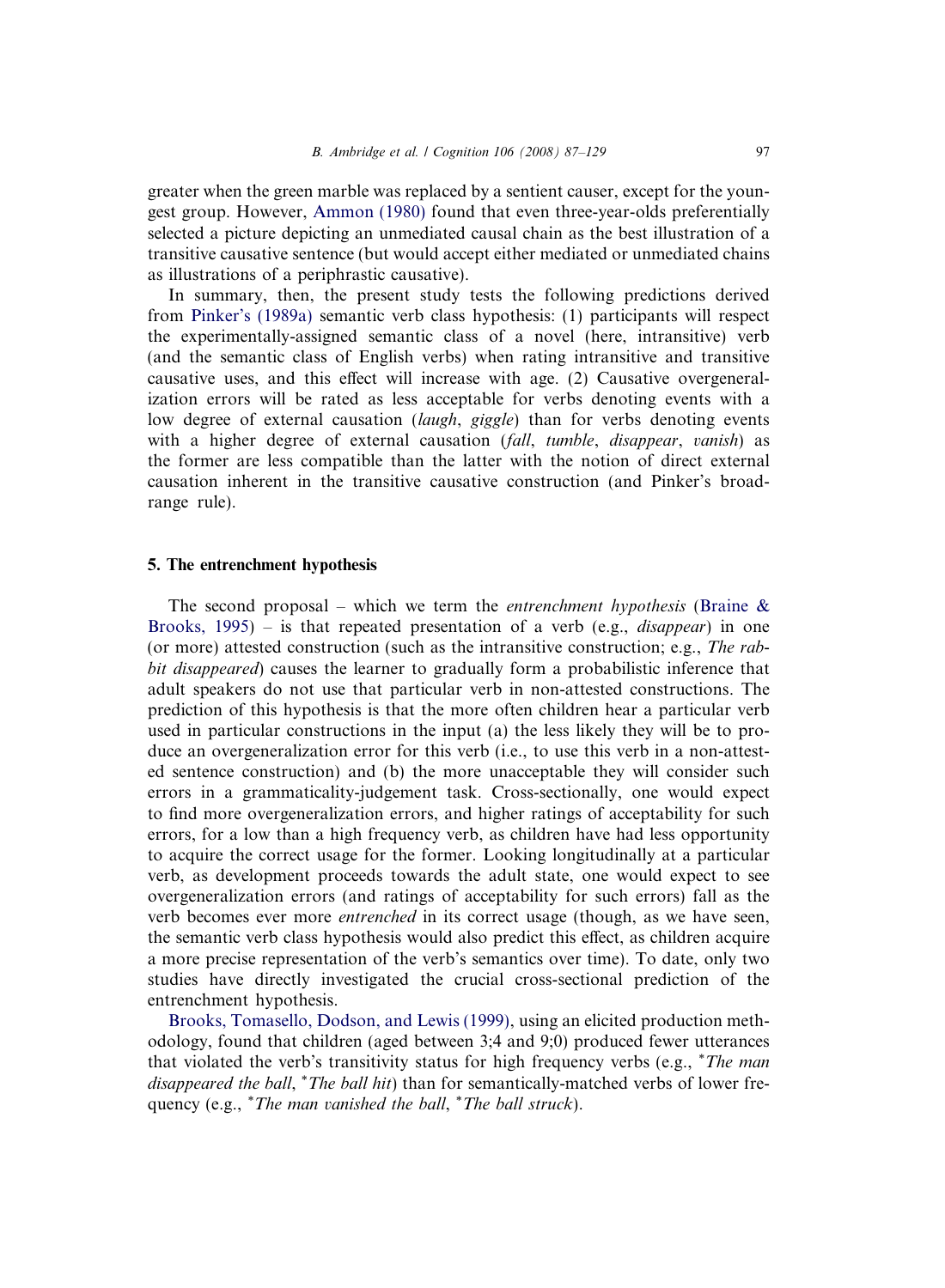[Theakston \(2004\)](#page-42-0) conducted a similar study using a grammaticality-judgement paradigm. Adults and children (aged 5;1–6;2 and 7;1–9;2) were asked to rate sentences containing argument-structure overgeneralization errors with high and semantically-matched low frequency verbs (e.g., \*Somebody fell/tumbled it off, \*I'm gonna disappear/vanish it, \*That joke was so funny it really laughed/giggled me). Children were asked to make binary judgements, whilst adults used a seven-point scale. In support of the entrenchment hypothesis, adults rated overgeneralization errors with low frequency verbs as more acceptable than corresponding errors with higher frequency verbs, and more children of both ages rated the former than the latter errors as acceptable in the binary-judgement task.

Also relevant here are the grammaticality-judgement studies of [Hochberg \(1986\)](#page-40-0) [and Mazurkewich and White \(1984\)](#page-40-0). Hochberg asked children aged 3;4–5;5 to select the correct form from sentence pairs containing an overgeneralization and a corresponding adult form (e.g., I'm gonna dance the donkey vs I'm gonna make the donkey dance; My dinner's gonna eat vs I'm gonna eat my dinner). [Mazurkewich and White](#page-41-0) [\(1984\)](#page-41-0) obtained binary grammaticality judgements for sentences constituting overgeneralizations of the double object construction (e.g., \*Nancy drove Ted the car) from children aged 9, 12 and 16 yrs. Both studies (like [Theakston, 2004](#page-42-0)) found that the proportion of overgeneralizations chosen as the correct form or rated as acceptable decreased as the age of the participants increased (a finding equally compatible with both the semantic verb class and entrenchment hypotheses) though neither specifically tested the latter by manipulating verb frequency.

In summary, then, the present study tests the following prediction derived from [Braine and Brooks \(1995\)](#page-40-0) entrenchment hypothesis: participants' preference for grammatical (here, intransitive) over ungrammatical (here, transitive causative) verb uses should be highest for high frequency verbs and lowest for novel verbs, with low frequency verbs in-between.

# 6. The relative contributions of the formation of semantic verb classes and entrenchment to the retreat from overgeneralization errors

Previous work certainly provides some support for both the semantic verb class and entrenchment hypotheses. It is clear from this work, however, that both factors are needed to explain the pattern of data observed.

It cannot be the case that the frequency of attested uses (i.e., entrenchment) is the only relevant factor in determining the (un)grammaticality of putative argumentstructure generalizations. The elicited production study of [Brooks and Tomasello](#page-40-0) [\(1999\)](#page-40-0), as discussed above, found an effect of semantic verb class independent of verb frequency (as only novel verbs were used). For [Theakston's \(2004\)](#page-42-0) adult grammaticality-judgement data, no significant correlation between simple verb frequency and the acceptability of overgeneralization errors was observed, because, as [Theakston](#page-42-0) [\(2004: 31\)](#page-42-0) acknowledges ''the semantic class to which individual verbs belong also play[s] a role in constraining argument-structure errors''. [Viau \(2006\)](#page-42-0) also argues for effects of verb semantics that are independent of frequency on the basis of an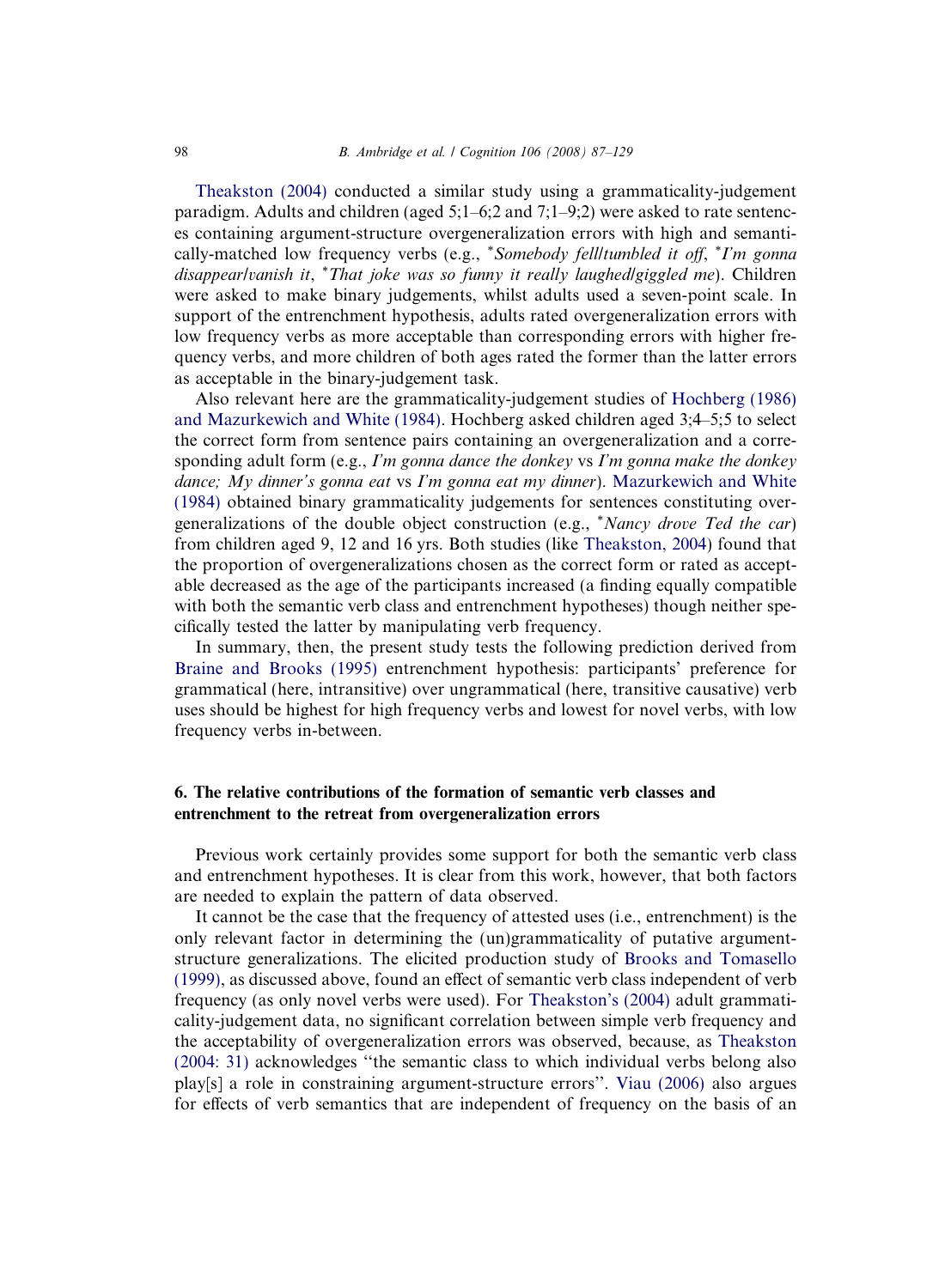analysis of naturalistic data from the CHILDES corpus.<sup>7</sup> Considering briefly the domain of inflectional morphology, [Yang \(2002\)](#page-42-0) argues convincingly that the pattern of past tense over-regularization errors (e.g., runned) observed in naturalistic data cannot be explained by simple verb frequency alone, but can be explained by the frequency of particular verbs relative to others in the same class (though here the classes are defined phonologically as opposed to semantically).

Conversely, it cannot be the case that the semantic class to which a particular verb belongs is the only relevant factor when determining the grammaticality of the use of that verb in a particular construction. If this were the case, then it is difficult to explain why even [Theakston's \(2004\)](#page-42-0) adult participants – who presumably had accurate, fully-formed semantic representations of verbs such as *giggle* and *laugh* – still displayed a frequency-driven entrenchment effect with semantic verb class held constant (e.g., between *giggle* and *laugh*). Effects of verb frequency with semantic verb class held constant were also found in the elicited production study of [Brooks](#page-40-0) [et al. \(1999\)](#page-40-0) and the comprehension study of [Naigles et al. \(1992, both previously](#page-41-0) [discussed\).](#page-41-0) In this latter study significantly more children acted out a frame-compliant response for causative sentences with the lower frequency verb *fall* than the higher frequency verbs come and go (all are members of [Pinker's \(1989a: 303\)](#page-41-0) class of verbs of ''directed motion'').

Given that both factors clearly play a role in the retreat from overgeneralization, it is important to ask how the formation of semantic verb classes and entrenchment interact. One extreme characterization of the relationship between the two factors is that semantic class determines the grammaticality or otherwise of argument-structure generalizations and that verb-frequency effects, although sometimes statistically significant, represent only slight (dis)preferences, that do not bear on the issue of whether or not a putative generalization is regarded as grammatical. At the other extreme is the view that, whilst it is generally true that verbs with similar semantics behave similarly, this is merely a descriptive fact about language that plays little role in learning, and that entrenchment is the primary mechanism by which children learn that some of their putative generalizations are disallowed (e.g., Bowerman  $\&$  Croft, [2007\)](#page-40-0). One viewpoint somewhere in between these extremes is [Tomasello's \(2003:](#page-42-0)

<sup>&</sup>lt;sup>7</sup> [Viau \(2006\)](#page-42-0) argues that the acquisition of the double-object dative construction ([x CAUSE [z HAVE y]]) depends on the acquisition of the semantic primitive HAVE (as instantiated by verbs such as *have* and get), and the acquisition of the prepositional dative (x CAUSE [y GO  $z$ ]]) on the primitive GO (as instantiated by the preposition  $to$ ). [Viau \(2006\)](#page-42-0) claims that his finding of no significant difference between the age of acquisition of have/get and the double-object construction, and between to and the prepositional construction supports his decompositional analysis. In order to provide strong support for this analysis however, one would have to show that *have/get* is acquired BEFORE the double-object dative, and to BEFORE the prepositional dative. [Viau \(2006\)](#page-42-0) also points to a significant correlation across children between the age of acquisition of *have/get* and the double object construction, and between to and the dative construction. However, to rule out the possibility that both correlations are due to the effect of some nuisance variable (e.g., general linguistic development) one would have to show that the age of acquisition of have/get is not also correlated with the age of acquisition for the prepositional dative (or to with the double-object dative), which [Viau \(2006\)](#page-42-0) does not do. Having said all this, we do not wish to dispute the more general claim that there exist effects of verb semantics on language acquisition that are independent of frequency (a major finding of the present study).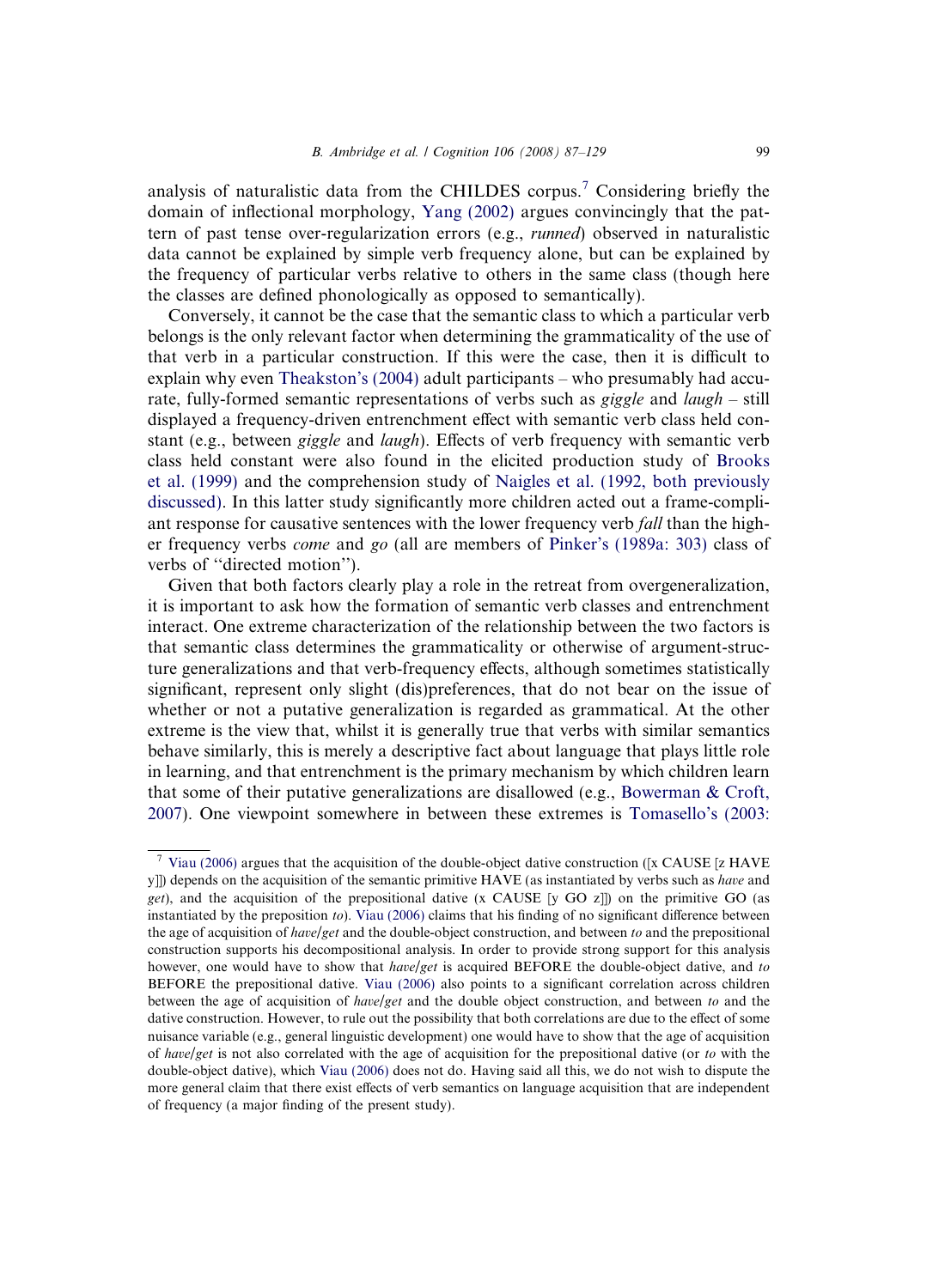[180\)](#page-42-0) claim that ''entrenchment works early...and semantic subclasses [of verbs] begin to work later, perhaps not until about 4;6 or so''.

## 7. The present study

The goal of the present study was to systematically investigate both the semantic verb class and entrenchment hypotheses using a methodology that allowed us to dissociate the effects of verb semantics and verb frequency and hence to investigate how best to characterize the relationship between the two factors.

A second aim was to address a number of methodological shortcomings of previous work in this area. The use of production data to investigate either the semantic verb class ([Brooks & Tomasello, 1999](#page-40-0)) or entrenchment hypothesis [\(Brooks et al.,](#page-40-0) [1999\)](#page-40-0) is problematic in principle, as a child's apparent reluctance to produce overgeneralizations with particular verbs cannot be taken as firm evidence that such utterances are ruled out by her grammar. For example, the finding that a child prefers to say The ball vanished to  $*$ The man vanished the ball does not necessarily imply that she regards the latter as unacceptable.

The grammaticality judgement studies of [Hochberg \(1986\), Mazurkewich and](#page-40-0) [White \(1984\) and Theakston \(2004\)](#page-40-0) do not suffer from this shortcoming. However, since these authors did not systematically manipulate semantic verb class independently of frequency (for example by introducing a novel verb, as in the studies of Brooks, Tomasello and colleagues), it is impossible to determine whether semantic class had any effect over and above frequency on participants' grammaticality judgements.

Furthermore, since these studies used only English (as opposed to novel) verbs, one cannot rule out the possibility that features of the experimental verbs other than frequency could have contributed to the observed effect. One such feature is verblength: for all but one of [Theakston's \(2004\)](#page-42-0) six high/low frequency verb pairs (disappear/vanish) the high frequency verb was monosyllabic, whilst the low frequency verb was bi-syllabic. Thus it is not possible, in principle at least, to rule out a prosodic explanation for the fact that overgeneralization errors containing high frequency verbs (presented aurally), sounded less acceptable than corresponding errors with lower frequency verbs. A second possible confound is that of semantic specificity: High frequency verbs are – almost by definition – less semantically-specific (and thus applicable in a wider range of situations) than low frequency verbs. It could be the case that [Theakston's \(2004\)](#page-42-0) participants, particularly the youngest, considered the overgeneralization errors with the low frequency verbs to be more acceptable because they had yet to acquire the precise semantics associated with these more semantically-specific verbs.

In the present study, ratings of grammatical acceptability were collected for sentences using novel verbs, as well as high and low frequency English verbs. This allows us to control for (a) verb length in syllables (the novel verb is lowest in frequency, but is matched in length to the high frequency verb, except for *disappear/vanish*) and (b) semantic specificity (the novel verb is lower in frequency than the low frequency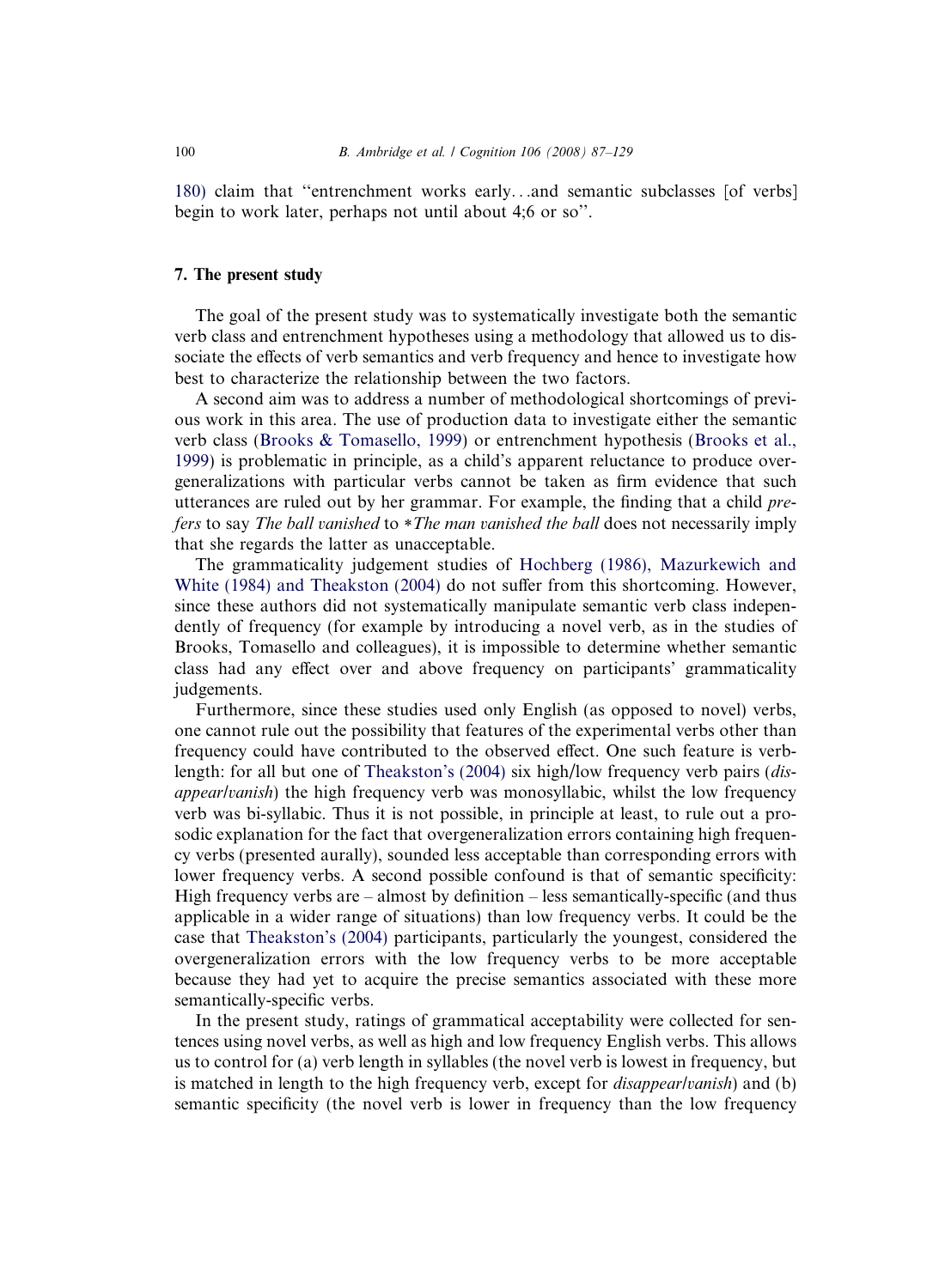English verb, but is matched for semantic specificity). The use of a novel verb also, in effect, adds an extra level of frequency to the design (high, low and very low [i.e., novel]), meaning that any entrenchment effect can show up as a stepwise progression, as opposed to a single comparison. Most importantly, the use of a novel verb allows us to investigate the effect of (experimentally assigned) verb semantics on participants' ratings of grammaticality for uses of that verb in particular argument-structure constructions, relatively uncontaminated by effects of frequency or phonology.<sup>8</sup>

Another potential limitation of the grammaticality judgement studies of [Hoch](#page-40-0)[berg \(1986\), Mazurkewich and White \(1984\) and Theakston \(2004\)](#page-40-0) is that, with the exception of [Theakston's \(2004\)](#page-42-0) adult participants, only binary judgements (i.e., grammatical or ungrammatical) were collected. It is not possible, therefore, to determine whether particular children who rated the overgeneralizations containing low-frequency verbs as unacceptable considered the corresponding overgeneralizations with high-frequency verbs to be even less acceptable. Additionally, since [Theakston's \(2004\)](#page-42-0) adult and child participants used different rating scales it is impossible to determine whether entrenchment has a different effect on ratings of grammaticality at different points in development. The present study addresses these limitations by collecting graded grammaticality judgements from adults and children aged 5–6 yrs and 9–10 yrs, using a novel five-point scale designed to be easily understood by young children.

Whilst [Theakston's \(2004\)](#page-42-0) study used grammatical sentences as fillers, judgements were not collected for uses of the experimental verbs in *grammatical* sentences [\(Mazurkewich & White, 1984;](#page-41-0) obtained ratings for both sentence types, but did not conduct any statistical analysis of their data). This is potentially problematic as, in the absence of grammatical sentences to serve as a baseline control, it is impossible to tell whether participants regarded sentences containing high frequency verbs as more grammatically acceptable than corresponding sentences containing lower frequency verbs per se (i.e., regardless of whether or not the sentence contained an overgeneralization error). Many authors have noted that, even when rating sentences that are perfectly grammatical, subjects give higher ratings of acceptability to sentences that contain high frequency items [\(Featherston, 2005; Keller, 2000; Kempen](#page-40-0) [& Harbusch, 2003, 2004; Schuetze, 1996](#page-40-0)). Conversely, following the same logic, one might expect participants to display a general dispreference for sentences containing novel verbs; even those in which the novel verb is used grammatically (that is, in accordance with both the semantic features of the event which it denotes, and its attested usage).

To address this potential confound, in the present study we obtained ratings of grammatical acceptability for both grammatical (intransitive) and ungrammatical (transitive causative) sentences for each experimental verb. This allows us to control for the effect of simple verb frequency on ratings of grammatical acceptability by using participants' preference for the grammatical (intransitive) over the

<sup>&</sup>lt;sup>8</sup> A reviewer pointed out that a novel verb might not be uncontaminated by the effect of phonology if it happened to have a relevant phonological shape. To guard against this possibility, each novel verb had two different phonological shapes (e.g., blick vs tamm), counterbalanced across participants.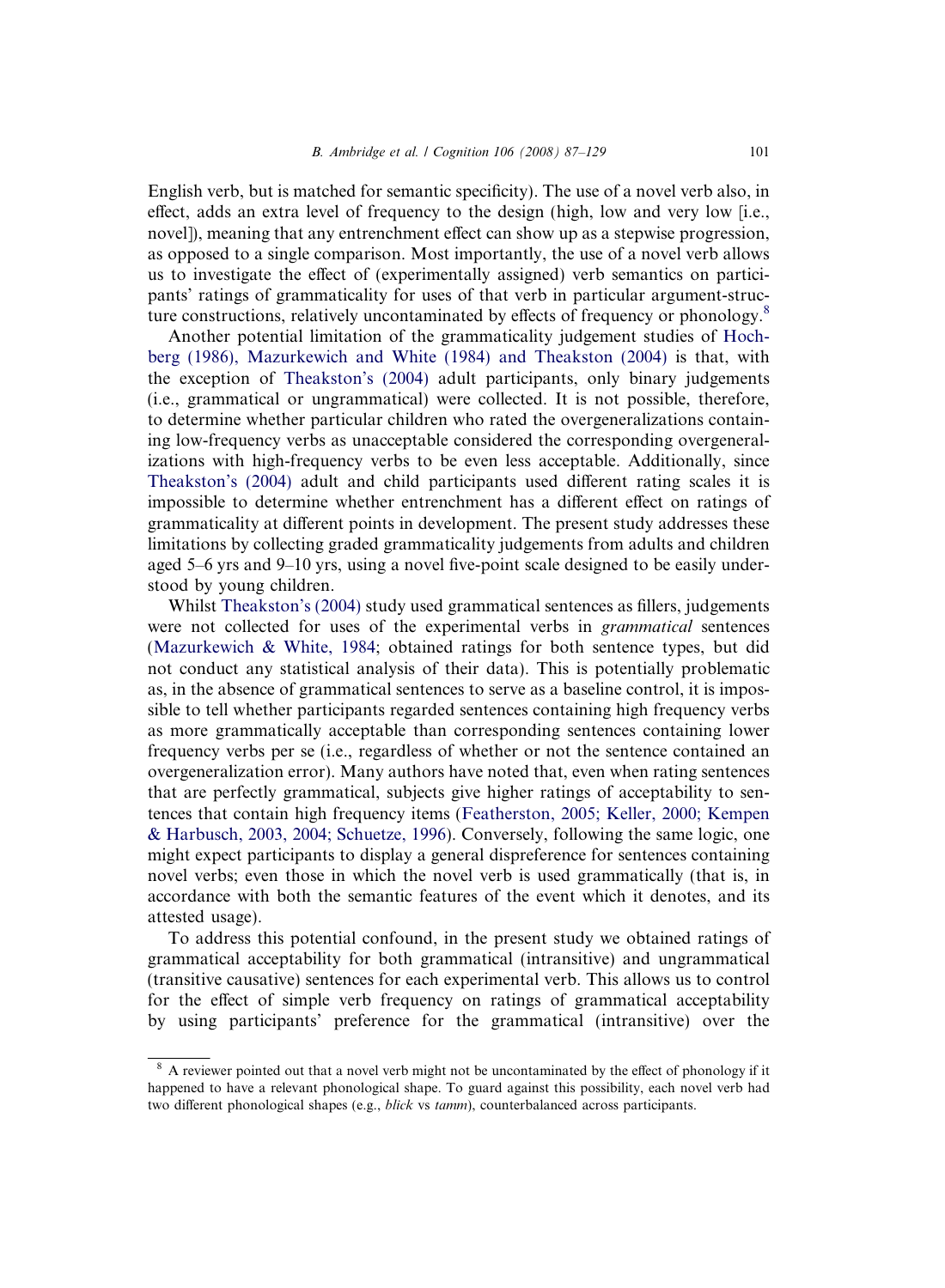ungrammatical (transitive causative) version of a sentence containing a particular verb – as opposed to simply the rating for the ungrammatical version – as a dependent measure.

To summarise, in the present study, we collected five-point ratings of grammatical acceptability for both grammatical (intransitive) and ungrammatical (transitive causative) uses of a high frequency verb, a low frequency verb, and a novel verb, from each of three non-causativizable semantic classes from participants aged 5–6 yrs, 9–10 yrs and adults.

The semantic verb class hypothesis predicts that participants will respect the experimentally-assigned semantic class of a novel (here, intransitive) verb (and the semantic class of English verbs) when rating intransitive and transitive causative uses, and that this effect will increase with age. This hypothesis also predicts that causative overgeneralization errors will be rated as less acceptable for verbs denoting events with a low degree of external causation *(laugh, giggle)* than for verbs denoting events with a higher degree of external causation *(fall, tumble, disappear, vanish)* as the former are less compatible than the latter with the notion of direct external causation inherent in the transitive causative construction (and Pinker's broad-range rule). The entrenchment hypothesis predicts that participants' preference for grammatical (here, intransitive) over ungrammatical (here, transitive causative) verb uses should be highest for high frequency verbs and lowest for novel verbs, with low frequency verbs in-between.

Crucially, our design allows us to dissociate the effects of semantic verb class and entrenchment and hence to investigate the contributions of each mechanism to the retreat from argument-structure overgeneralization errors. If only semantic verb class has an effect on this process, then grammatical (intransitive) verb uses should be preferred over ungrammatical (transitive) uses to approximately the same extent for all verbs (high frequency, low frequency and novel) within a given semantic class; this effect increasing with age. It is particularly important that this preference should be observed for novel verbs, as such an effect can realistically be attributed only to the effect of verb semantics. Furthermore, the predicted effect for causative overgeneralizations to be rated as less acceptable for verbs denoting more internally than more externally-caused events should be observed with approximately equal effect size for high and low frequency and novel verbs.

Conversely, if entrenchment is the only factor at work, participants' preference for grammatical (intransitive) over ungrammatical (transitive) uses should be highest for high frequency verbs, lower for low frequency verbs and lowest for novel verbs, regardless of the actions which they denote. Importantly, if semantic verb class is not a factor, then one would expect participants' preference for grammatical over ungrammatical uses of novel verbs to be approximately zero, as no entrenchment can have occurred for these verbs.

If both factors operate at all ages tested, then one would expect to observe significant main effects of semantic verb class and entrenchment (as outlined above) and perhaps, although not necessarily, an interaction between these effects. Since the youngest children studied were aged 5–6 yrs, our study does not allow us to investigate [Tomasello's \(2003: 180\)](#page-42-0) specific claim that ''entrenchment works early...and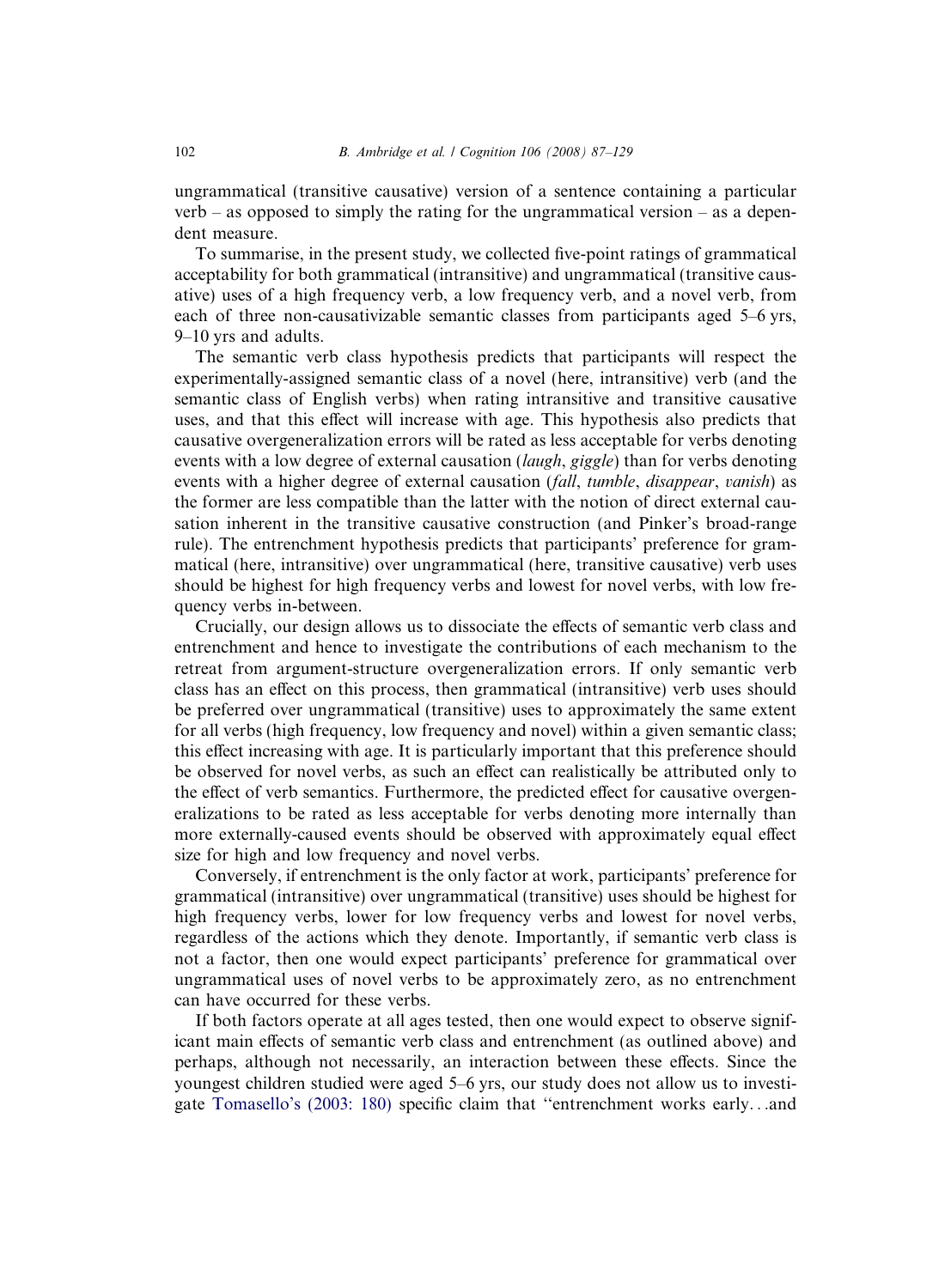semantic subclasses [of verbs] begin to work later, perhaps not until about 4;6 or so''. However, our study does allow us to test one element of the prediction; specifically that semantic verb classes will have begun to be operational for five-year-olds, in which case one would expect to see even the youngest children display a significant preference for grammatical (intransitive) over ungrammatical (transitive) uses of – crucially – the novel verbs (as well as the English verbs). If semantic verb classes are not operational for five-year-olds, then our study will allow for a test of a more general version of [Tomasello's \(2003: 180\)](#page-42-0) claim; specifically that ''entrenchment works early...and semantic subclasses [of verbs]...later". If this is the case then one would expect to find that the youngest children show virtually no preference for grammatical (intransitive) over ungrammatical (transitive) verb uses (i.e., no effect of semantic class) but a greater preference for grammatical over ungrammatical uses for high than low frequency verbs (i.e., an entrenchment effect). Older children and adults would then be expected to display both semantic verb class and frequency effects, as outlined above.

# 8. Methods

## 8.1. Participants

Participants were 27 children aged 5;3–6;4 ( $M = 5;10$ ), 24 children aged 9;3–10;3  $(M = 9.9)$  and 42 adults (all undergraduate students, mostly aged 18–19) recruited from schools or university in the North of England. All participants were monolingual English speakers.

## 8.2. Design

The experiment used a  $3 \times 2 \times 2 \times 3 \times 3$  mixed design. The between-subjects variables were age (5–6 yrs, 9–10 yrs, adult) and counterbalance version (A or B, corresponding to the pairing of the novel verb forms with novel actions). For each counterbalance version, eighteen test sentences (and corresponding computer animations illustrating the event described), were constructed; one for each combination of the three within-subjects variables of sentence type (grammatical-intransitive, ungrammatical-transitive causative), semantic verb class (three classes; see following section) and verb frequency (high, low, novel).

## 8.3. Test sentences

Semantic verb classes were chosen such that all verbs in each class were non-alternating intransitive-only verbs. Thus all overgeneralization errors presented constituted causative overgeneralization errors. Verbs were selected from three (descriptive) intransitive-only verb classes set out in [Pinker's \(1989a: 303\)](#page-41-0) hierarchy (see Section [4\)](#page-1-0): verbs of ''directed motion'', ''going out of existence'' and ''semivoluntary expression of emotion''. In order to maximise the semantic similarity of the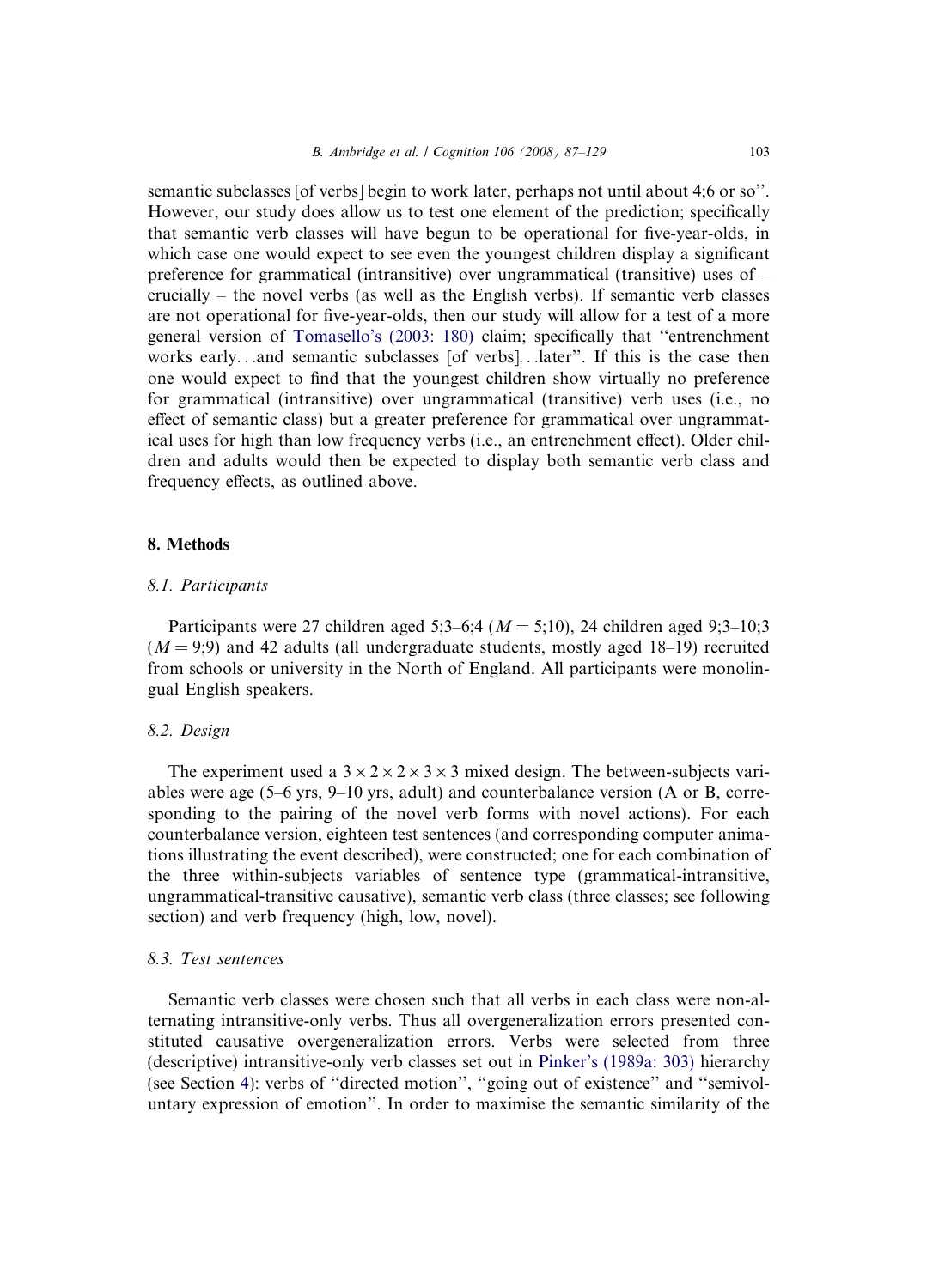high frequency, low frequency and novel verb in each class we selected from each class a pair of English verbs with very similar semantics but varying in frequency (fall/tumble, disappear/vanish and laugh/giggle). For each of the three novel verbs we created a novel action semantically similar to that denoted by the two English verbs in the target semantic class (i.e., a novel falling action, a novel disappearing action, and a novel laughing action).

Within each semantic class, each sentence of a particular type (i.e., intransitive or transitive causative) was of identical structure, and varied only with respect to the verb and NP (in each case, one of three proper names). For each intransitive/transitive causative sentence pair, the subject of the intransitive sentence and the object of the corresponding transitive causative sentence were different characters. For example, participants assigned to the first counterbalance condition rated the following sentences:

Verbs of falling Intransitive: <Bart fell/Lisa tumbled/Homer meeked> into a hole. Transitive causative:  $*$  The man  $\leq$  Fell Homer/tumbled Bart/meeked Lisa $>$  into a hole.

Verbs of disappearing Intransitive:  $\langle$ Bart disappeared/Lisa vanished/Homer blicked $\rangle$ . Transitive causative: \*The magician< disappeared Homer/vanished Bart/blicked Lisa>.

Verbs of laughing Intransitive: <Homer laughed/Bart giggled/Lisa tammed>. Transitive causative:  $*The \, funny \, clown \, \langle \text{Z} \rangle$  and  $Bart/giggled \, \text{Lis}$  altermated Homer

The sentences rated by participants in the second counterbalance condition were identical, except for the meaning assigned to each of the novel verb forms ( $blick =$ verb of falling, tam = verb of disappearing, meek = verb of laughing).

For each test sentence, participants viewed a computer animation depicting the event described. This was to allow for the creation of novel actions of *falling/disap*pearing/laughing in a particular manner, corresponding to the three novel verbs. The use of animations was also designed to ensure that participants construed the meaning of each sentence as intended. For example, some of the adult participants in [Theakston \(2004\)](#page-42-0) seemed to interpret the sentences  $Don't \, lawph/giggle \, me$  as  $Don't$ laugh/giggle at me rather than, as intended, *Don't make me laugh/giggle*. The animations also served to establish that the veracity of the sentence was not in doubt, thus encouraging (particularly the younger) participants to rate sentences according only to grammatical acceptability, and not truth-value ([McDaniel & Cairns, 1996](#page-41-0)). Details of these animations can be found in Appendix A.

## 8.4. Novel-verb-training sentences and animations

In order to further train participants in the correct (non-causative) meaning and (intransitive) use of each of the novel verbs, two training trials involving different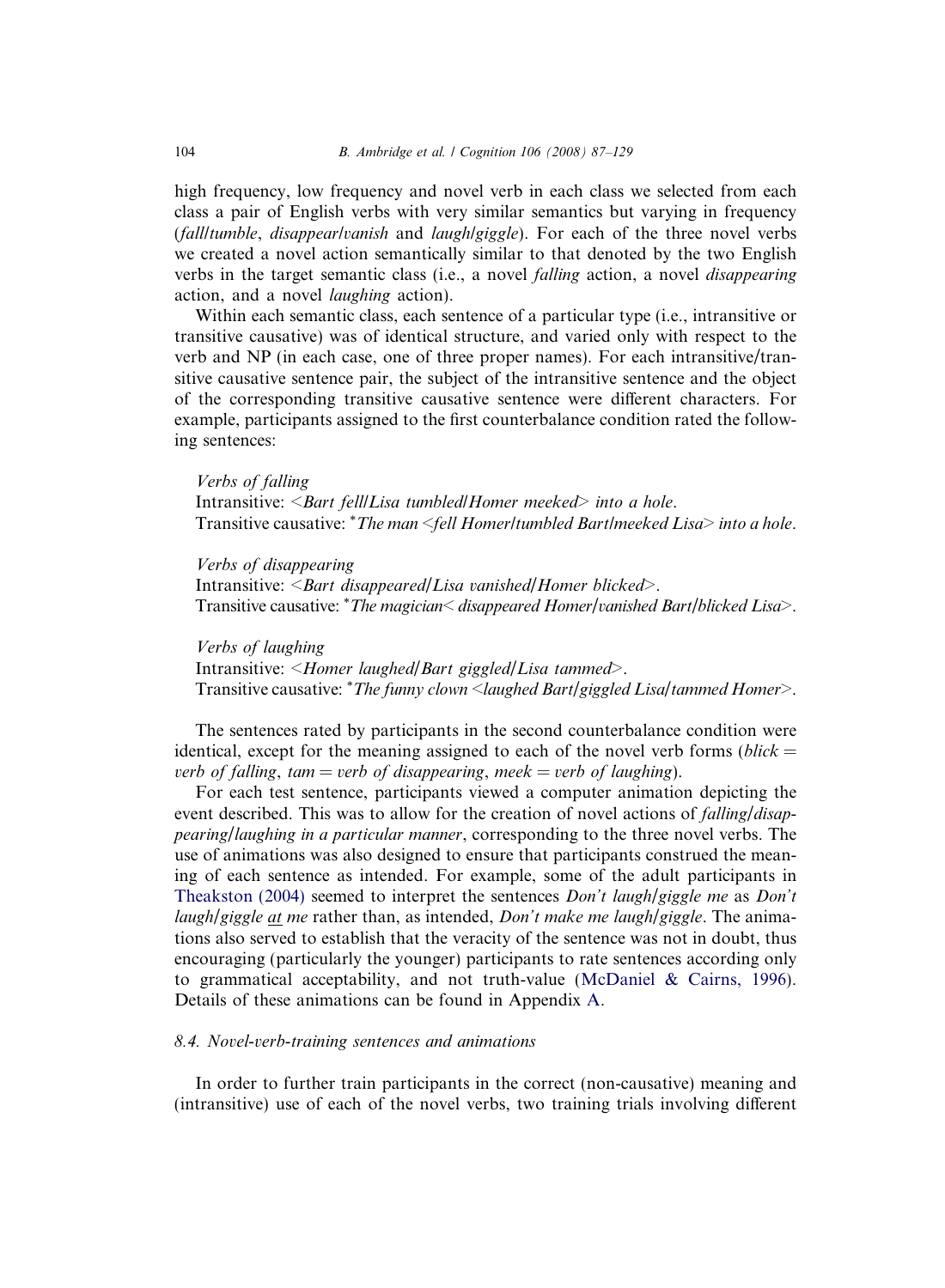characters were created for each of the novel verbs. For example, participants assigned to the first counterbalance condition heard the following training sentences, and saw corresponding animations:

 $\langle$ Marge/Maggie $\rangle$  meeked off the table. <Marge/Maggie> blicked out of sight.  $\leq$ Marge/Maggie $>$  tammed when she heard a funny joke.

# 8.5. Rating scale

All participants rated sentences using a novel five-point rating scale, designed to be easily understood by young children. The scale consisted of five cartoon faces (see Fig. 2), and had a midpoint, denoted by a neutral face, and two levels each to represent differing levels of grammatical acceptability (smiling faces) and unacceptability (frowning faces). It was felt that young children would be unable to provide sufficiently fine-grained judgements to necessitate the use of a seven-point scale. In order to make the scale easier for young children to understand (and to allow for the collection of binary judgements in the event that they were unable to provide graded judgements) the scale was split at the midpoint into green faces, denoting "acceptable" and red faces, denoting "unacceptable". The face at the middle of the scale was divided into two different-coloured halves. The scale had no numerical or text key.

### 8.6. Grammaticality-judgement-training sentences

Seven grammaticality-judgement-training trials, each consisting of a sentence and corresponding animation were used to introduce participants to the procedure of rating grammatical acceptability (and not truth-value) on the five-point scale. Sentences 1–4 were designed to illustrate maximally acceptable and unacceptable sentences, with the remaining sentences – based around overgeneralizations of the dative alternation – illustrating more marginal cases. Details of these sentences, and mean ratings of acceptability given by each age group, can be found in Appendix [B.](#page-37-0)



Fig. 2. The five-point rating scale used by all participants to rate sentences for grammatical acceptability.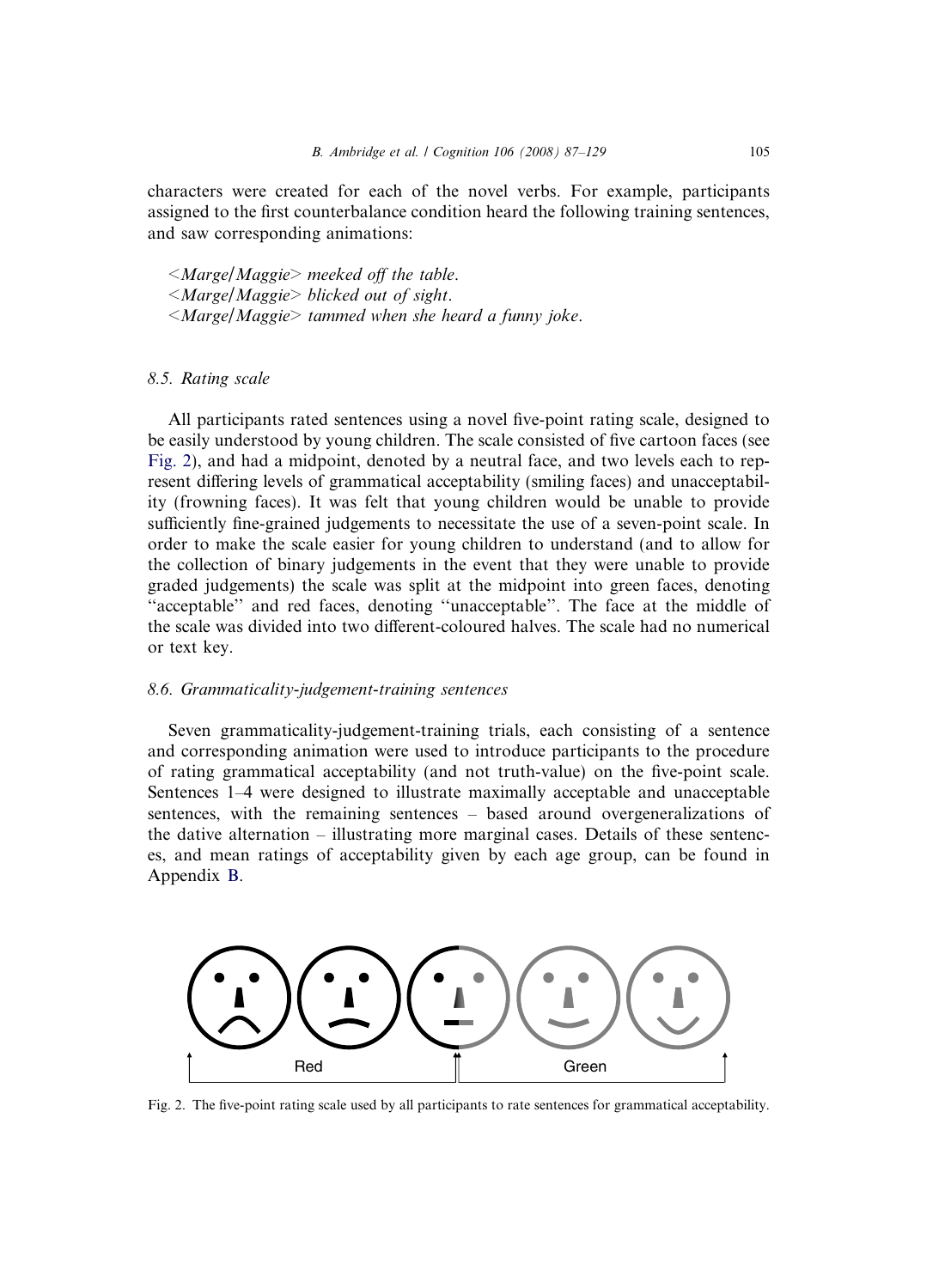# 8.7. Materials

Animations were created using Flash MX Professional and presented using  $Swf, MAX$ , running on a laptop PC computer. Stereo audio recordings were constructed such that one speaker, positioned next to the computer played the ''sound effects'', whilst the other (hidden inside a stuffed ''talking dog'' toy, except for the adults) played the sentences (spoken in a comical ''dog's voice''). This was to enable the experimenter to present the task to (particularly the younger) children as a game in which the aim was to help a dog learning to speak English.

#### 8.8. Procedure

## 8.8.1. 5–6-Year-olds

Children were tested individually, with the task divided into two sessions, given on consecutive days. The experimenter explained that the first task would be to learn the meanings of some new ''made up'' words, and then presented the six novel-verbtraining trials. After each trial, the experimenter asked for a definition of the novel word. In most cases, the child simply gave a high frequency English gloss (e.g., *fall*, disappear or laugh), in which case the experimenter explained that the novel verb denoted, for example, not just falling, but falling in a particular way, and explained the distinctive manner of the novel action. This novel verb training procedure was given at the start of each of the two sessions.

The experimenter then introduced the grammaticality-judgement scale, using a procedure designed to enable even the youngest children to provide graded grammaticality judgments or, in the event that they were unable to do so, binary judgements. The experimenter initially explained that the dog was learning to speak English, but sometimes ''gets it wrong, and says things a bit funny''. The experimenter then told the child ''we're going to help him, by telling him when he gets it right, and when he says it wrong. When he says it right we're going to choose the green counter and put it here [indicates happiest face]. When he says it wrong we're going to choose the red counter and put it here *[indicates saddest face*]. Don't worry about these other faces for now''.

The experimenter then completed the first and second training trials, and invited the child to complete the third and fourth trials. All children correctly selected the happiest and saddest faces (using the appropriately coloured counters) for the third and fourth trials, respectively. Taking the green counter, the experimenter then explained that "Sometimes he [indicates dog] says it right but it's not perfect. If it's good but not perfect, you can put the counter here [indicates second happiest face]. If it's a little bit right and a little bit wrong, or somewhere in between you can put it here [indicates middle face]". Taking the red counter, the experimenter then continued, ''Sometimes he says it wrong but it's not really terrible. If it's wrong but not terrible, you can put the counter here *[indicates second saddest face*]. If it's a little bit wrong and a little bit right, or somewhere in between you can put it here [indicates  $middle face$ ]". The child then completed the three remaining training trials. For each trial the experimenter recorded the face that the child selected and (for the middle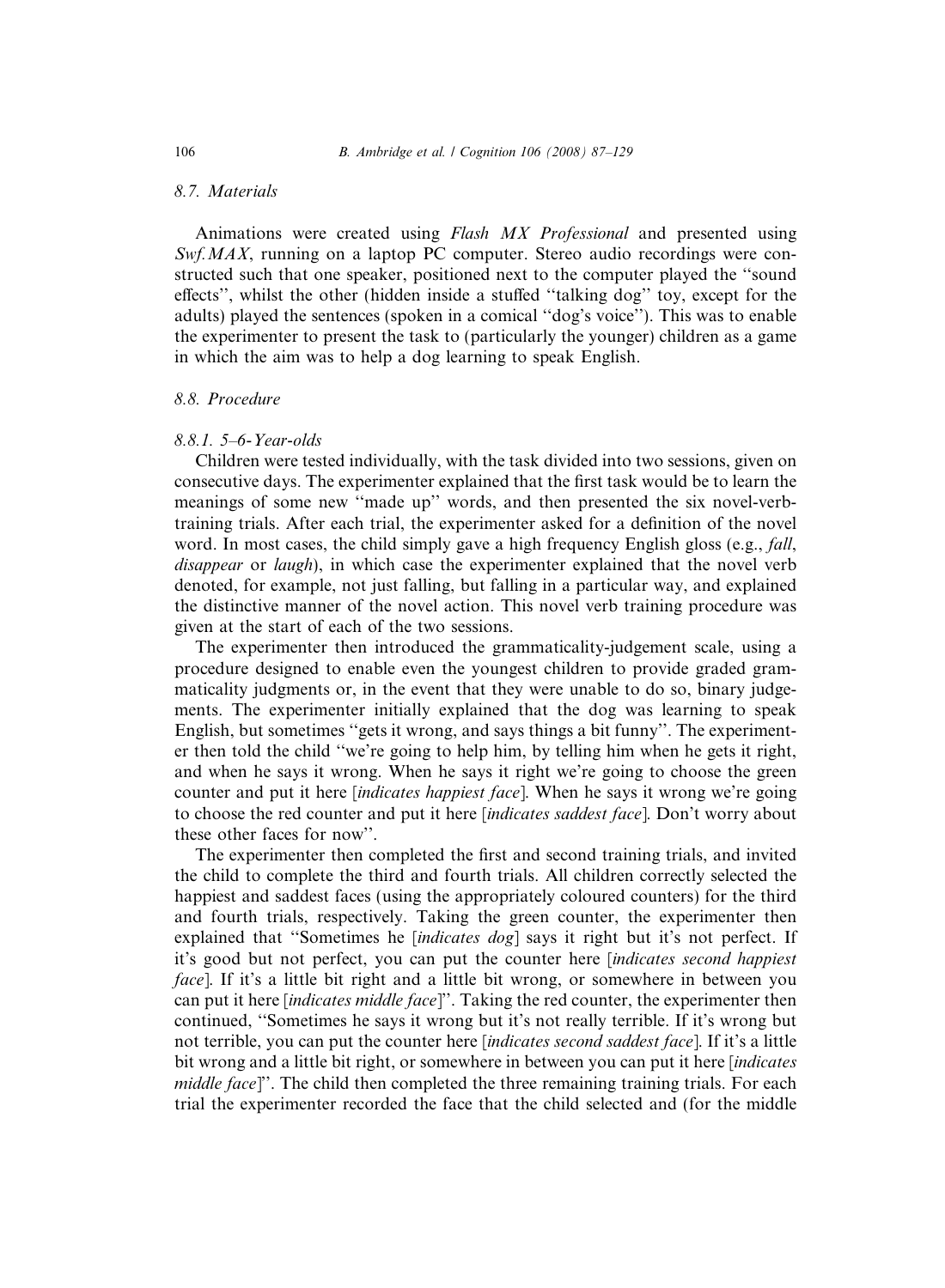face only) whether the green or red counter had been used (no child placed the green counter on a red face or vice versa).

The intention had been for the experimenter to give feedback for these practice trials, and to exclude children who did not appear to be using the scale appropriately. However, all children gave a good range of responses to the remaining three practice trials, and appeared to be using the scale as intended. Thus no feedback was given, and no children were excluded. Following the grammaticality-judgement training, the experimenter moved directly onto the test trials, which were presented in random order.

#### 8.8.2. 9–10-Year-olds

The older children followed the same procedure as the younger children, except that no counters were used, as we were confident that these children would be able to provide graded judgements. Children marked their responses directly on the scale by circling the appropriate face.

#### 8.8.3. Adults

Adults completed the same training and test trials as children, and rated sentences using the same scale. However, adults completed all trials in a single session, and were given only brief verbal definitions of the novel verbs, and brief verbal instructions in the use of the rating scale (see Appendix C).

## 9. Results and discussion

The mean ratings for all sentences are shown in [Table A1](#page-39-0) (Appendix D).

#### 9.1. Preliminary analysis

A preliminary analysis was conducted to investigate the effect of counterbalance version, and to determine that participants of all ages were capable of using the rating scale as intended (i.e., that all participants rated the grammatical [intransitive] uses of the English verbs as significantly more acceptable than the ungrammatical, [transitive causative] uses]. The data were entered into a  $3 \times 2 \times 2 \times 3 \times 3$  mixed ANOVA with between-subjects variables of age and counterbalance-version and within-subjects variables of sentence type (grammatical – intransitive vs ungrammatical – transitive causative), semantic verb class (verbs of falling, disappearing and laughing<sup>9</sup>) and verb frequency (high, low, novel). The variable of counterbalance version was not associated with any significant main effects or interactions. Thus all subsequent analyses collapsed across the two versions.

<sup>9</sup> Recall that although, in effect, we used three very narrow semantic verb classes, these three classes are subsets of, and therefore correspond to, classes proposed in [Pinker \(1989a\).](#page-41-0)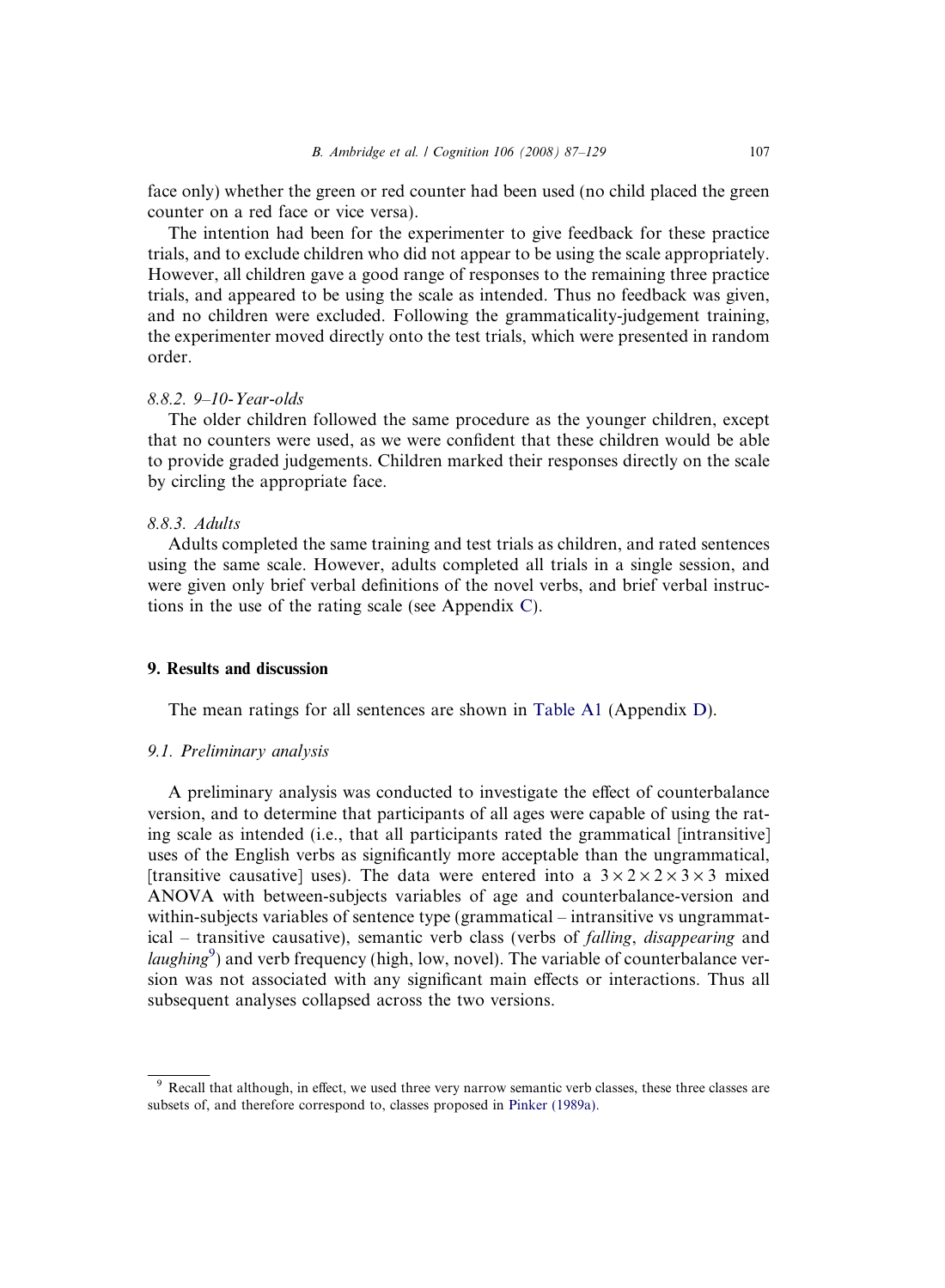A  $3 \times 2 \times 3 \times 3$  ANOVA collapsing across counterbalance-version revealed a significant main effect of sentence type ( $F_{(1,90)} = 651.66$ ,  $p \le 0.001$ ,  $\eta_p^2 = 0.88$ ), demonstrating that participants rated the grammatical, intransitive sentences ( $M = 4.61$ ) [out of 5],  $SE = 0.05$ ) as significantly more acceptable than their ungrammatical, transitive causative counterparts ( $M = 2.91$ ,  $SE = 0.06$ ).<sup>10</sup>

This ANOVA also yielded significant interactions of sentence type by age  $(F_{(2,90)} = 30.69, p \le 0.001, \eta_p^2 = 0.41)$ , sentence type by semantic class  $(F_{(2,180)} = 47.124, p \le 0.001, \eta_p^2 = 0.34)$ , and sentence type by verb frequency  $(F_{(2,180)} = 85.43, p \le 0.001, \eta_p^2 = 0.49)$ . Post hoc tests (all significant at  $p \le 0.001$ ) revealed that intransitive sentences were rated as significantly more acceptable than transitive causative sentences by all age groups (collapsing across frequency and semantic verb class), and across all semantic verb classes (collapsing across age and verb frequency), and across all levels of verb frequency (collapsing across age and semantic verb class). Thus, it would appear that our method for eliciting graded grammaticality judgements from both younger and older children and adults was extremely successful.

This finding notwithstanding, these interactions (and a three way interaction of sentence type by semantic verb class by age;  $F_{(4,180)} = 3.76$ ,  $p = 0.006$ ,  $\eta_p^2 = 0.08$ ) demonstrate that the magnitude of participants' preference for grammatical over ungrammatical verb uses differed according to the variables of age, semantic verb class and verb frequency. We now consider these effects in the light of the predictions of the theories under investigation.

#### 9.2. Testing the semantic verb class hypothesis

[Pinker's \(1989a\)](#page-41-0) hypothesis makes two predictions: (1) since none of the verbs/actions (English or novel) were semantically consistent with any causativizing narrowrange semantic verb class, intransitive uses of all verbs (English and novel) should be preferred to transitive causative uses; with this effect increasing with age, as the narrow-range semantic verb classes are refined. (2) Causative overgeneralization errors will be rated as less acceptable for verbs denoting events with a low degree of external causation (*laugh*, *giggle*) than for verbs denoting events with a higher degree of external causation *(fall, tumble, disappear, vanish)* as the former are less compatible than the latter with the notion of direct external causation inherent in the transitive causative construction (and Pinker's broad-range rule).

Considering this first prediction, the preliminary analysis reported above demonstrated that participants did indeed display a significant preference for intransitive over transitive causative verb uses, collapsing across all ages and all levels of verb frequency. As we have argued previously, however, novel verbs allow for the stron-

<sup>&</sup>lt;sup>10</sup> This ANOVA also revealed significant main effects of semantic verb class and frequency, and significant interactions of frequency by age, frequency by semantic verb class, and semantic verb class by frequency by age. However, because these effects collapse across grammatical (intransitive) and ungrammatical (transitive) sentence types, they are not interpretable.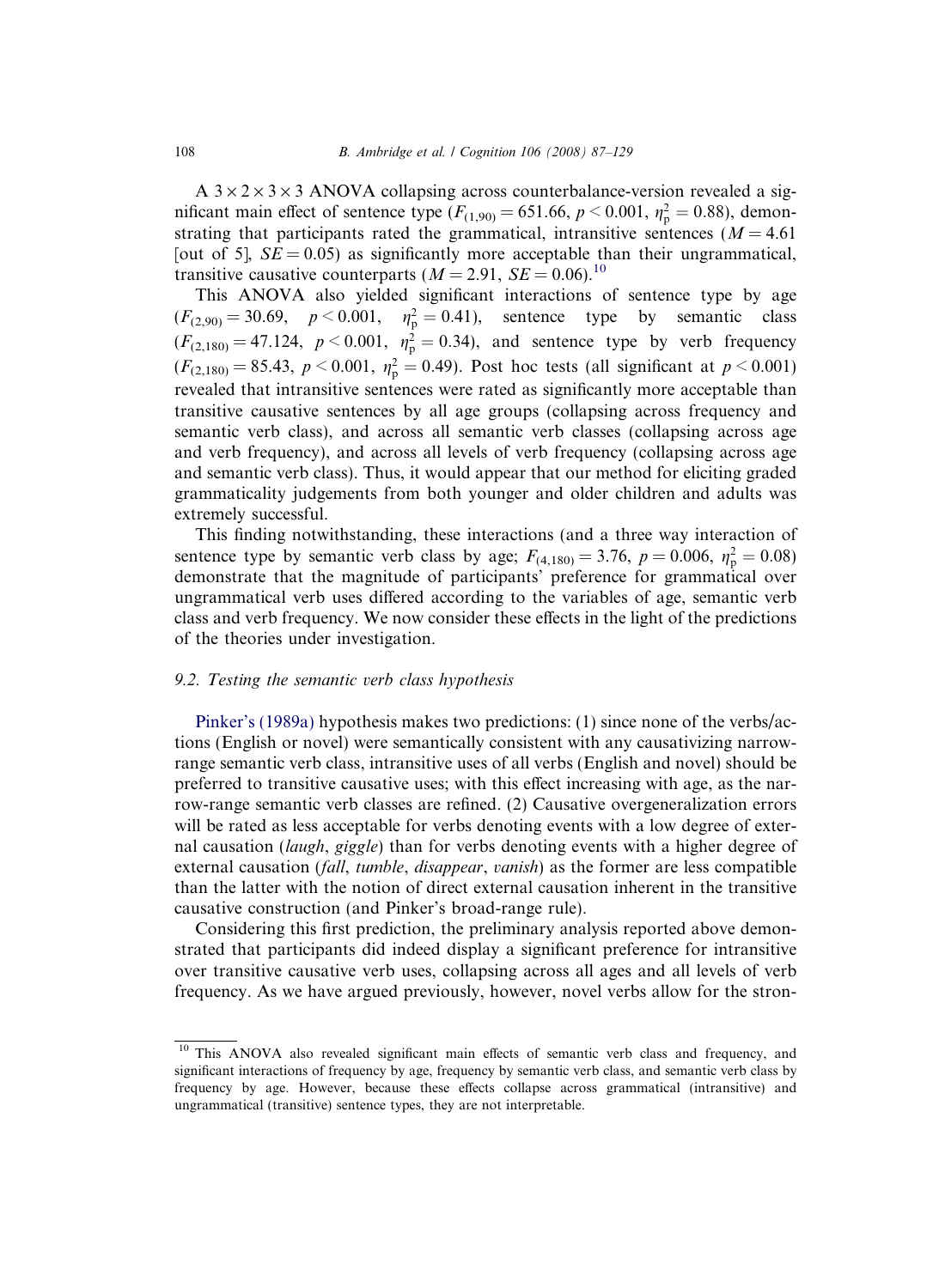gest test of this hypothesis as participants may be rejecting transitive causative uses of English verbs on the basis of attested usage, rather than verb semantics. The present set of analyses therefore investigated whether participants in each age group displayed a statistically significant preference for intransitive over transitive causative uses of the *novel verbs only* from each of the three semantic verb classes.

A  $3 \times 2$  within-subjects ANOVA with independent variables of semantic class (verbs of *falling*, *disappearing*, *laughing*) and sentence type (intransitive – grammatical, transitive causative – ungrammatical) was conducted separately for each age group. In each case, the dependent measure was participants' ratings of grammatical acceptability for sentences including novel verbs only. These data are illustrated in Figs. 3–5.

For the 5–6-year-old children (see Fig. 3), a significant interaction of semantic verb class by sentence type ( $F_{(2,52)} = 3.76$ ,  $p = 0.03$ ,  $\eta_{\rm p}^2 = 0.13$ ) was observed, as were marginally significant main effects of semantic class  $(F_{(2,52)} = 3.13, p = 0.052,$  $\eta_{\rm p}^2 = 0.11$ ) and sentence type  $(F_{(1,26)} = 3.22, p = 0.08, \eta_{\rm p}^2 = 0.11)$ . Analysis of this interaction revealed that, for the novel verb of laughing, children displayed a strong preference for grammatical, intransitive ( $M = 3.70$ ,  $SE = 0.25$ ) over ungrammatical, transitive causative ( $M = 2.74$ ,  $SE = 0.31$ ) uses ( $p = 0.001$ ). For the novel verb of falling and verb of disappearing, however, children displayed no preference for grammatical uses over ungrammatical uses ( $M = 3.98$ ,  $SE = 0.24$  vs  $M = 3.85$ ,  $SE = 0.24$ ,  $p = 0.9$ , n.s.;  $M = 3.48$ ,  $SE = 0.27$  vs  $M = 3.48$ ,  $SE = 0.30$ ,  $p = 1.00$ , n.s.).

For the 9–10-year-old children (see [Fig. 4](#page-23-0)), significant main effects of semantic verb class  $(F_{(2,46)} = 4.06, p = 0.02, \eta_{\rm p}^2 = 0.15)$  and sentence type  $(F_{(1,23)} = 50.34,$ 



Fig. 3. Testing the semantic verb class hypothesis; 5–6-year-olds. Participants' mean ratings for grammatical (intransitive) and ungrammatical (transitive) uses of novel verbs by semantic verb class (error bars represent standard deviation).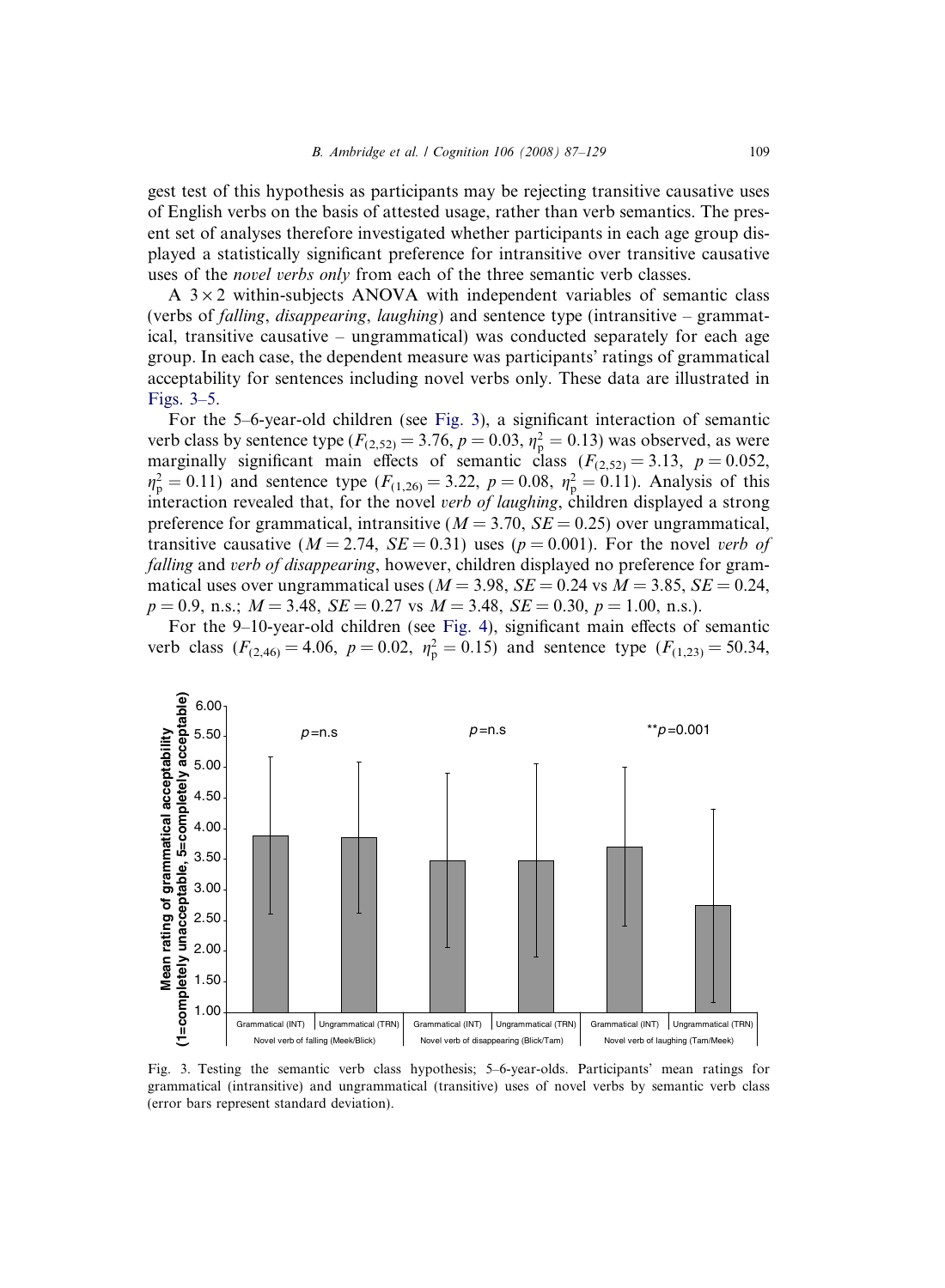<span id="page-23-0"></span>

Fig. 4. Testing the semantic verb class hypothesis; 9–10-year-olds. Participants' mean ratings for grammatical (intransitive) and ungrammatical (transitive) uses of novel verbs by semantic verb class (error bars represent standard deviation).



Fig. 5. Testing the semantic verb class hypothesis; adults. Participants' mean ratings for grammatical (intransitive) and ungrammatical (transitive) uses of novel verbs by semantic verb class (error bars represent standard deviation).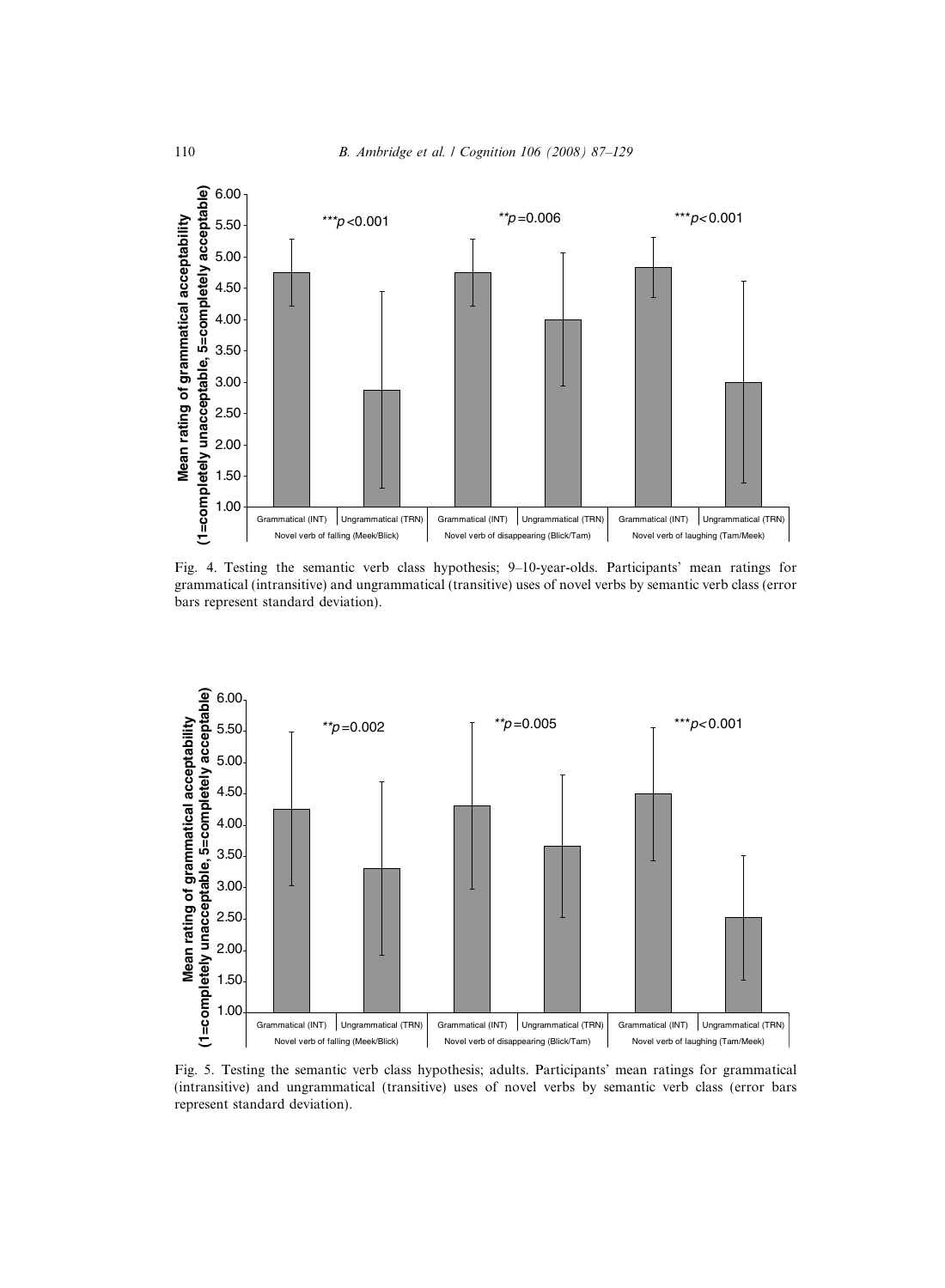$p \le 0.001$ ,  $\eta_{\rm p}^2 = 0.69$ ) were observed. The interaction of these two variables was also significant ( $F_{(2,46)} = 5.49$ ,  $p = 0.007$ ,  $\eta_p^2 = 0.19$ ). Analysis of this interaction revealed that whilst these children strongly preferred grammatical to ungrammatical uses of novel verbs from all three semantic classes, this effect was more robust for the novel verb of laughing ( $M = 4.83$ ,  $SE = 0.10$  vs  $M = 3.00$ ,  $SE = 0.33$ ,  $p < 0.001$ ) and verb of falling ( $M = 4.75$ ,  $SE = 0.11$  vs  $M = 2.88$ ,  $SE = 0.32$ ,  $p < 0.001$ ) than for the novel verb of disappearing  $(M = 4.75, SE = 0.11$  vs  $M = 4.00, SE = 0.22, p = 0.006$ .

The results for adults (see [Fig. 5\)](#page-23-0) were almost identical to those for the older children, with significant main effects of semantic verb class ( $F_{(7,82)} = 7.51$ ,  $p = 0.001$ ,  $\eta_{\rm p}^2 = 0.16$ ) and sentence type ( $F_{(1,41)} = 45.92$ ,  $p < 0.001$ ,  $\eta_{\rm p}^2 = 0.53$ ) and a significant interaction ( $F_{(2,82)} = 13.20$ ,  $p < 0.001$ ,  $\eta_p^2 = 0.24$ ). Again, grammatical uses of novel verbs of each class were preferred to ungrammatical uses, and again this effect was least robust for the novel verb of disappearing  $(M = 4.31, SE = 0.21$  vs  $M = 3.67$ ,  $SE = 0.18$ ,  $p = 0.006$ ). As for the younger children, the largest mean difference was observed for the novel verb of laughing  $(M = 4.50, SE = 0.16$  vs  $M = 2.52$ ,  $SE = 0.15$ ,  $p < 0.001$ ), with the novel verb of falling in-between  $(M = 4.36$ ,  $SE = 0.19$  vs  $M = 3.31$ ,  $SE = 0.21$ ,  $p \le 0.001$ ).

This set of analyses therefore demonstrates that, as predicted by [Pinker \(1989a\)](#page-41-0) all participants (except the youngest for two of the three verb classes) displayed a significant preference for intransitive over transitive causative uses of novel verbs whose semantics are not consistent with those of any causativizing narrow-range semantic verb class. A second analysis was conducted to investigate whether, as further predicted by [Pinker \(1989a\),](#page-41-0) this effect would (1) increase with age and (2) be greater for verbs denoting more internally-caused events *(laugh, giggle, novel laughing verb)* than more externally-caused events (fall, tumble, novel falling verb, disappear, vanish, novel disappearing verb) and whether these effects would be observed for both English and novel verbs.

This analysis took the form of a mixed ANOVA with the dependent variable of preference for grammatical over ungrammatical use (i.e., rating for intransitive sentence minus rating for transitive causative sentence), and with independent variables of age and semantic class (verbs of falling, disappearing, laughing). Verb frequency (high, low, novel) was also included as an independent variable simply to allow us to investigate whether [Pinker's \(1989a\)](#page-41-0) predictions are borne out with both high and low frequency verbs and – most importantly – with novel verbs, which, as we have argued above, constitute the strongest test of [Pinker's \(1989a\)](#page-41-0) predictions. We reserve specific discussion of frequency effects until the next section.

Leaving aside, for the moment, frequency effects, this ANOVA yielded significant main effects of age ( $F_{(2,90)} = 30.69$ ,  $p < 0.001$ ,  $\eta_p^2 = 0.41$ ) and semantic verb class  $(F_{(2,180)} = 47.12, p \le 0.001, \eta_{\rm p}^2 = 0.34)$ , and a significant interaction of age by semantic verb class  $(F_{(4,180)} = 3.76, p < 0.006, \eta_p^2 = 0.08)$ . This interaction is shown in [Fig. 6](#page-25-0).

Post hoc tests conducted to investigate the significant main effect of age revealed that the 5–6-year-olds showed a significantly smaller preference for the grammatical (intransitive) over the ungrammatical (transitive causative) sentences ( $M = 0.96$ ) points on the five point scale,  $SE = 0.12$ ) than either the 9–10-year-olds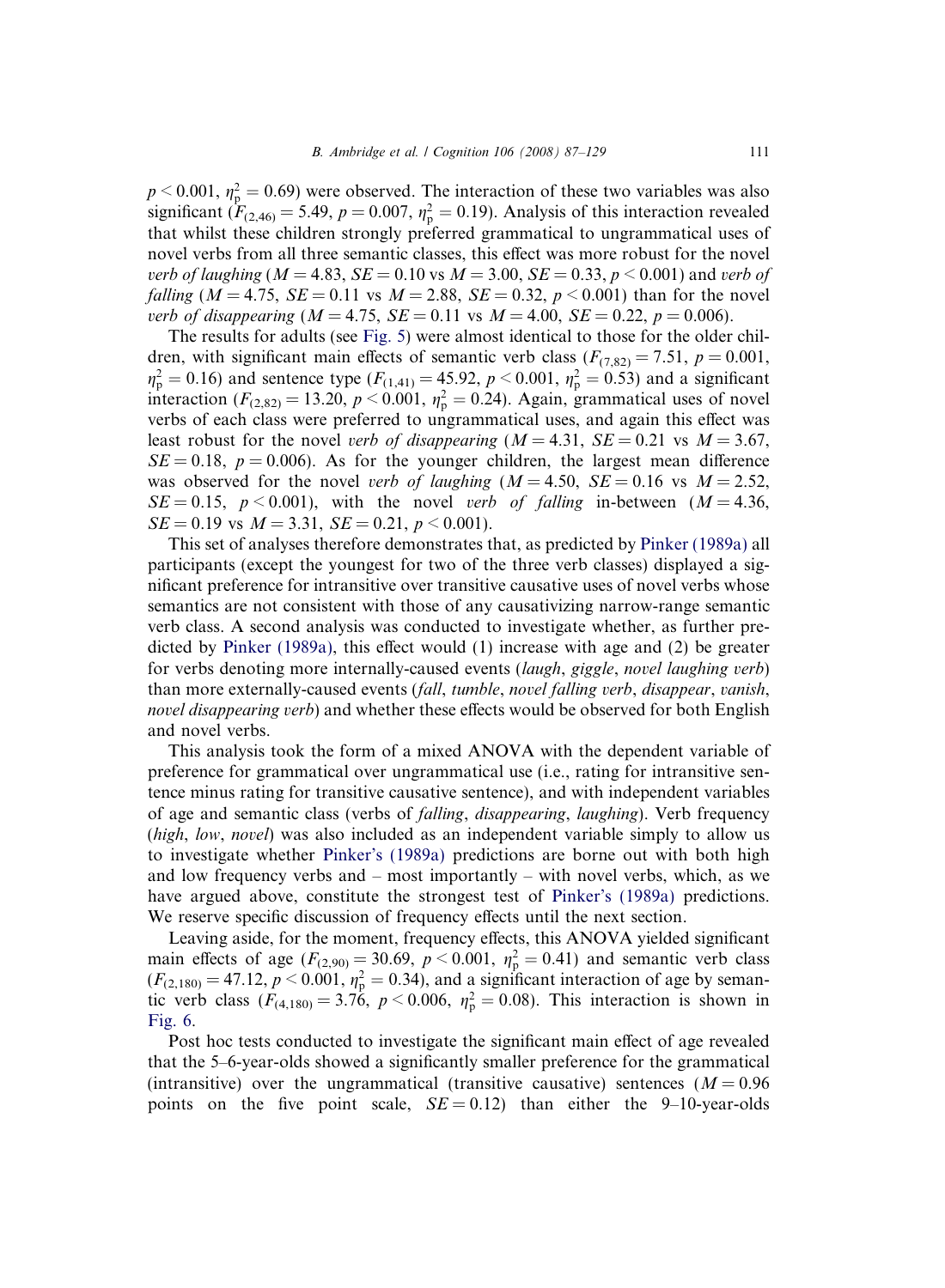<span id="page-25-0"></span>

Fig. 6. Testing the semantic verb class hypothesis. Participants' mean preference for grammatical (intransitive) over ungrammatical (transitive) verb uses by age by semantic verb class, collapsing across verb frequency (error bars represent standard deviation). All differences illustrated are statistically significant at  $p \le 0.001$  unless otherwise indicated.

 $(M = 2.10, SE = 0.13, p \le 0.001)$  or the adults  $(M = 2.06, SE = 0.10, p \le 0.001)$ , who did not differ significantly.

Post hoc tests conducted to investigate the significant main effect of semantic verb class revealed the largest preference for grammatical over ungrammatical uses of verbs of laughing ( $M = 2.24$ ,  $SE = 0.09$ ), with this preference smaller for verbs of falling  $(M = 1.69, SE = 0.10)$  and smaller again for verbs of disappearing  $(M = 1.19,$  $SE = 0.09$ ; all comparisons significant at  $p \le 0.001$ ).

Further post hoc tests were conducted to investigate the interaction of age by semantic verb class (for means see [Table A1](#page-39-0): Appendix D; Fig. 6). Although the results pattern in the same direction for all age groups, some between-class comparisons did not reach significance for all ages. The advantage for verbs of falling over verbs of disappearing did not reach significance for the youngest children, and only narrowly reached significance for the adults ( $p = 0.04$ ). The advantage for verbs of laughing over verbs of falling did not reach significance for the older children. All other comparisons were significant at  $p \leq 0.001$ .

This analysis provides support for [Pinker's \(1989a\)](#page-41-0) predictions that participants' preference for grammatical (intransitive) over ungrammatical (transitive causative) verb uses should (1) increase with age and (2) be greater for verbs denoting more internally-caused events (laughing events) than more externally-caused events (falling or disappearing events). However, the data presented so far have included results for both novel verbs and real English verbs. It is therefore possible at this stage that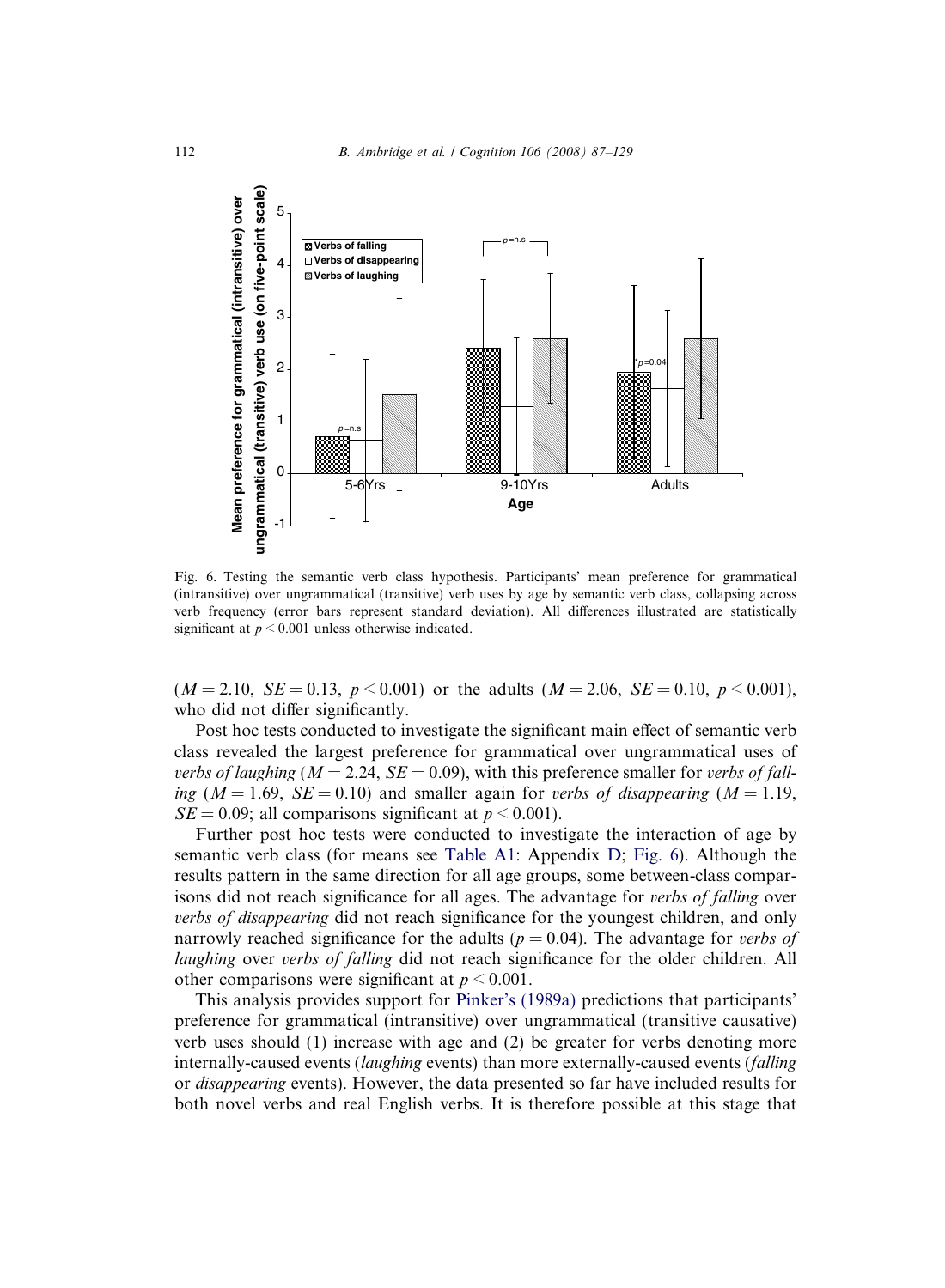these findings do not reflect verb semantics at all but are an artefact of some other differences between the English verbs (such as frequency or phonology).

In fact, the age by semantic verb class by frequency ANOVA reported above found that verb frequency was not involved in any significant interactions with age or semantic verb class (though the latter was marginal at  $p = 0.07$ ). This suggests that the findings presented so far, which are supportive of [Pinker's \(1989a\)](#page-41-0) hypothesis are equally true for the high frequency verbs, the low frequency verbs and the novel verbs – the latter of which are relatively uncontaminated by effects of frequency or phonology.

Nevertheless, since, for this reason, novel verbs provide the most stringent test of [Pinker's \(1989a\)](#page-41-0) hypothesis, post hoc tests were conducted to investigate these effects for novel verbs only. The findings were virtually identical. Again, participants' preference for grammatical over ungrammatical verb uses was smaller for the younger children  $(M = 0.33, SE = 0.20)$  than the older children  $(M = 1.49, SE = 0.22)$ .  $p < 0.001$ ) or adults ( $M = 1.19$ ,  $SE = 0.16$ ,  $p = 0.002$ ), who did not differ significantly, and again, this preference was largest for *verbs of laughing* ( $M = 1.59$ ,  $SE = 0.15$ ), smaller for verbs of falling ( $M = 0.96$ ,  $SE = 0.18$ ) and smaller again for verbs of disappearing ( $M = 0.46$ ,  $SE = 0.09$ ; all comparisons  $p = 0.02$  or better). The advantage for the novel verb of falling over the novel verb of disappearing did not reach significance for the youngest children or the adults and the novel verb of laughing and verb of falling did not differ for the older children. All other comparisons were significant at  $p \le 0.001$  (in the same direction as for the previous analysis with *all* verbs).

In summary, as predicted by [Pinker \(1989a\),](#page-41-0) intransitive uses of the experimental verbs (which are consistent with their semantics) were generally preferred over transitive causative uses (which violate those semantics); this effect increasing between younger and older children. As further predicted by [Pinker \(1989a\)](#page-41-0) participants were less tolerant of causative overgeneralizations of verbs that denote more internally-caused events (both English and novel *laughing* verbs) than of verbs that denote more externally-caused events (English and novel *falling* and *disappearing* verbs).

# 9.3. Testing the entrenchment hypothesis

The entrenchment hypothesis predicts that children's and adults' preference for grammatical (here, intransitive) over ungrammatical (here, transitive causative) verb uses will be greatest for high frequency verbs, for which considerable evidence regarding correct use has built up, and smallest for novel verbs, for which such evidence is minimal, with low frequency verbs in-between.

In the previous section, we reported a mixed  $3 \times 3 \times 3$  age by semantic verb class by frequency ANOVA conducted on preference-for-grammatical use scores. In addition to the significant main effects of age and verb class (and their interaction) discussed above, this ANOVA also yielded a significant main effect of frequency  $(F_{(2,180)} = 85.43, p \le 0.001, \eta_p^2 = 0.49)$ . However, frequency did not significantly interact with either age  $(F_{(4,180)} = 1.29, p = 0.27, n.s.)$ , or semantic verb class  $(F_{(4,360)} = 2.21, p = 0.07, n.s.)$  or both  $(F_{(8,360)} = 0.97, p = 0.46, n.s).$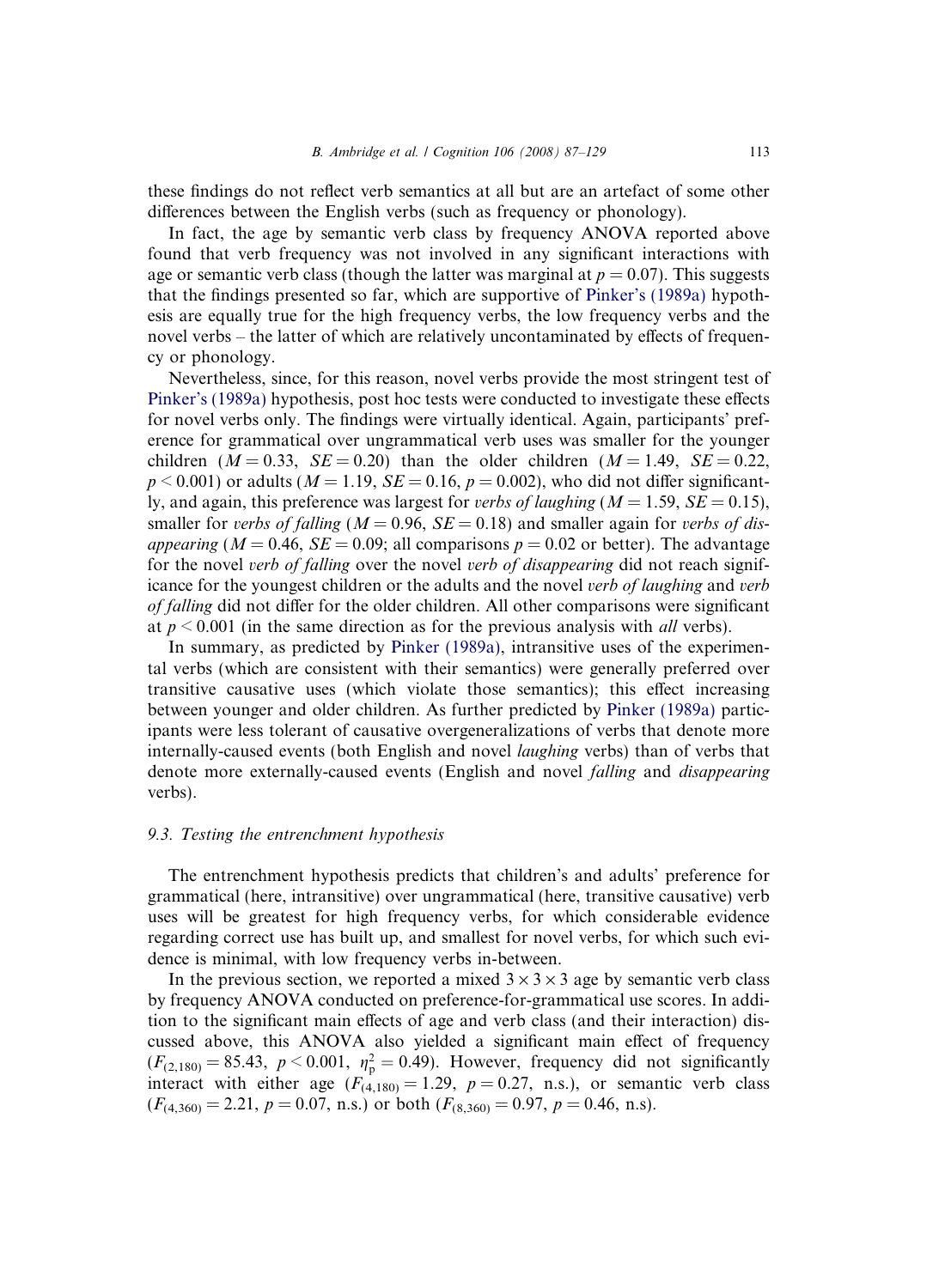Planned comparisons conducted to investigate the main effect of frequency revealed that, as predicted by the entrenchment hypothesis, participants' preference for grammatical (intransitive) over ungrammatical (transitive) verb uses was greatest for high frequency verbs ( $M = 2.43$ ,  $SE = 0.08$ ), smaller for low frequency verbs  $(M = 1.68, SE = 0.08)$ , and smaller again for novel verbs  $(M = 1.00, SE = 0.11)$ , with all comparisons significant at  $p \le 0.001$ .

The lack of a significant interaction of verb frequency by age ( $F_{(4,180)} = 1.29$ ,  $p = 0.27$ , n.s.) demonstrates that verb frequency had a similar effect on judgements of grammaticality throughout development. Nevertheless, to be sure that the main effect of verb frequency held for each age group when analysed individually, we conducted planned comparisons to investigate the (non-significant) interaction of age by verb frequency (see Fig. 7). These revealed that, for all age groups, participants' preference for grammatical (intransitive) over ungrammatical (transitive) verb uses was significantly greater for high frequency than low frequency or novel verbs ( $p \le 0.001$ ) for all ages) and for low frequency than novel verbs ( $p = 0.04$ ,  $p = 0.02$  and  $p < 0.001$ for the 5–6-year-olds, 9–10-year-olds and adults, respectively; for means see Fig. 7 and [Table A1](#page-39-0), Appendix D).

The marginally significant ( $p = 0.07$ ) interaction of verb frequency by semantic class reported in the previous section suggests that the observed frequency effect might not hold across all the semantic verb classes studied. In fact, analysis of this



Fig. 7. Testing the entrenchment hypothesis. Participants' mean preference for grammatical over ungrammatical uses of high frequency, low frequency and novel verbs by age, collapsing across semantic verb class (error bars represent standard deviation). All differences illustrated are statistically significant at  $p \leq 0.001$  unless otherwise indicated.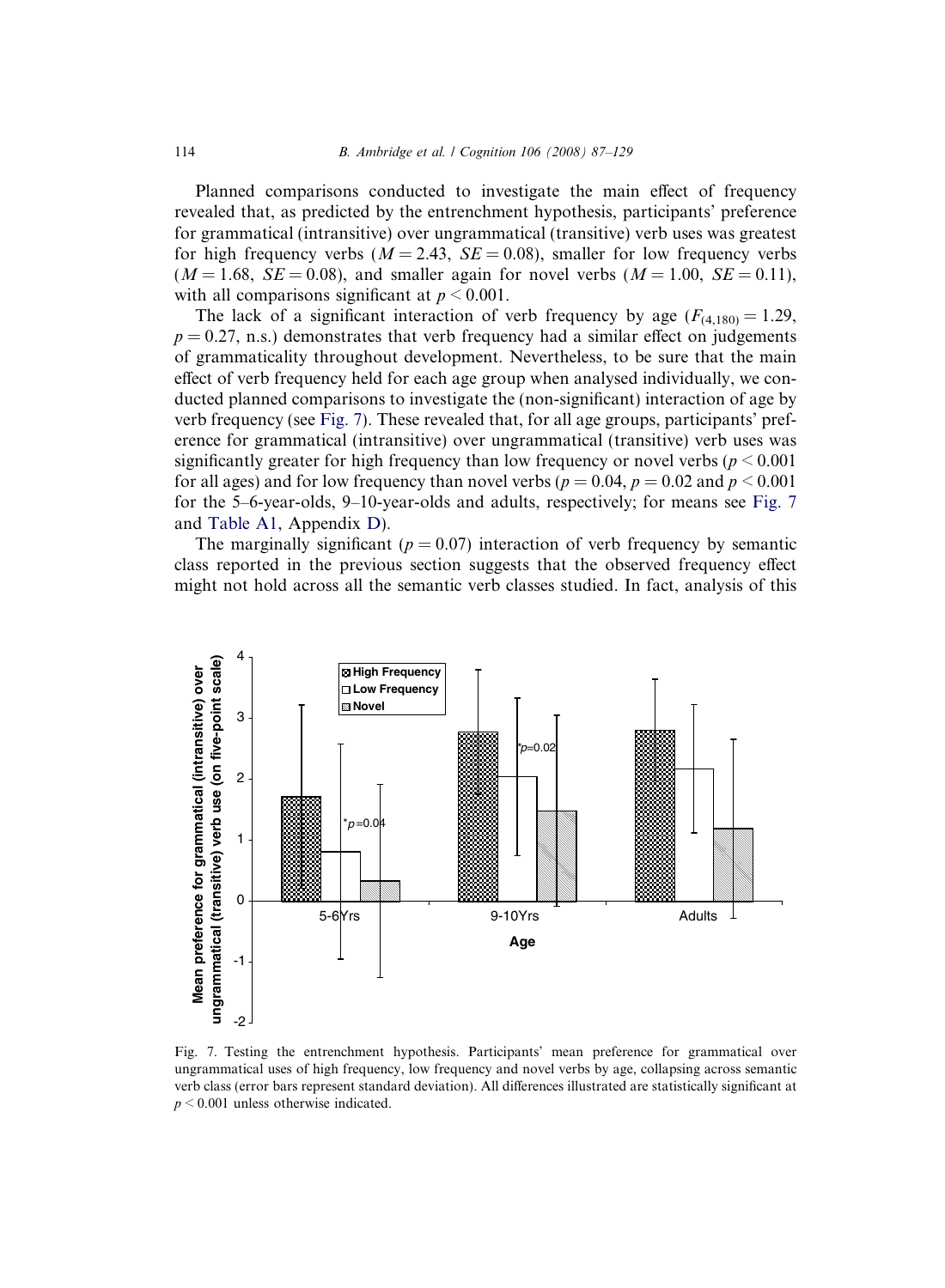marginally significant interaction revealed that the frequency effect held across all semantic classes at  $p = 0.01$  or better, with the exception of the (still significant) comparison between *laugh* and *giggle* ( $p = 0.03$ ).

In summary, as predicted by the entrenchment hypothesis, participants' preference for grammatical over ungrammatical verb uses was highest for high frequency English verbs, lower for low frequency English verbs and lower still for novel verbs (indeed, non-existent for two of the three novel verbs for the youngest children). This effect was observed across all semantic verb classes and all age groups studied. Perhaps surprisingly, the magnitude of this frequency effect did not significantly increase with age. That is, although participants' *absolute* preference for grammatical over ungrammatical verb uses increased between the younger and older children, the extent to which this preference was greatest for high frequency verbs, smaller for low frequency verbs, and smallest for novel verbs did not significantly increase with age (though there was certainly a trend in this direction, particularly between the two child groups).

#### 10. General discussion

In the present study, participants aged 5–6, 9–10 and adults rated grammatical (intransitive) and ungrammatical, overgeneralized (transitive causative) uses of a high frequency *(fall, disappear, laugh)*, low frequency *(tumble, vanish, giggle)* and novel intransitive verb from each of three semantic classes, using a five-point scale. The aim of the study was to test the predictions of the semantic verb class hypothesis [\(Pinker, 1989a\)](#page-41-0) and the entrenchment hypothesis [\(Braine & Brooks, 1995](#page-40-0)), and to dissociate the effects of the two factors.

Consistent with the first prediction derived from [Pinker's \(1989a\)](#page-41-0) hypothesis, participants' preference for intransitive over transitive causative uses of (both English and novel) verbs whose semantics are not consistent with any causativizable verb class was greater for older children (9–10 yrs) and adults than younger children (5–6 yrs). For novel verbs, this effect can be due only to verb semantics. The lack of a difference between older children and adults is consistent with [Pinker's](#page-41-0) [\(1989a: 349\)](#page-41-0) ''speculation...that an adult's narrow-class rules correspond to the verbs that happen to alternate in his...lexicon at a maturationally determined critical point, presumably around puberty''.

Consistent with the second prediction made by [Pinker \(1989a\)](#page-41-0) all participants were less tolerant of causative overgeneralization errors with English and novel verbs denoting more internally caused (verbs of *laughing*) than more externally caused (verbs of *falling* and *disappearing*) events, as the latter are more compatible with the notion of direct external causation inherent in the causative construction. However, [Pinker's \(1989a\)](#page-41-0) account does not explain why participants were more tolerant of overgeneralizations of verbs of disappearing than verbs of falling (if [Pinker's,](#page-41-0) [1989a, 1989b: 303](#page-41-0) hierarchy is interpreted literally then any predicted effect would be in the opposite direction). Indeed, intuitively a *disappearing* event might seem to be more internally caused than a *falling* event, as a person might choose to disap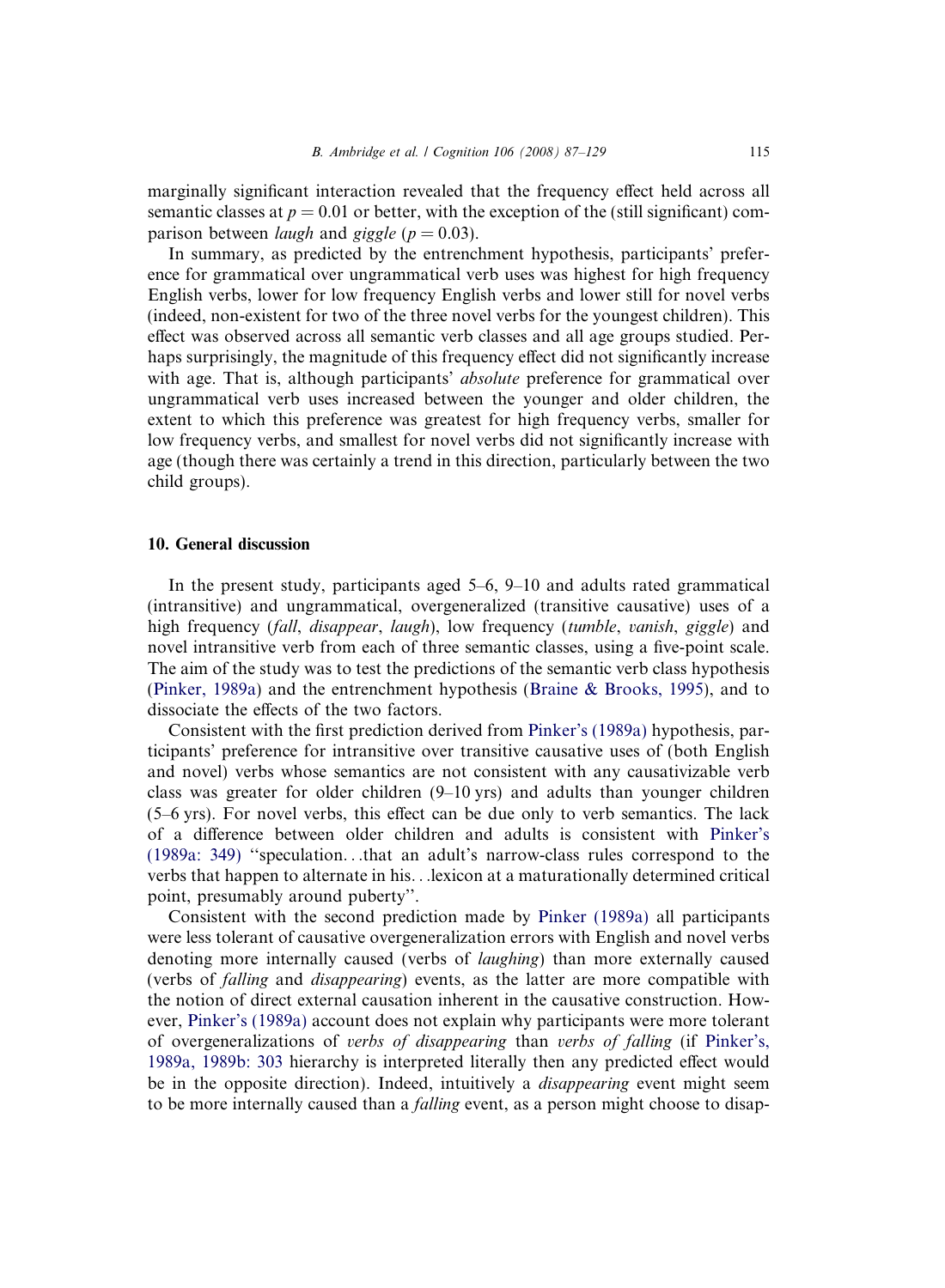pear (e.g., by leaving a party) but is unlikely to choose to fall: falling will often be caused – at least in part – by the actions or properties of external causers. The answer probably lies with the actual events to which the participants were exposed (i.e., the animations). The *disappearing* event did not involve figurative disappearing (e.g., leaving a party), but literal disappearing, as caused by a magician. Whilst a figurative disappearing event may be more under the control of the entity involved than is a falling event, a literal *disappearing* event *requires* the action of an external causer (e.g., a magician) whereas a falling event does not (non-magicians can make themselves fall, but not disappear). This would explain why a literal disappearing event is more apt to be described with a transitive causative construction than a (literal) falling event. $11$ 

Of course, this is only speculation as the difference in acceptability for causativization errors with *falling* and *disappearing* verbs was not predicted. Future work could investigate this account explicitly by obtaining ratings for causativization errors with disappearing (and other) verbs in figurative and literal contexts. However, if our speculation is accurate, then this reinforces the point made earlier that it is not verbs per se that are semantically (in)consistent with particular constructions, but the events that they describe (in particular contexts). Interestingly, [Levin & Rappaport](#page-41-0) [Hovav \(1995: 126\)](#page-41-0) argue that ''verbs of existence and appearance [including verbs of ceasing to exist and disappearing] belong to a class for which the notions of internal and external causation are apparently not relevant''. For these authors, such verbs are anomalous, because whilst ''they would be most likely be classified as unergative by the linking rules" (p. 126) – as, in common with unergatives such as *laugh*, no external cause is present in the lexical semantic representation – they are ''among the prototypical unaccusative verbs of many languages'' (p. 126), including English. If our speculation is correct, this would suggest that there is nothing anomalous about such verbs. As for other verbs, the extent to which  $(dis)$  appearing verbs are appropriate in the transitive causative construction reflects the extent to which the event described involves direct external causation.

As we noted in Section [1,](#page-1-0) a purely syntactic version of the unaccusative hypothesis would predict that unaccusative verbs might be coerced into the transitive causative construction more easily than unergative verbs because the former, but not the latter, have an empty subject position into which the causer could be inserted. As we further noted, such an account could not explain a difference in the acceptability of causativization errors with two unaccusative verbs (e.g., *fall* and *disappear*), or indeed two unergative verbs (hence one cannot save the account by positing that *disappear* is in fact unergative, as the differential acceptability of causativization errors with *disap*pear and laugh is then unexplained).

Consistent with the prediction of the entrenchment hypothesis, participants' preference for grammatical over ungrammatical verb uses was highest for high frequency English verbs, lower for low frequency English verbs and lower still

<sup>&</sup>lt;sup>11</sup> An anonymous reviewer offered a similar explanation: a salient faller can have some control over falling (i.e., he can try to keep it from happening), whilst a disappearer has no control over disappearing (presumably this reviewer is referring only to literal disappearing).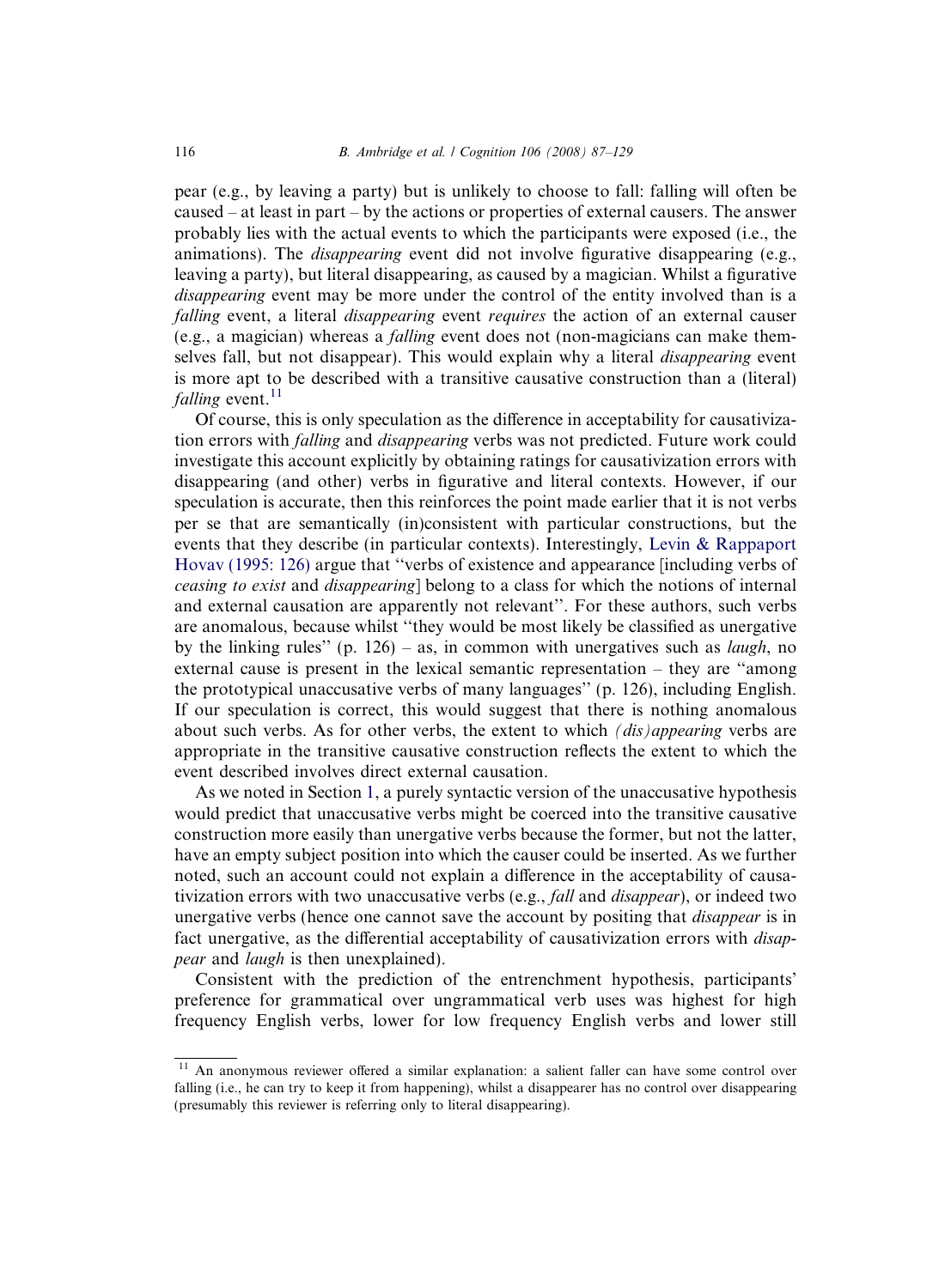for novel verbs (indeed, non-existent for two of the three novel verbs for the youngest children).

In Section [1](#page-1-0), we argued that neither the semantic verb class nor the entrenchment hypothesis alone explain the pattern of data observed. The findings of the present study strongly support this assertion. The semantic verb class hypothesis, in its current form, does not explain the effect of verb frequency observed in the present study. ''Indeed, [Pinker's \(1989a: 349\)](#page-41-0) speculation about the role of maturation'' would appear to predict that no verb frequency effect should be observed for adults. Neither do [Pinker's \(1989a\)](#page-41-0) verb classes seem to capture the precise pattern observed in the present and previous studies. They do not explain why participants were more tolerant of causative overgeneralizations of verbs of disappearing than verbs of falling. More seriously they cannot account for the fact that overgeneralizations of verbs of ''being/staying'' and ''possession'' [\(Pinker's, 1989a: 303\)](#page-41-0) account for around one third of the errors reported in [Bowerman \(1982\)](#page-40-0) when such errors violate [Pink](#page-41-0)[er's \(1989a\)](#page-41-0) broad-range rule for the causative, and, as such, should not be produced at all (as Pinker acknowledges in Footnote [6,](#page-8-0) p. 402; see also [Bowerman & Croft,](#page-40-0) [2007; Marcotte, 2005, 2006\)](#page-40-0).

The entrenchment hypothesis alone cannot explain why participants showed a significant preference for intransitive over transitive causative uses of NOVEL verbs of laughing (all participants), falling and disappearing (older children and adults);<sup>12</sup> less still why this effect should increase between younger and older children. The finding that, for English verbs, preference for grammatical over ungrammatical verb uses does not increase between the older children and adults is also potentially problematic for the entrenchment hypothesis. According to the hypothesis, ratings of acceptability for sentences such as The funny clown laughed Homer should decrease as development proceeds, and tokens of attested (intransitive or periphrastic causative) uses build up in memory. This was not the case when comparing the older children and adults. It is possible that floor effects might be playing some role here. Although the mean rating for a causative overgeneralization error with a high frequency verb was around 2 (on the five-point scale) for both older children and adults (3 for younger children), the training procedure might have encouraged participants to reserve ratings of 1 (i.e., the lowest point on the scale) for sentences that do not preserve the constituent structure of the sentence  $(e.g., 'His' teeth man the$ brushed).

<sup>&</sup>lt;sup>12</sup> In principle, one might object that the process of entrenchment could have contributed to this effect, as each novel verb was presented in solely intransitive sentences during training. In fact, participants heard only two such sentences (each repeated twice for children) during training. Clearly entrenchment cannot operate on the basis of so few exposures, as children produce overgeneralization errors for verbs such as  $go$ and fall ([Bowerman, 1988\)](#page-40-0), which they are certain to have heard on more than four occasions. Furthermore, even if entrenchment were playing some small role here, it cannot explain the finding that this effect increased with age, as the younger and older children heard the novel verbs used in intransitive non-causative sentences an equal number of times.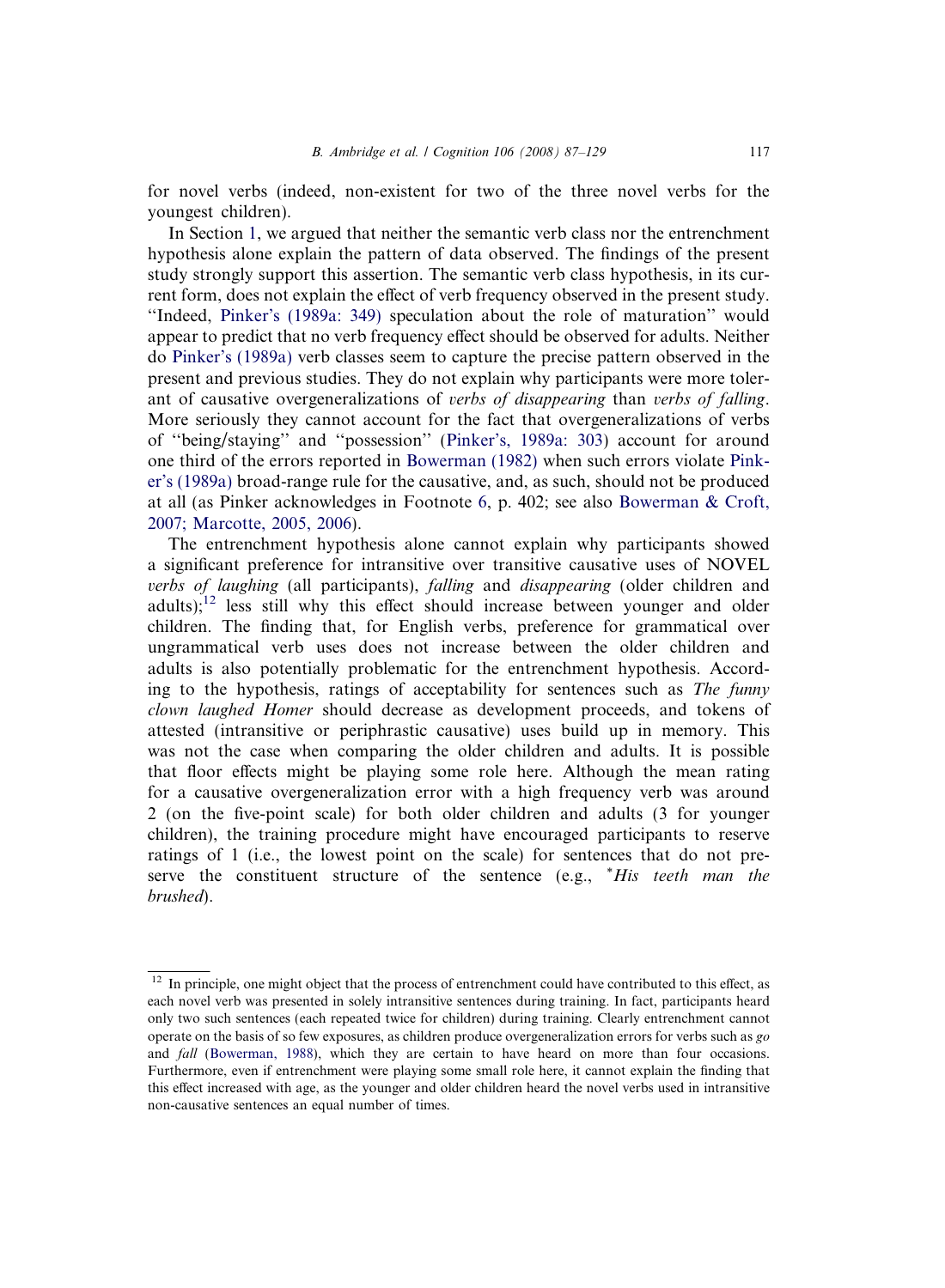So it would appear that neither of the extreme positions that we sketched in the input are accurate. Entrenchment does appear to be doing some work that the formation of semantic verb classes is not. However, it is not the case that the rough correlation between verb semantics and argument-structure privileges is simply a descriptive fact that plays little role in learning: Adults and children do seem to be making use of verb semantics to determine the argument-structure privileges of novel verbs.

A third possible characterization we discussed is that ''entrenchment works early...and semantic subclasses [of verbs] begin to work later, perhaps not until about 4;6 or so'' ([Tomasello, 2003: 180\)](#page-42-0). Certainly, the youngest children we studied showed clear evidence of an entrenchment effect (although even our youngest children were older than 4;6). Assessing the second part of Tomasello's claim is less straightforward. In one sense, only one of the three semantic subclasses of verbs (verbs of laughing) "worked" in that the 5–6-year-olds could use the semantics of the action to determine the argument-structure privileges of the novel verb (suggesting that some classes do not ''work'' until much later than 4;6). However, the fact that the youngest children did not reject transitive causative uses of the novel verbs of disappearing and falling does not necessarily constitute a "failure" to use semantic information. Presumably these children were more tolerant of overgeneralizations of the novel disappearing and falling verb than the novel laughing verb for the same reason that adults were (i.e., because the latter is less compatible with the notion of direct external causation inherent in the construction). Thus although the youngest children did not use verb semantics to reject causativizations of the novel verbs of disappearing and falling, they displayed, in their reluctance to reject them, some sensitivity to the semantic constraints on the causative construction that eventually come to render such sentences ungrammatical in the adult grammar.

This finding is compatible with the suggestion that semantic verb classes are not classical discrete categories that exist in an ''all or nothing'' fashion, but are more probabilistic categories (e.g., [Lakoff, 1987](#page-40-0)) that build up gradually and increase in representational strength throughout the lifespan. Perhaps the gradient of direct unmediated external causation as discussed by [Pinker \(1989a\)](#page-41-0) is most usefully thought of not as a hierarchy along which discrete semantic verb classes can be arranged, but as a continuous gradient along which individual verbs (or more properly the actions they denote in particular sentences) can be arranged. The closer they are to the prototype of a direct, unmediated externally-caused event, the more apt such verbs or actions are to be used in a causative construction, which itself bears this meaning (e.g., [Goldberg, 1995\)](#page-40-0). Verbs or actions that are semantically similar will naturally cluster together along the hierarchy, giving rise to emergent, descriptive ''semantic classes'' with more or less prototypical members. Children acquire, in a probabilistic, incremental manner, the ''semantic core'' of each particular argument-structure construction, and the precise semantics of each verb or action.

This notion of a gradient explains, far better than a class-based account, the status of borderline-acceptable utterances such as ''Water will not deteriorate the sockets''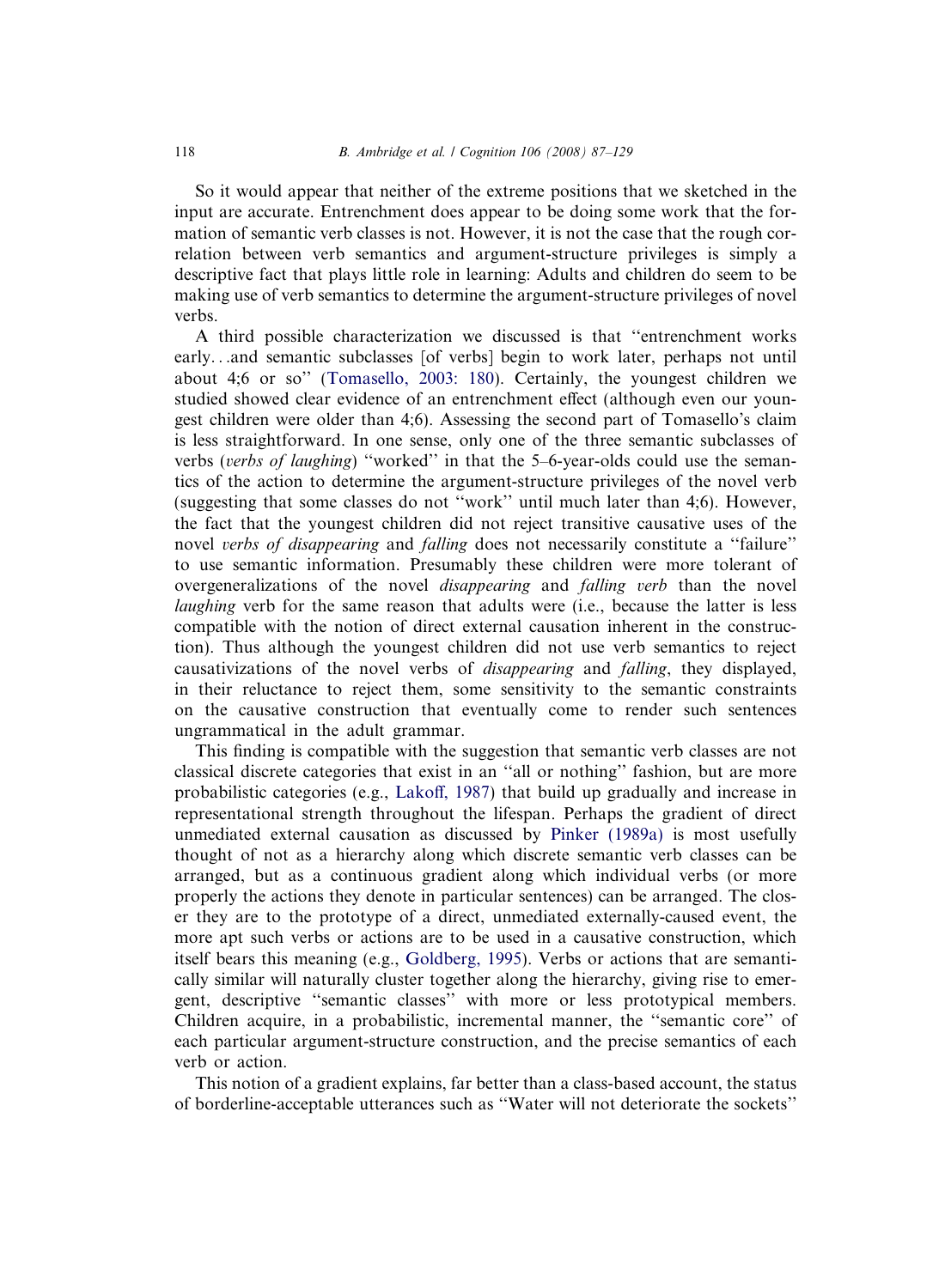[\(Pinker, 1989a: 153\)](#page-41-0), where the extent to which the action is conceived of as externally caused is unclear (and perhaps different for different speakers).<sup>13</sup> A gradient approach might also explain some anomalies associated with [Pinker's \(1989a\)](#page-41-0) account. For example, as we have noted previously, this account predicts no causativization errors with *verbs of being/staying* and *possession* (as they are inconsistent with the broad-range rule for the construction), yet such errors constitute around one third of the errors reported by [Bowerman \(1982\)](#page-40-0). A gradient account would allow for such errors when they describe acts of external causation (e.g.,  $\Gamma m$  staying it in the water) without having to predict errors for verbs like be (in the same class as stay under Pinker's account), to which it would seem more difficult to attribute a causal reading.

If the acquisition of the ''semantic core'' of a construction (and of the semantics of particular actions) and entrenchment are both probabilistic, incremental processes, then it is easier to imagine how the two processes could work together. For example, perhaps the frequency effect observed in the present study is mediated by the effect of verb semantics. Each time a verb is heard in a new context, the learner is given a further opportunity to increase her knowledge of the precise semantics of the verb, and hence the constructions that the verb can appear in. Each time the learner encounters a causative construction (and infers the speaker's intended meaning), this constitutes evidence that the construction encodes direct external causation.

A computer model that makes use of this statistical correlation between semantics and syntax ([Alishahi & Stevenson, 2005\)](#page-40-0) is able to replicate some of the present findings. The model takes as its input frames that are representations of scene-utterance pairings (i.e., of the utterance heard by the child, and the scene it describes), that specify the verb (e.g.,  $take$ ), its semantic primitives (cause, move), argument roles (agent, theme goal) and categories (human, concrete, destination-predicate) and syntactic structure  $(\arg l \nvert \nvert \arg l \nvert \arg 2 \nvert \arg 3)$ . Whenever, the model encounters a new frame, it stores the semantic and syntactic information in the lexical entry for the verb. It then groups this frame together with the existing class of frames whose members share the greatest number of syntactic and semantic features, or, if none are sufficiently similar, creates a new class (since the classes are not pre-specified, this will be the case for the majority of frames in the early stages of learning). Whenever the model is presented with a previously encountered frame, it increases the representational strength of that frame and of its parent class.

<sup>&</sup>lt;sup>13</sup> [Bresnan and Nikitina \(2003\)](#page-40-0) propose an analogous analysis of the prepositional dative NP V NP to NP construction (e.g., *John sent the package to Chicago*). In this case the relevant gradient is the extent to which the first NP can be construed as causing the second NP to go to/be at the location denoted by the third. The notion of a gradient explains why phrases such as give a headache/punch to someone (though attested, and not wholly unacceptable) sound odd by comparison with more prototypical events of causing to go.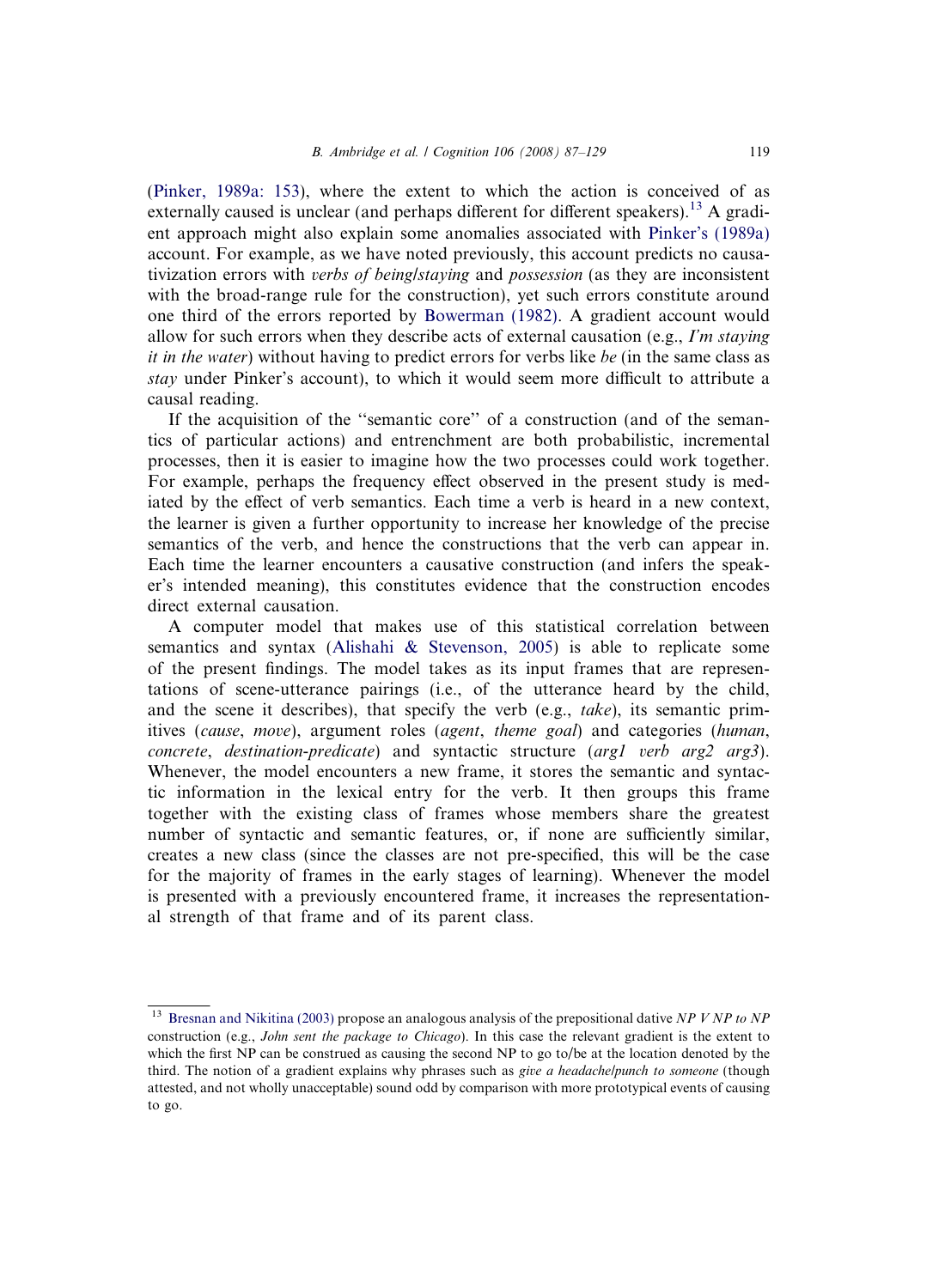To simulate generalization, every five training pairs, the model is presented with a frame from which the syntactic representation has been deleted, but with all other information intact. The task of the model is to choose the most appropriate syntactic structure (this can be considered analogous to the child attempting to produce an utterance using a known verb to describe a scene which she is observing). In order to choose the most appropriate pattern, the simulation can make use of two sources of information: the syntactic structures stored in the lexical entry for that particular verb (item-based knowledge), and those stored in the lexical entry of the other verbs in the same class (i.e., the other verbs to which this verb is semantically and syntactically similar; class-based knowledge).

To see how the simulation models entrenchment, consider an example where its task is to choose the correct argument-structure for a frame containing the verb *fall*, the semantic primitives cause, move, argument roles agent, theme, goal and categories human, human, destination-predicate. Early in learning, when the model has encountered *fall* on only a few occasions, the influence of the syntactic structures stored in the lexical entry for *fall* (e.g., *argl verb*) will be relatively weak. However, the influence of the syntactic structures stored in the lexical entry for other verbs which the model has grouped into the same class (including those annotated with the syntactic structure *arg1 verb arg2 arg3*) will be relatively strong. Thus early in development the model may incorrectly select a structure such as arg1 verb arg2 arg3 as its best prediction for our example scenario with the verb *fall*. This can be thought of analogous to the child producing (or rating as less unacceptable) a sentence such as *The man fell* Homer into a hole.

Later in development, when the model has encountered *fall* on many occasions, the influence of the syntactic structures stored in the lexical entry for *fall* (e.g., arg1 verb) will be relatively strong, compared to the influence of the model's classbased knowledge. Thus after a certain developmental point has been reached, the model will unerringly select *argl verb* as its best prediction of a syntactic structure for the verb *fall*, even if this results in some argument roles/categories remaining unspecified. This can be thought of as analogous to the child producing a sentence such as *Homer fell into a hole*, to describe a scene where a man is seen to cause this action (or rating a sentence such as The man fell Homer into a hole as more unacceptable).

Although [Alishahi and Stevenson \(2005\)](#page-40-0) describe how their simulation models entrenchment longitudinally, it is clear that, cross-sectionally, the model will produce more incorrect syntactic predictions (''overgeneralization errors'') for verbs that have low than high frequency in the input (e.g., *fall* vs *tumble*). Additionally, the model also sometimes predicts (just as our human participants accept) non-attested syntactic structures for novel verbs (e.g., meek).

Although these authors do not specifically investigate the predictions of the semantic verb class hypothesis, it is clear that the simulation achieves its generalization-then-retreat effect via the formation of probabilistic verb classes that are largely based on semantic (but also syntactic) commonalities. One might therefore expect the model, like our (older) participants, to be capable of predicting the appropriate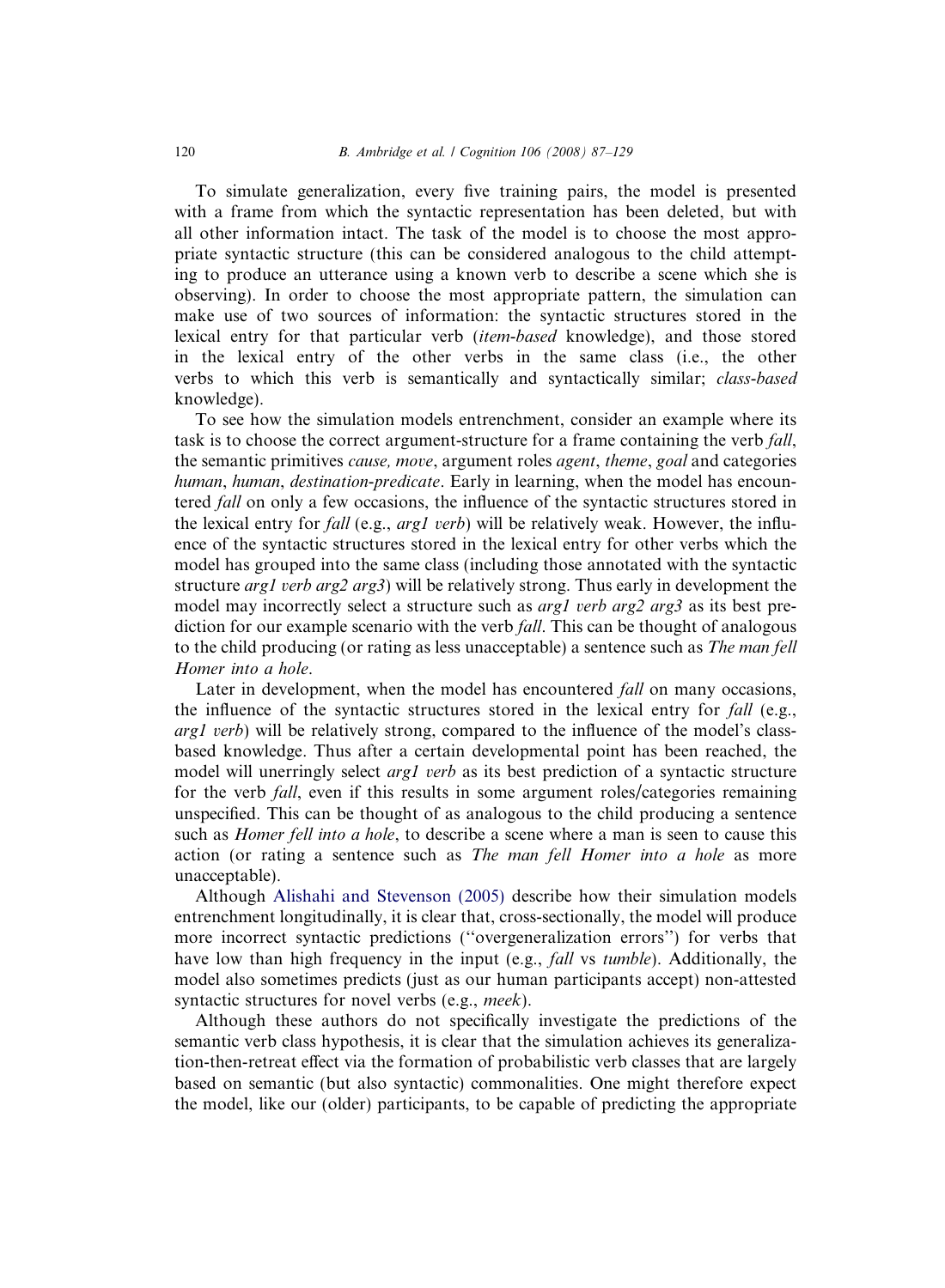argument-structure for novel verbs, based purely on their semantic class. It will be interesting to see whether or not this, in fact, turns out to be the case.

Returning to the present study, our findings have provided compelling evidence in support of both the semantic verb class hypothesis ([Pinker, 1989a](#page-41-0)) and the entrenchment hypothesis (Braine  $\&$  Brooks, 1995). However, our findings have also demonstrated that neither hypothesis on its own is sufficient to account for the pattern of data observed, and that the answer to the question of how children learn to restrict their argument-structure overgeneralization errors will necessarily include elements of both proposals. We conclude our discussion with some suggestions for future work that would be instructive in this area.

Although the present study allowed us to examine effects of semantic verb class independently of frequency (by comparing novel verbs) ideally one would also compare participants' ratings for overgeneralization errors for English verbs – matched for frequency – from different semantic classes.<sup>14</sup> (Though note that, in the present study, an effect of verb class was still observed for the English verbs, despite the potentially confounding effect of frequency).

Our study focussed on three effectively very narrow semantic verb classes (verbs of falling, laughing and disappearing). However, one important element of [Pinker's](#page-41-0) [\(1989a\)](#page-41-0) proposal is that the child forms classes of verbs which may be – on the surface – extremely heterogeneous (e.g., directed motion: come, go, fall, rise, drop; p. 303), but which share ''grammatically relevant'' (p. 273) semantic properties. [Pink](#page-41-0)[er's \(1989a\)](#page-41-0) account in its original form would therefore predict that overgeneralization errors involving members of the same class (e.g., *swim* and *eat* or be and *stay*) should receive similar ratings of (un)acceptability. This prediction would not be shared by a ''fuzzy-class'' account, under which the relevant dimension would be the extent to which the event denoted by a particular verb can be seen as involving direct unmediated external causation (this could be determined by asking participants to rate events along this dimension). Further studies using the current paradigm should investigate these competing models. It would also be interesting to investigate more systematically (and perhaps in a range of languages) whether causativization errors are rated as more ungrammatical for verbs that virtually always have a unmarked non-causative form cross-linguistically, than for verbs that are more equally split between having a unmarked non-causative form and an unmarked causative form across languages.

<sup>&</sup>lt;sup>14</sup> Such a comparison is not possible with the current dataset, as the English verbs from different semantic classes are not matched for frequency, as the following frequency data from the British National Corpus (all texts, VERB uses only) demonstrate: fall, 26,367; disappear, 5317; laugh, 9115; tumble, 830; vanish, 1518; giggle, 686. However, these figures demonstrate that the semantic verb class effect holds even when the frequency effect works against it. For example, overgeneralizations with the unergative verbs *giggle* and *laugh* were rated as less acceptable than overgeneralizations with the other, unaccusative verbs, despite the fact that giggle is LESS frequent than either tumble or vanish, and that laugh, whilst more frequent than disappear, is far less frequent than *fall*.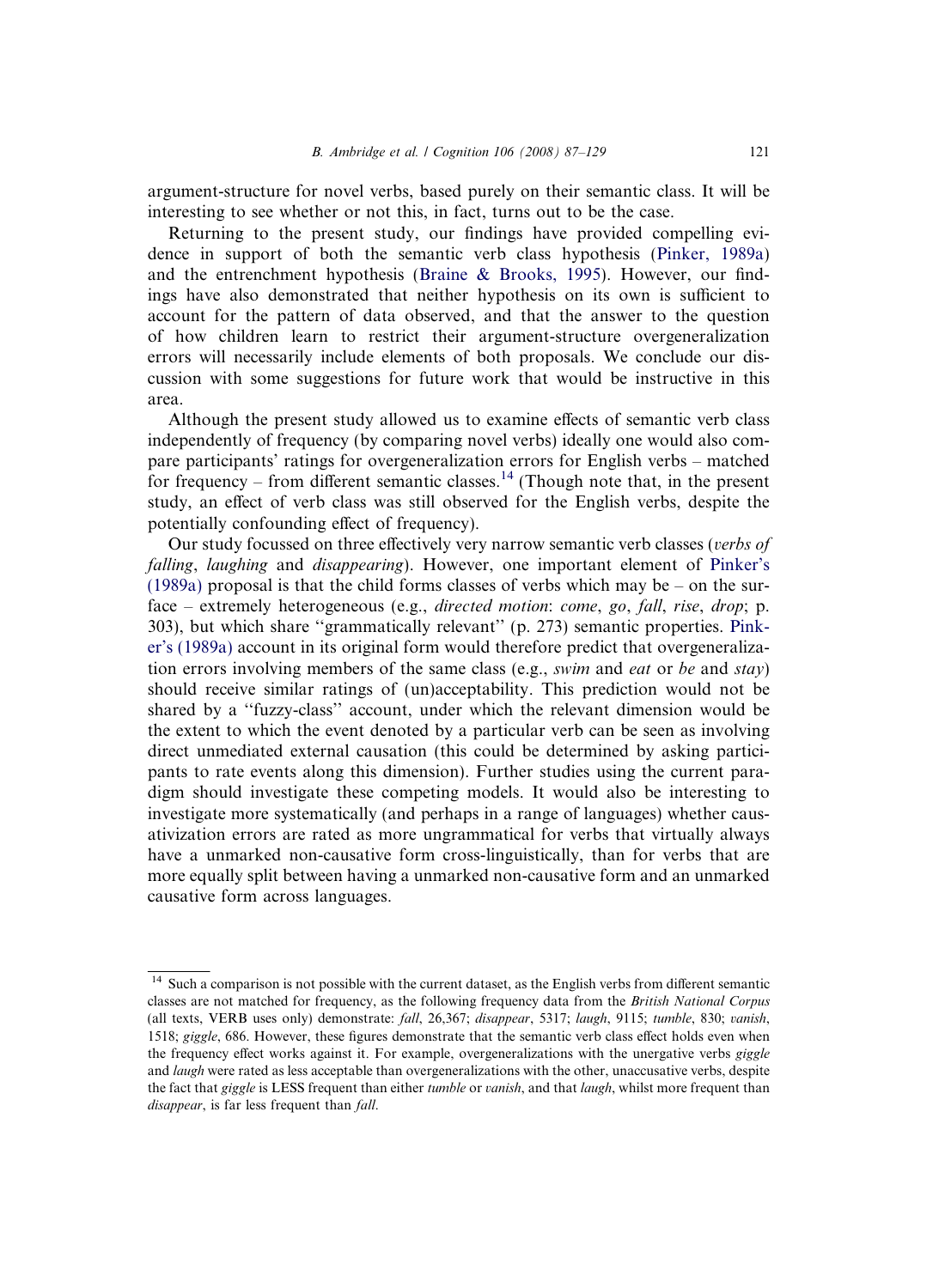Future work should also investigate whether the observed entrenchment effect operates on whole semantic classes of verbs, as opposed to just – as the present study has shown – on individual verbs themselves. It might be expected that a verb that belongs to a semantic class that includes a large number of high frequency verbs might be more resistant to overgeneralization than a verb of equal frequency belonging to a lower-frequency class. In the domain of inflectional morphology, [Yang](#page-42-0) [\(2002\)](#page-42-0) demonstrates that some low frequency verbs are nevertheless resistant to past-tense over-regularization errors  $(+ed)$  because they are members of a phonological class with a high overall frequency. Of course, conducting such a study with semantic verb classes would require a firm commitment to a particular set of classes (such as those proposed by [Pinker, 1989a](#page-41-0) or [Levin, 1993](#page-41-0)) and thus would necessarily constitute a strong test of one particular formulation of the semantic verb class hypothesis, rather than of the general principle.

For simplicity, our study focused exclusively on one particular type of argument-structure overgeneralization error (the causative). Future work should explore whether and how entrenchment and verb semantics work together to constrain other overgeneralization errors such as the converse error (the anti-causative) and errors pertaining to the dative and locative alternations (which are also discussed by [Pinker, 1989a](#page-41-0)).

Although primarily conceived as explanations for the retreat from argumentstructure overgeneralization errors, both entrenchment and the formation of classes of semantically-similar (or otherwise similar) items are also applicable, in principle, to other types of overgeneralization error such as morphological errors (e.g., reversative un-prefixation and past-tense/plural over-regularization errors). Future work in this direction could exploit the new experimental paradigm developed here, which allows the researcher to obtain graded grammaticality judgements from children.

Even the youngest children studied here were, at 5–6 years, relatively old in terms of syntax acquisition. A future goal of the field should be to obtain similar grammaticality judgements from younger children (perhaps even using paradigms such as preferential looking) to investigate the relative contributions of entrenchment and the formation of semantic verb classes early in development. Finally, although at least three experimental studies have now provided support for the entrenchment and semantic verb class hypotheses, we know of no study in which the frequency and semantics of the verbs presented to participants during training have been systematically manipulated (e.g., by presenting novel verbs with different levels of frequency, to describe novel actions). Future work using the novel paradigm for grammaticality judgements outlined here should address this shortcoming.

## Acknowledgements

We thank the children, parents and teachers of St. Catherine's Roman Catholic Primary School, who took part in the research reported here. Our thanks are also due to three anonymous reviewers for helpful comments on an earlier version of this manuscript.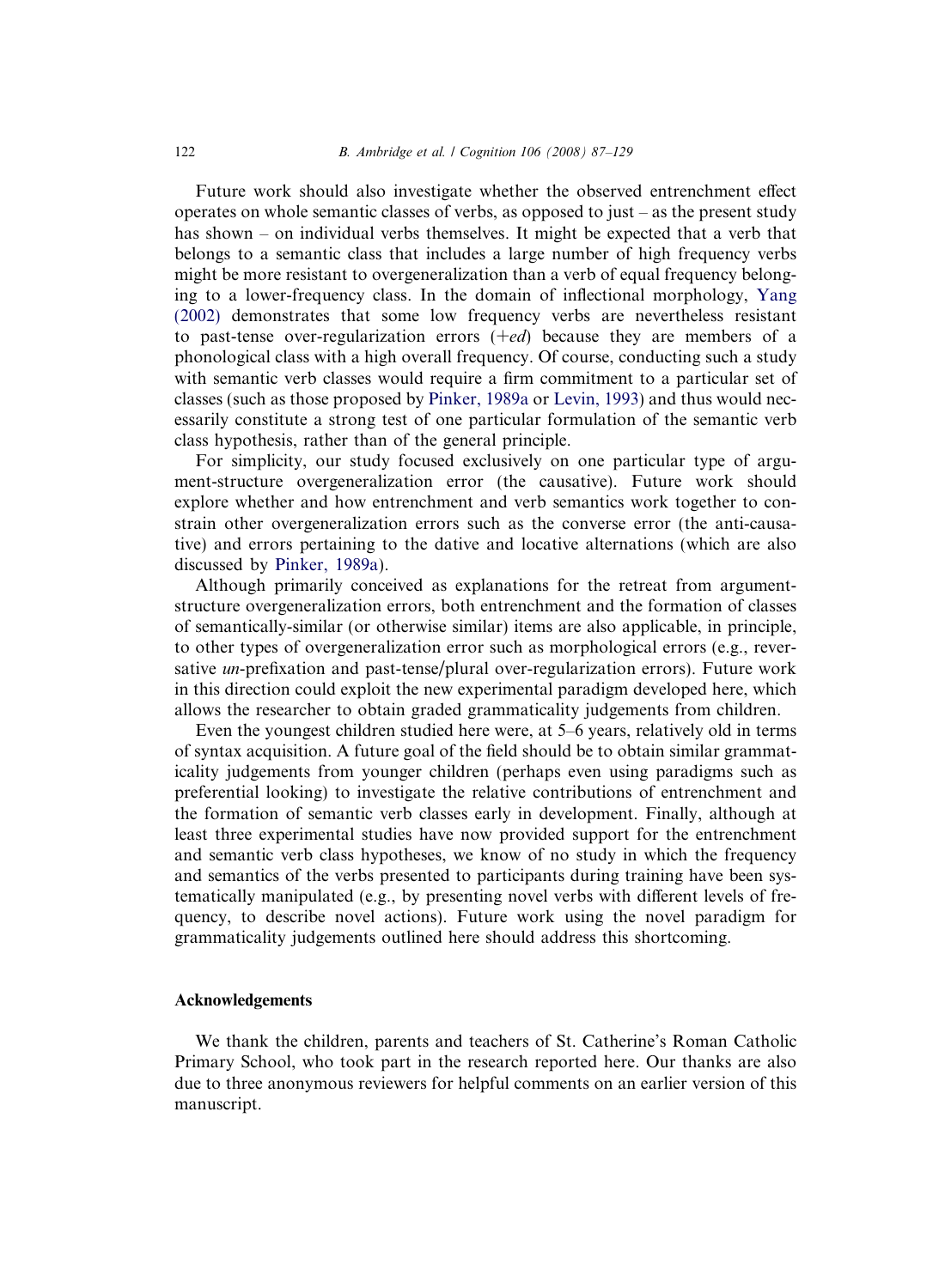## Appendix A

Actions and animations for experimental verbs.

Fall: character falls straight down (i.e., feet first) into a hole, without rotating.

Tumble: character falls into a hole, performing three complete  $360^\circ$  rotations.

*Meek(/blick):* character falls forward, then plunges headfirst into a hole, having rotated 180 $^{\circ}$ .

Disappear: character gradually fades into background, accompanied by a ''boing'' sound effect.

Vanish: character suddenly vanishes from the screen, accompanied by an "orchestral hit" sound effect.  $Blick($ /tam): character gradually fades into the background, whilst spinning, accompanied by a "magic'' sound effect.

Laugh: character laughs (standard ''laughing'' sound effect).

Giggle: character giggles ("giggling" sound effect, i.e., higher pitch and greater pitch modulation than "laughing" effect).

Tam(/meek): character laughs very fast at an extremely high pitch (i.e., somewhat similar to a hyena's laugh).

For each intransitive sentence, the corresponding animation depicted the named character, alone, against a plain background, performing the action described by the verb. The actions described by the high frequency, low frequency and novel verbs in each semantic verb class were subtly different. For each semantic class, the novel action consisted of the performing of the action described by the high frequency verb in a particular manner.

For each transitive causative sentence, the corresponding animation depicted the second-named character performing the action denoted by the relevant verb as described above. For these animations, the first-named character (the man/ the magician/the funny clown) was seen to INDIRECTLY cause the second-named character to perform the action by (a) pulling away the table on which the character was standing (verbs of falling), (b) waving a magic wand (verbs of disappearing) or (c) performing a juggling routine (verbs of laughing). It was important that the first-named character was seen to cause only INDIRECTLY the secondnamed character to perform the appropriate action in order to ensure that participants interpreted the novel verbs as non-causativizable intransitive verbs. Had the first character DIRECTLY caused the second to, for example, fall into the hole, the novel verb might have been interpreted as – taking the novel *falling* verb as an example – similar in meaning to *push* or *shove* (i.e., to a verb that *can* appear in transitive sentences, sometimes with a causative meaning). This is because, as discussed at length in Section [1,](#page-1-0) events of direct (but not indirect) external causation are associated with the transitive construction (not because all transitives are causative – many are not – but because all causatives [at least all direct causatives] are transitive).

An anonymous reviewer suggested that the fact that the novel verbs denoted falling, disappearing or laughing in a particular manner may be potentially problematic as causative verbs do not usually encode manner. However, the low frequency English verbs used in the present study – tumble  $(=$  To fall; especially to fall in a helpless way''), vanish (''To disappear from sight, to become invisible, especially in a rapid and mysterious manner'') and *giggle* ("To laugh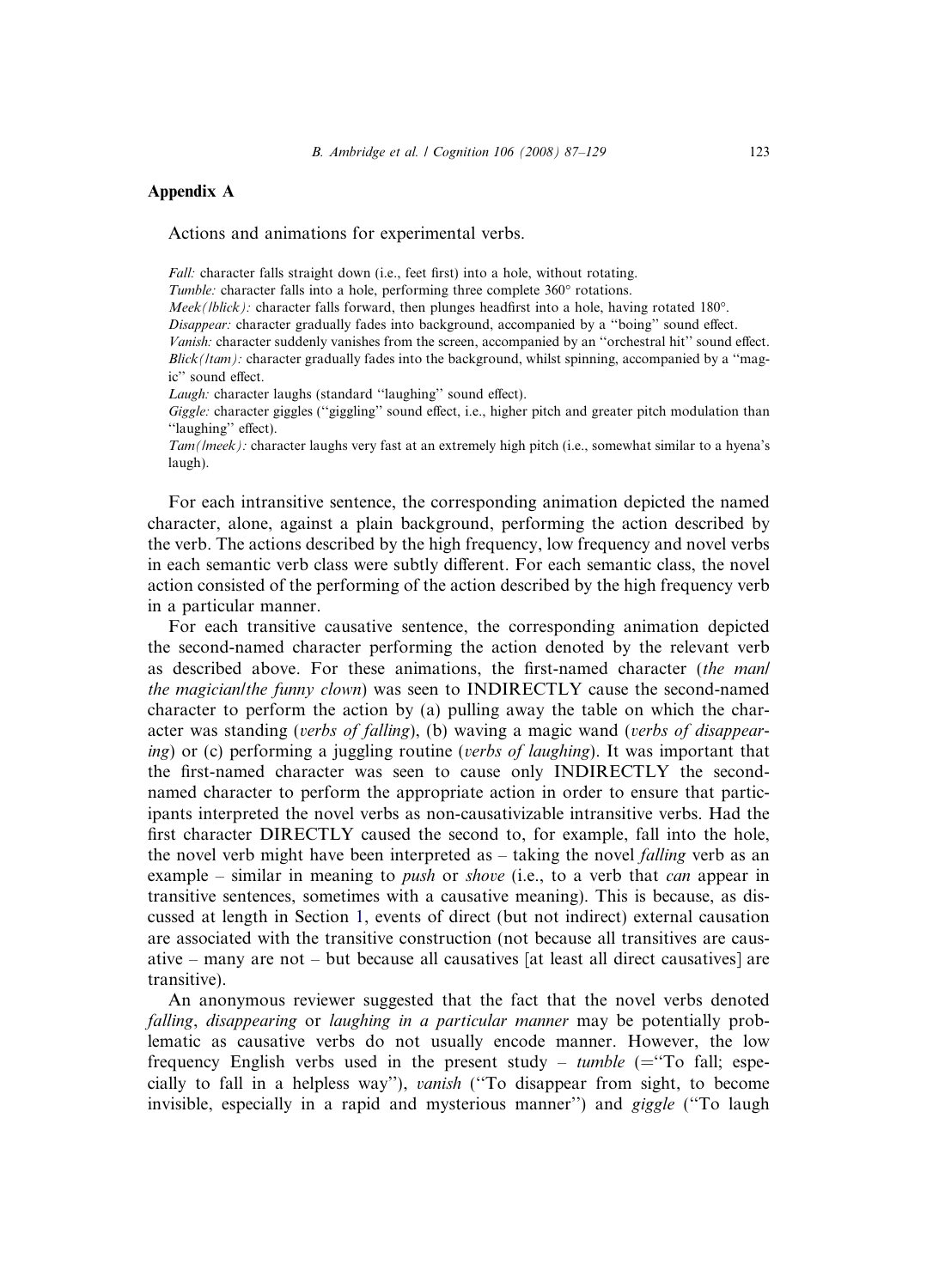<span id="page-37-0"></span>continuously in a manner not uproarious, but suggestive either of foolish levity or uncontrollable amusement'') also encode manner (at least according to these definitions from the *Oxford English Dictionary*). Thus whilst it may be true that causative verbs do not usually encode manner (though manner of motion verbs such as roll or bounce are an exception) – and this may be part of the reason why the verb classes we chose are non-causativizable  $-$  the meanings of the novel verbs would seem to be consistent with their classes, as was our primary aim.

This reviewer also pointed out that, in some languages, non-causative transitive sentences with *laugh/giggle* are permitted, with the meaning *laugh/giggle AT*, and was concerned that the existence of a similar but grammatical form might constitute a confound. However, if subjects were interpreting our X laughed/giggled Y sentences as  $X$  laughed/giggled  $AT$   $Y$ , then we would presumably have replicated [Theakston's \(2004\)](#page-42-0) finding of surprisingly high ratings of acceptability for these sentences. In fact, all age groups gave these sentences the lowest ratings of acceptability.

Finally, this reviewer was also concerned that, since children tended to gloss novel words with familiar ones (and adults were explicitly given glosses containing familiar words, see Appendix C), they might not have been treating the novel verbs as novel. However, if participants were not treating these verbs as novel, then one would presumably expect them to rate sentences with these novel verbs in a similar manner to sentences containing semantically-similar English verbs. In fact, as we outline in the Results section, children and adults treated the English and novel verbs differently when rating both grammatical (intransitive) and ungrammatical (transitive causative) sentences.

## Appendix B

|                                                          | $5-6$ -Year-<br>olds |      | $9 - 10$<br>Year-olds |      | Adults |      |
|----------------------------------------------------------|----------------------|------|-----------------------|------|--------|------|
|                                                          | M                    | SD   | M                     | SD   | M      | SD.  |
| 1. The cat drank the milk                                | n/a <sup>a</sup>     | n/a  | n/a                   | n/a  | 5.00   | 0.00 |
| 2. The dog the ball played with                          | n/a                  | n/a  | n/a                   | n/a  | 1.00   | 0.00 |
| 3. The frog caught the fly                               | 5.00                 | 0.00 | 5.00                  | 0.00 | 5.00   | 0.00 |
| 4. His teeth man the brushed                             | 1.00                 | 0.00 | 1.00                  | 0.00 | 1.00   | 0.00 |
| 5. The woman said the man a funny story                  | 3.04                 | 1.09 | 1.96                  | 0.20 | 2.45   | 0.83 |
| 6. <sup>*</sup> ?The girl telephoned her friend the news | 2.70                 | 1.17 | 3.21                  | 0.83 | 3.33   | 0.90 |
| 7. The man whispered his friend the joke                 | 3.96                 | 1.13 | 3.58                  | 1.02 | 3.36   | 0.82 |

Grammaticality judgement training sentences and mean ratings on the five-point scale  $(1 = \text{completely unacceptable}, 5 = \text{completely acceptable})$ 

<sup>a</sup> For child participants, the experimenter completed the first two practice trials to illustrate the procedure.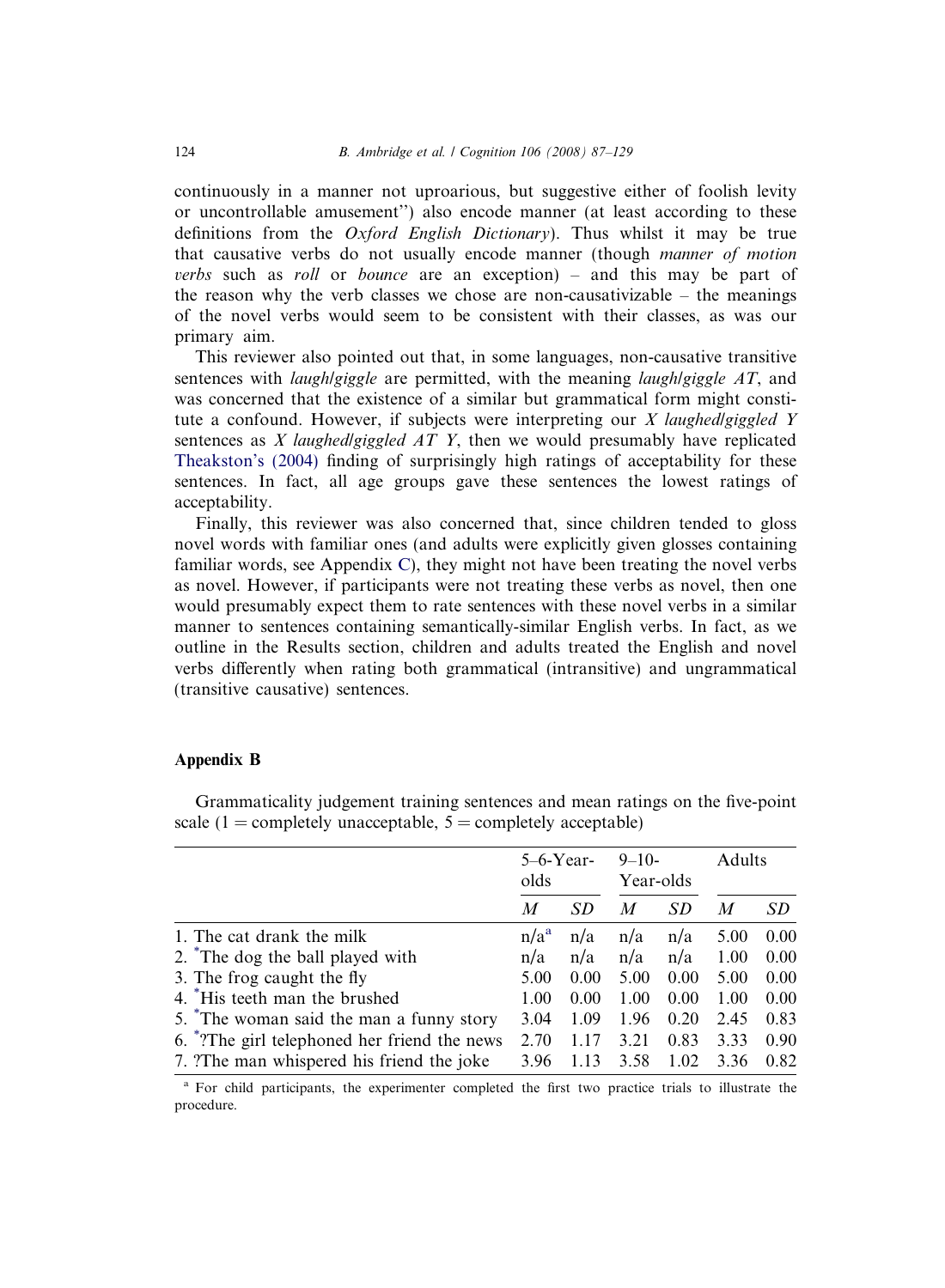Sentences 1 and 3 and 2 and 4 were designed to illustrate maximally grammatically acceptable and unacceptable sentences, respectively. Sentences 5–7 were (in some cases marginally acceptable) overgeneralizations involving the double-object dative construction. Sentence 5 was designed to be the least acceptable of these three sentences but (arguably) more acceptable than the bizarre word-order errors illustrated in Sentences 2 and 4. Sentences 6 and 7 were designed to be less than completely acceptable but (again arguably) sufficiently acceptable as to be rated above the midpoint of the scale. In general, participants' ratings confirmed these intuitions.

## Appendix C

Novel verb definitions and instructions (adults). Note that these definitions were designed to ensure that each novel verb was construed as a member of the same semantic verb class as the English verb mentioned in the definition.

[VERB1] means something similar to fall, but it doesn't just mean fall. It means to fall in a particular head-first way, like you've just seen on the clip – and as you'll see on the next one. So this is [VERB1]ing.

[VERB2] means something similar to disappear, but it doesn't just mean disappear. It means to disappear in a particular spinning and fading way, like you just saw – and like this. So this is [VERB2] ing.

[VERB3] means to laugh, but to laugh in a particular high-pitched, crazy sounding way like you just heard. Here it is again. So this is [VERB3] ing.

Your task for the remainder of the study is to rate sentences for how acceptable you find them using the scale on your sheet. Obviously the sad face on the left means ''completely unacceptable'' and the smiling face on the right means "completely acceptable". The others mean "bad but not terrible" (the other red face), ''good but not perfect'' (the other green face), and ''in-between'' (the red and green face). First we are going to do seven practice sentences. There are not any right or wrong answers. We just want to know how acceptable each sentence sounds to you, in your opinion.

## Appendix D

Mean ratings for each test sentence.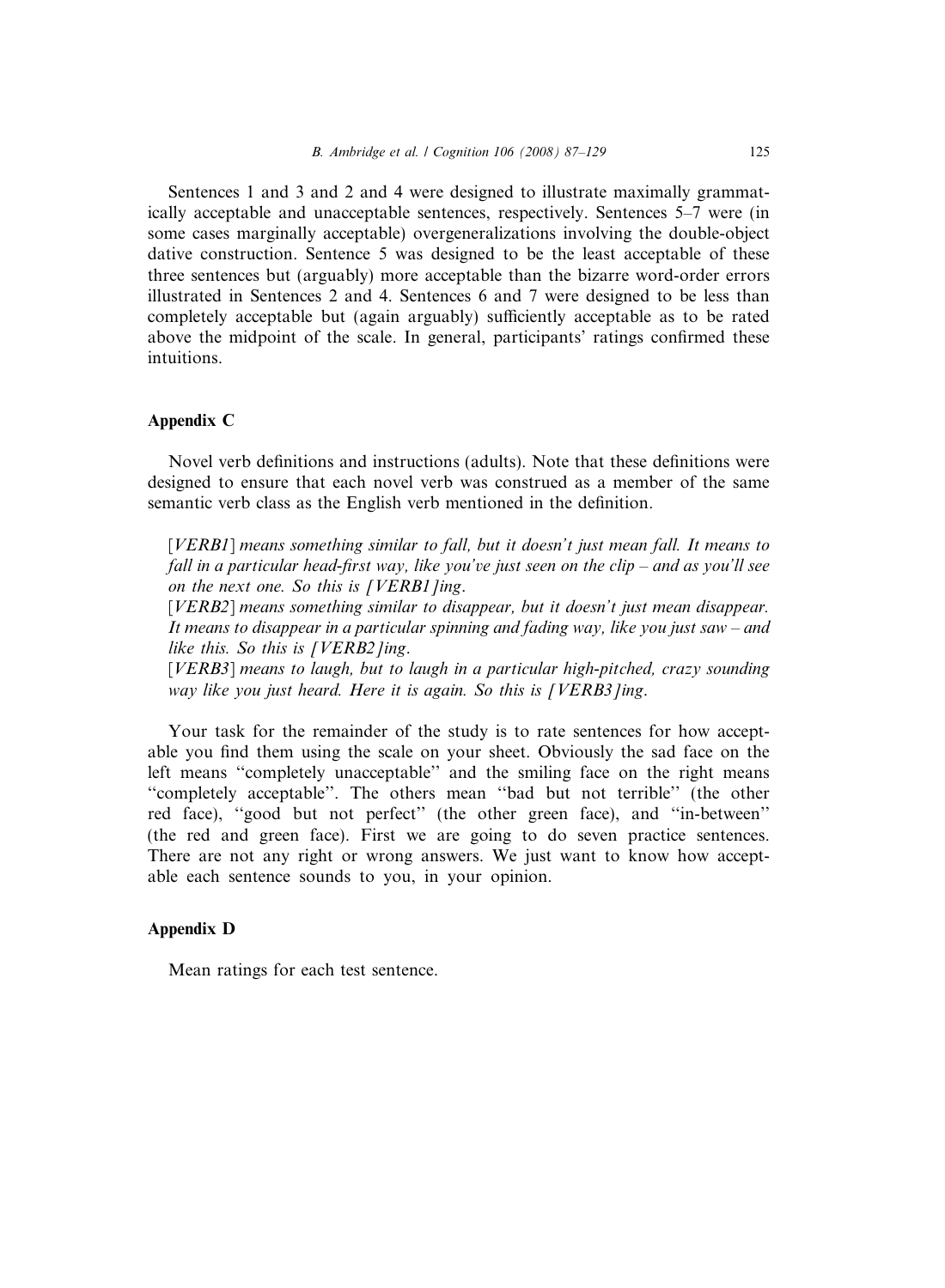<span id="page-39-0"></span>Table A1 Raw data

| Semantic<br>verb class   | Verb frequency                                                                                      | 5–6-Year-olds $(N = 27)$ |                               |                    | 9–10-Year-olds $(N = 24)$ |                  |                                                                                                                                                                                                                                                                                                                                                                                                                                                                                                                                                                                                          | Adults $(N = 42)$  |                               |                    | Total $(N = 93)$   |                  |                    |
|--------------------------|-----------------------------------------------------------------------------------------------------|--------------------------|-------------------------------|--------------------|---------------------------|------------------|----------------------------------------------------------------------------------------------------------------------------------------------------------------------------------------------------------------------------------------------------------------------------------------------------------------------------------------------------------------------------------------------------------------------------------------------------------------------------------------------------------------------------------------------------------------------------------------------------------|--------------------|-------------------------------|--------------------|--------------------|------------------|--------------------|
|                          |                                                                                                     | Intrans<br>(Gram.)       | Trans<br>(U <sub>ngr.</sub> ) | Pref. for<br>Gram. | Intrans<br>(Gram.)        | Trans<br>(Ungr.) | Pref. for<br>Gram.                                                                                                                                                                                                                                                                                                                                                                                                                                                                                                                                                                                       | Intrans<br>(Gram.) | Trans<br>(U <sub>ngr.</sub> ) | Pref. for<br>Gram. | Intrans<br>(Gram.) | Trans<br>(Ungr.) | Pref. for<br>Gram. |
| Verbs of<br>falling      | High $(Fall)$<br>Low (Tumble)<br>Novel (Meekl<br>$Blick$ )<br>All verbs of<br>falling               |                          |                               |                    |                           |                  | 4.48 (0.20) 2.89 (0.25) 1.60 (0.26) 4.88 (0.07) 1.71 (0.13) 3.17 (0.14) 4.95 (0.05) 1.86 (0.11) 3.10 (0.12) 4.77 (0.07) 2.15 (0.10) 2.62 (0.10)<br>4.26 (0.17) 3.74 (0.27) 0.52 (0.28) 4.75 (0.09) 2.54 (0.25) 2.20 (0.24) 4.98 (0.02) 3.19 (0.14) 1.79 (0.14) 4.66 (0.06) 3.16 (0.12) 1.50 (0.12)<br>3.89 (0.24) 3.85 (0.24) 0.04 (0.30) 4.75 (0.11) 2.88 (0.32) 1.88 (0.32) 4.26 (0.19) 3.31 (0.21) 0.95 (0.29) 4.30 (0.12) 3.35 (0.15) 0.96 (0.18)<br>4.21 (0.15) 3.49 (0.18) 0.72 (0.20) 4.79 (0.06) 2.38 (0.17) 2.42 (0.17) 4.73 (0.07) 2.79 (0.09) 1.94 (0.13) 4.58 (0.06) 2.89 (0.08) 1.69 (0.10) |                    |                               |                    |                    |                  |                    |
| Verbs of<br>disappearing | High (Disappear)<br>Low ( <i>Vanish</i> )<br>Novel (Blick)<br>Tamm)<br>All verbs of<br>disappearing |                          |                               |                    |                           |                  | 4.63 (0.14) 3.26 (0.26) 1.37 (0.26) 4.92 (0.06) 2.92 (0.23) 2.00 (0.24) 5.00 (0.00) 2.60 (0.14) 2.41 (0.14) 4.85 (0.05) 2.92 (0.12) 1.93 (0.12)<br>4.70 (0.12) 4.19 (0.24) 0.52 (0.25) 4.92 (0.06) 3.78 (0.23) 1.13 (0.26) 4.95 (0.03) 3.10 (0.15) 1.86 (0.15) 4.86 (0.04) 3.69 (0.12) 1.17 (0.12)<br>3.48 (0.27) 3.48 (0.30) 0.00 (0.33) 4.75 (0.11) 4.00 (0.22) 0.75 (0.25) 4.31 (0.21) 3.67 (0.18) 0.64 (0.22) 4.18 (0.13) 3.72 (0.14) 0.46 (0.16)<br>4.27 (0.13) 3.64 (0.17) 0.63 (0.20) 4.86 (0.05) 3.57 (0.15) 1.29 (0.17) 4.75 (0.07) 3.12 (0.10) 1.64 (0.11) 4.63 (0.05) 3.44 (0.08) 1.19 (0.09) |                    |                               |                    |                    |                  |                    |
| Verbs of<br>laughing     | High (Laugh)<br>Low (Giggle)<br>Novel<br>(Tamm/Meek)<br>All verbs of<br>laughing                    |                          |                               |                    |                           |                  | 4.70 (0.14) 2.52 (0.24) 2.19 (0.33) 4.83 (0.08) 1.67 (0.13) 3.17 (0.13) 4.95 (0.03) 2.02 (0.13) 2.92 (0.13) 4.83 (0.05) 2.07 (0.10) 2.76 (0.12)<br>4.56 (0.17) 3.15 (0.38) 1.41 (0.44) 4.79 (0.09) 2.00 (0.17) 2.79 (0.17) 4.91 (0.06) 2.02 (0.13) 2.88 (0.14) 4.75 (0.06) 2.39 (0.14) 2.36 (0.15)<br>3.70 (0.25) 2.74 (0.31) 0.96 (0.25) 4.83 (0.10) 3.00 (0.33) 1.83 (0.34) 4.50 (0.16) 2.52 (0.15) 1.97 (0.19) 4.35 (0.11) 2.76 (0.15) 1.59 (0.15)<br>4.32 (0.13) 2.80 (0.17) 1.52 (0.22) 4.82 (0.06) 2.22 (0.14) 2.60 (0.15) 4.79 (0.06) 2.19 (0.09) 2.60 (0.11) 4.64 (0.05) 2.41 (0.08) 2.24 (0.09) |                    |                               |                    |                    |                  |                    |
| All verb<br>classes      | High<br>Low<br>Novel                                                                                |                          |                               |                    |                           |                  | 4.61 (0.12) 2.89 (0.19) 1.72 (0.21) 4.88 (0.04) 2.10 (0.10) 2.78 (0.11) 4.97 (0.02) 2.16 (0.09) 2.81 (0.09) 4.82 (0.04) 2.38 (0.08) 2.43 (0.08)<br>4.51 (0.12) 3.69 (0.16) <b>0.81 (0.18)</b> 4.82 (0.06) 2.78 (0.16) <b>2.04 (0.15)</b> 4.94 (0.03) 2.77 (0.09) <b>2.17 (0.09)</b> 4.76 (0.04)<br>3.69 (0.18) 3.35 (0.21) 0.33 (0.19) 4.78 (0.07) 3.29 (0.19) 1.49 (0.21) 4.36 (0.17) 3.17 (0.13) 1.19 (0.18) 4.28 (0.10) 3.27 (0.10) 1.00 (0.11)                                                                                                                                                       |                    |                               |                    |                    | 3.08(0.08)       | 1.68(0.08)         |

Participants' ratings for grammatical (intransitive) and ungrammatical (transitive) uses of high frequency, low frequency and novel verbs of falling, laughing and disappearing by age. Also shown are participants' preference-for-grammatical-use scores and (in parentheses), the standard error of the mean.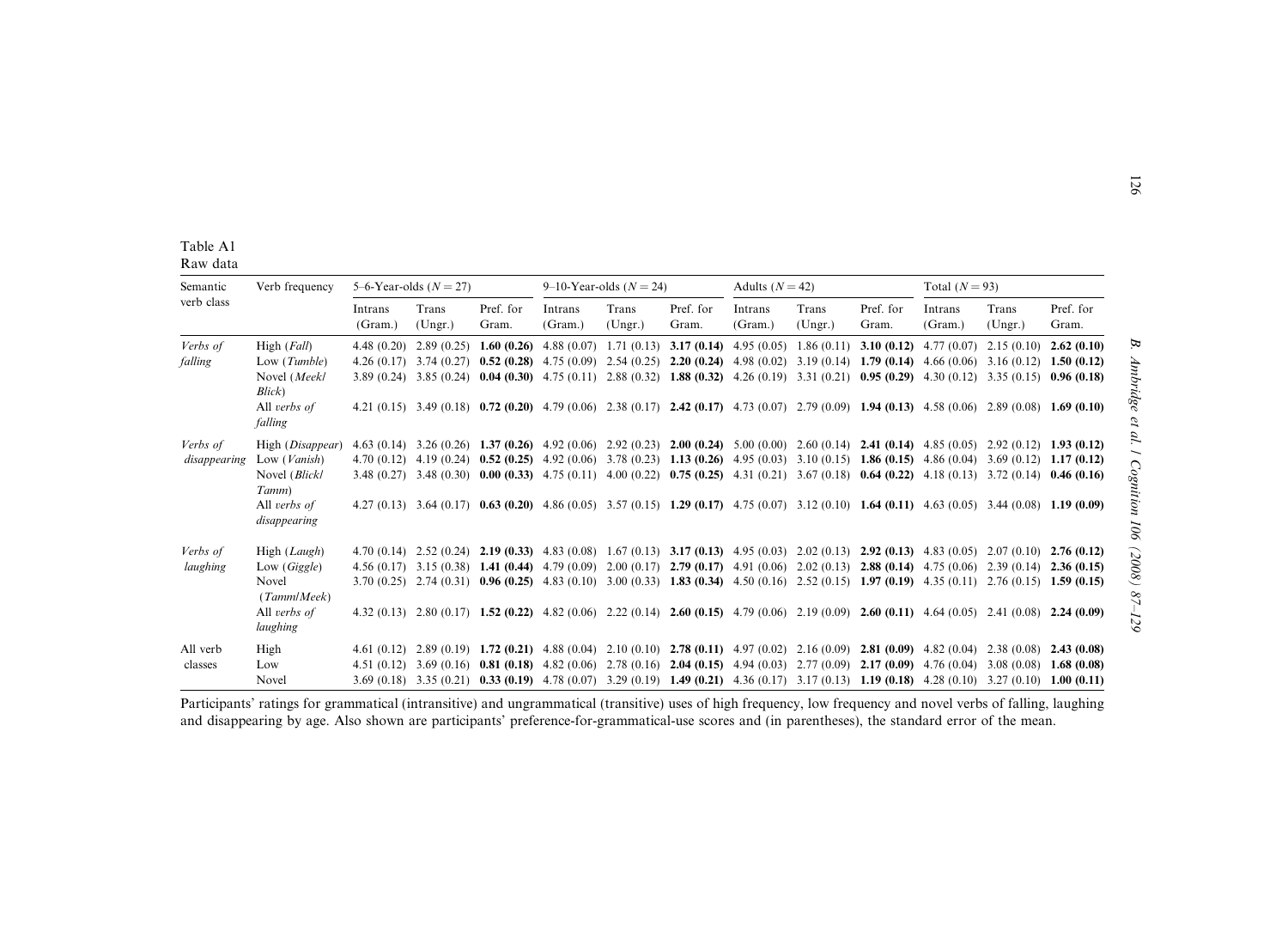#### <span id="page-40-0"></span>References

- Alishahi, A., & Stevenson, S. A probabilistic model of early argument structure acquisition. In Proceedings of the 27th annual conference of the cognitive science society, Stresa, Italy, July 2005.
- Ammon, M. S. H. (1980). Development in the linguistic expression of causal relations: Comprehension of features of lexical and periphrastic causatives. Unpublished PhD thesis. University of California, Berkeley, CA.
- Bates, E., & MacWhinney, B. (1987). Competition, variation, and language learning. In B. MacWhinney (Ed.), Mechanisms of language acquisition (pp. 157–193). New Jersey: Erlbaum.
- Bowerman, M. (1982). Evaluating competing linguistic models with language acquisition data: implications of developmental errors with causative verbs. Quaderni di Semantica, 3, 5–66.
- Bowerman, M. (1988). The ''no negative evidence'' problem: how do children avoid constructing an overly general grammar? In J. A. Hawkins (Ed.), Explaining language universals (pp. 73–101). Oxford: Blackwell.
- Bowerman, M., & Croft, W. (2007). The acquisition of the English causative alternation. In M. Bowerman & P. Brown (Eds.), Crosslinguistic perspectives on argument structure: Implications for learnability. Hillsdale, NJ: Lawrence Erlbuam.
- Braine, M. D. S., & Brooks, P. J. (1995). Verb argument structure and the problem of avoiding an overgeneral grammar. In M. Tomasello & W. E. Merriman (Eds.), Beyond names for things: Young children's acquisition of verbs (pp. 352–376). Hillsdale, NJ: Erlbaum.
- Bresnan, J., & Nikitina, T. (2003). On the gradience of the dative alternation. [<http://lfg-stanford.edu/](http://lfg-stanford.edu/bresnan/download.html) [bresnan/download.html](http://lfg-stanford.edu/bresnan/download.html)>.
- Brooks, P. J., & Tomasello, M. (1999). How children constrain their argument-structure constructions. Language, 75(4), 720–738.
- Brooks, P. J., Tomasello, M., Dodson, K., & Lewis, L. B. (1999). Young children's overgeneralizations with fixed transitivity verbs. Child Development, 70(6), 1325–1337.
- Chomsky, N. (1981). Lectures on Government and Binding, Foris, Dordrecht.
- Clark, E. V. (1987). The principle of contrast: a constraint on language acquisition. In B. Macwhinney (Ed.), Mechanisms of language acquisition (pp. 1–33). Hillsdale, NJ: Erlbaum.
- Croft, W. (1991). Possible verbs and the structure of events. In S. Tsohatzidis (Ed.), Meaning and prototypes (pp. 48–73). London: Routledge.
- Farrar, M. J. (1992). Negative evidence and grammatical morpheme acquisition. Developmental Psychology, 28(1), 90–98.
- Featherston, S. (2005). Magnitude estimation and what it can do for your syntax: some wh-constraints in German. Lingua, 115, 1525–1550.
- Goldberg, A. E. (1995). Constructions: A construction grammar approach to argument structure. Chicago: University of Chicago Press.
- Haspelmath, M. (1993). More on the typology of inchoative/causative verb alternations. In B. Comrie  $\&$ M. Polinsky (Eds.), Causatives and transitivity. Amsterdam: John Benjamins.
- Hochberg, J. G. (1986). Children's judgements of transitivity errors. Journal of Child Language, 13(2), 317–334.
- Keller, F. (2000). Gradience in grammar: Experimental and computational aspects of degrees of grammaticality. Unpublished PhD thesis, University of Edinburgh.
- Kempen, G., & Harbusch, K. (2003). An artificial opposition between grammaticality and frequency: comment on Bornkessel, Schlesewsky, & Friederici (2002). Cognition, 90, 205–210.
- Kempen, G., & Harbusch, K. (2004). The relationship between grammaticality ratings and corpus frequencies: a case study into word order variability in the midfield of German clauses. In S. Kepser & M. Reis (Eds.). Linguistic evidence: Empirical, theoretical, and computational perspectives. Berlin: Mouton De Gruyter.
- Lakoff, G. (1987). Women, fire, and dangerous things: What categories reveal about the mind. Chicago: University of Chicago Press.

Legendre, G. (1989). Unaccusativity in French. Lingua, 79, 95–164.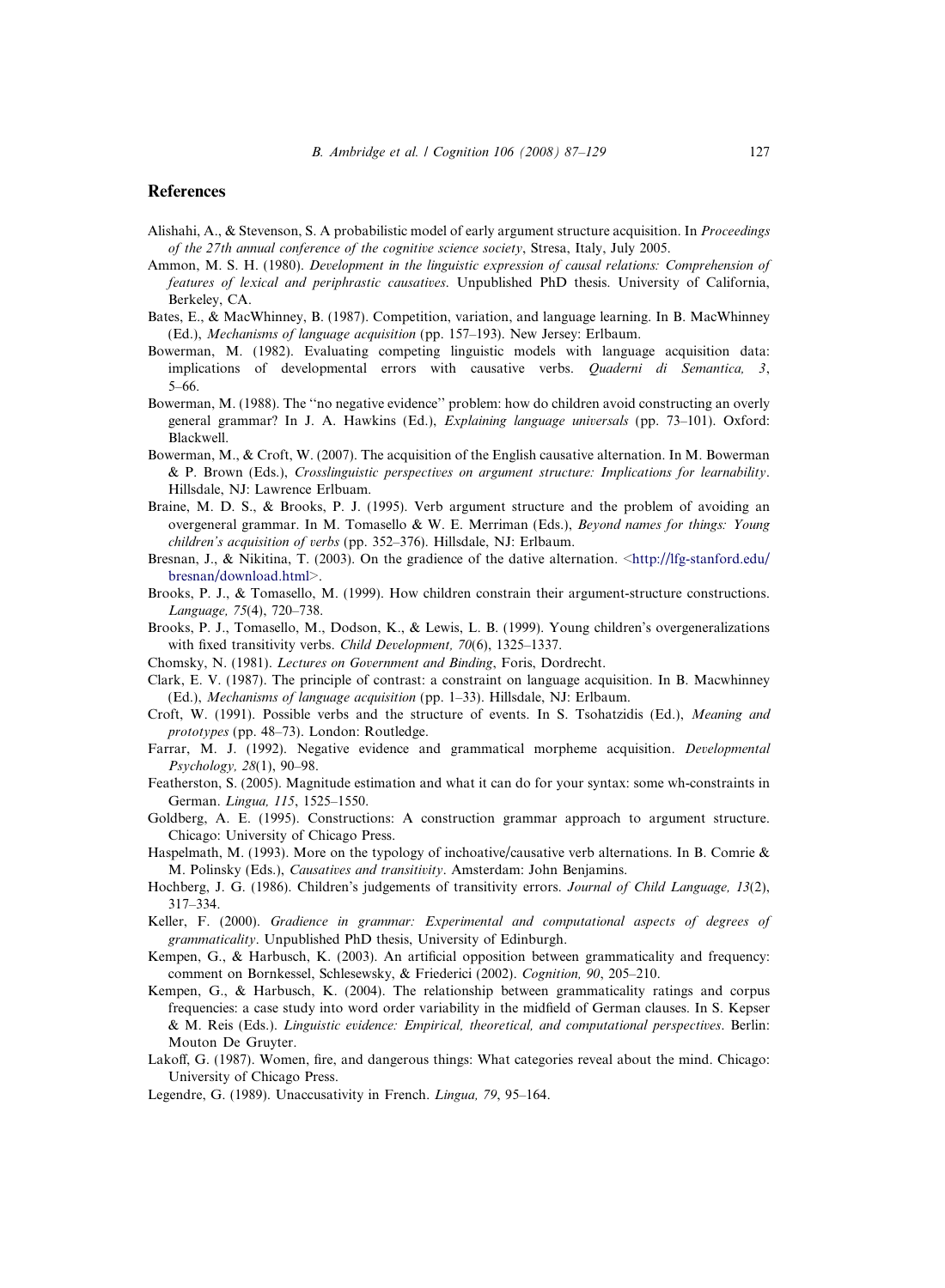- <span id="page-41-0"></span>Levin, B. (1993). English verb-classes and alternations: A preliminary investigation. Chicago: University of Chicago Press.
- Levin, B., & Rappaport Hovav, M. (1995). Unaccusativity: At the syntax-lexical semantics interface. Cambridge, MA: MIT Press.
- Lidz, J., Gleitman, H., & Gleitman, L. R. (2004). Kidz in the 'hood': syntactic bootstrapping and the mental lexicon. In G. Hall & S. R. Waxman (Eds.), Weaving a Lexicon. Cambridge, MA: MIT Press.
- Lieven, E. V. M. (1994). Crosslinguistic and crosscultural aspects of language addressed to children. In C. Gallaway & B. J. Richards (Eds.), Input and interaction in language acquisition (pp. 55–63). Cambridge: Cambridge University Press.
- Lord, C. (1979). Don't you fall me down: children's generalizations regarding cause and transitivity. Papers and reports on child language development (PRCLD) 17. Stanford, CA: Stanford University, Department of Linguistics.
- Macwhinney, B. (1987). The competition model. In B. Macwhinney (Ed.), Mechanisms of language acquisition (pp. 249–308). Hillsdale, NJ: Erlbaum.
- Macwhinney, B. (2004). A multiple process solution to the logical problem of language acquisition. Journal of Child Language(31), 883–914.
- Marcotte, J. P. (2005). Causative alternation errors in child language acquisition. Unpublished PhD thesis. Stanford University, Stanford, CA.
- Marcotte, J. P. (2006). Causative alternation errors as event-driven construction paradigm completions. In E. V. Clark & B. F. Kelly (Eds.), Constructions in acquisition. Stanford, CA: CSLI.
- Marcus, G. F. (1993). Negative evidence in language acquisition. Cognition, 46(1), 53–85.
- Marcus, G. F., Pinker, S., Ullman, M., Hollander, M., Rosen, T. J., & Xu, F. (1992). Overregularization in language acquisition. Monographs of the Society for Research in Child Development, 57 (54, Serial No. 228).
- Mazurkewich, I., & White, L. (1984). The acquisition of the dative alternation: unlearning overgeneralizations. Cognition, 16, 261–283.
- McDaniel, D., & Cairns, H. (1996). Eliciting judgments of grammaticality and reference. In D. McDaniel, C. McKee, & H. Cairns (Eds.), Methods for assessing children's syntax. Cambridge, MA: MIT Press.
- Naigles, L., Fowler, A., & Helm, A. (1992). Developmental changes in the construction of verb meanings Cognitive Development. Cognitive Development, 7, 403–427.
- Naigles, L., Gleitman, H., & Gleitman, L. R. (1993). Syntactic bootstrapping and verb acquisition. In E. Dromi (Ed.), Language and cognition: A developmental perspective. NJ: Ablex.
- Nedjalkov, V. P. (1969). Nekotorye verojatnostnye universalnii v glagol'nom slovoobrazovanii. In I. F. Vardul (Ed.), Jazykovye universalii i lingvisticheskaja tipologija (pp. 106–114). Moscow: Nauka.
- Perlmutter, D. M. (1978). Impersonal passives and the unaccusative hypothesis. In *Proceedings of the* fourth annual meeting of the Berkeley Linguistics Society (pp. 157–189). Berkeley: University of California.
- Pinker, S. (1984). Language learnability and language development. Cambridge, MA: Harvard University Press.
- Pinker, S. (1989a). Learnability and cognition: The acquisition of argument structure. Cambridge, MA: MIT Press.
- Pinker, S. (1989b). Resolving a learnabiliity paradox in the acquisition of the verb Lexicon. In M. L. Rice & R. L. Shiefelsbusch (Eds.), The teachability of language. Baltimore: Paul H. Brookes.
- Randall, J. H., van Hout, A., Weissenborn, J., & Baayen, H. (2004). Acquiring unaccusativity: a crosslinguistic look. In E. Alexiadoe, E. Anagnostopoulou, & M. Everaert (Eds.), The unaccusativity puzzle: Explorations of the syntax-lexicon interface (pp. 332–352). Oxford: Oxford University Press.
- Saxton, M. (2000). Negative evidence and negative feedback: immediate effects on the grammaticality of child speech. First Language, 3(60), 221-252.
- Schuetze, C. (1996). The empirical base of linguistics: grammaticality judgments and linguistic methology. Chicago: University of Chicago Press.
- Smith, C. (1970). Jespersen's move and change class and causative verbs in English. In Linguistics and literary studies in honor of Archibald A. Hill. In M. A. Jazayery (Ed.). Descriptive linguistics (Vol. 2, pp. 101–109). The Hague: Mouton.